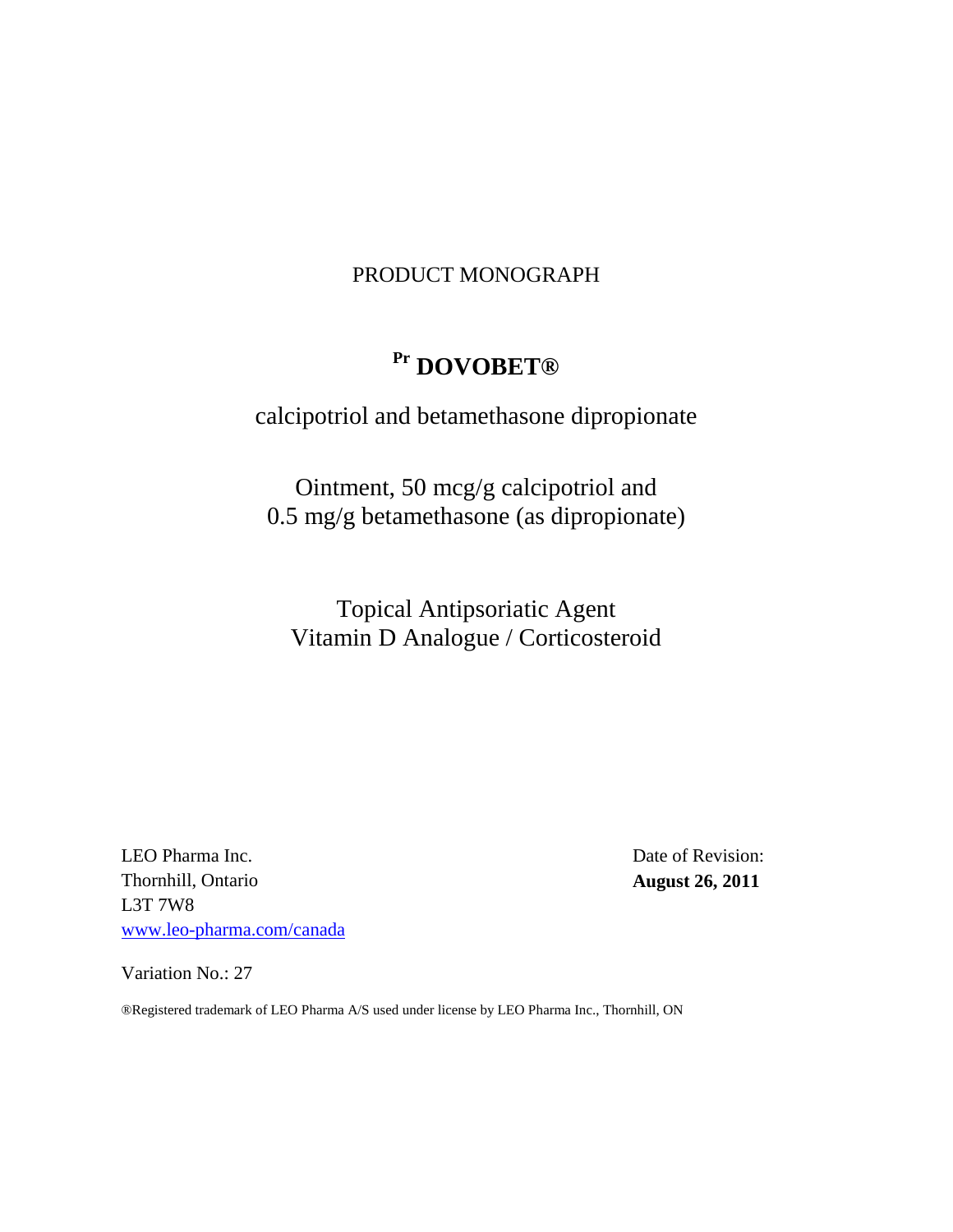# **Table of Contents**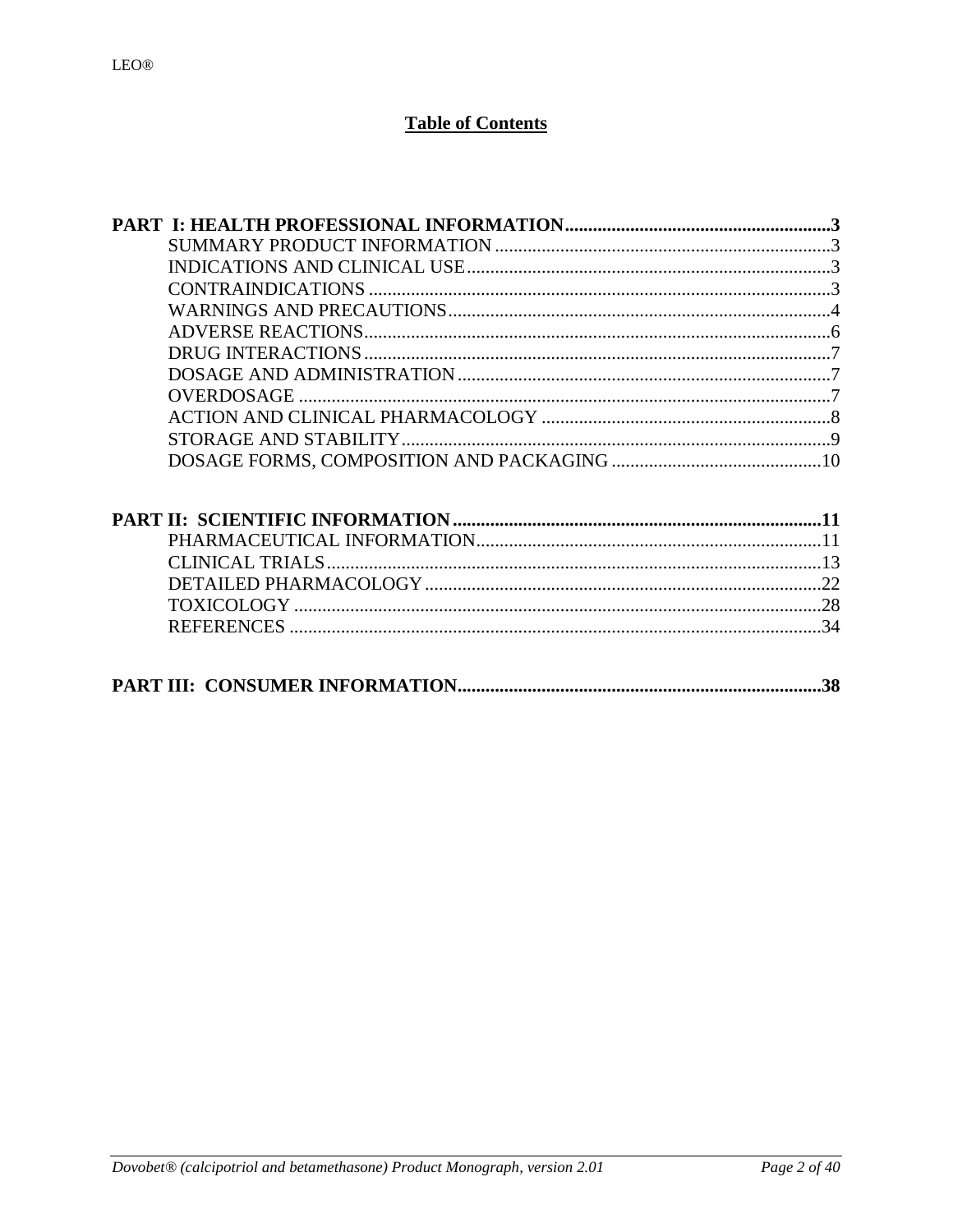# <span id="page-2-0"></span>**PrDOVOBET® calcipotriol and betamethasone dipropionate**

# <span id="page-2-1"></span>**PART I: HEALTH PROFESSIONAL INFORMATION**

# **SUMMARY PRODUCT INFORMATION**

| <b>Route of</b><br><b>Administration</b> | <b>Dosage Form / Strength</b>                                                                   | <b>Clinically Relevant Nonmedicinal</b><br><b>Ingredients</b>                          |
|------------------------------------------|-------------------------------------------------------------------------------------------------|----------------------------------------------------------------------------------------|
| topical                                  | Ointment,<br>50 mcg/g calcipotriol and<br>$0.5 \text{ mg/g}$ betamethasone<br>(as dipropionate) | none<br>For a complete listing see Dosage Forms,<br>Composition and Packaging section. |

# <span id="page-2-2"></span>**INDICATIONS AND CLINICAL USE**

DOVOBET (calcipotriol and betamethasone dipropionate) ointment is indicated for the topical treatment of psoriasis vulgaris for up to 4 weeks.

DOVOBET should not be used on the face.

# <span id="page-2-3"></span>**CONTRAINDICATIONS**

- Patients who are hypersensitive to DOVOBET (calcipotriol and betamethasone dipropionate), to any ingredient in the formulation or to components of the tube. For a complete listing, see the Dosage Forms, Composition and Packaging section of the product monograph.
- Ophthalmic use
- treatment of viral, fungal or bacterial skin infections, tuberculosis of the skin, syphilitic skin infections, chicken pox, eruptions following vaccinations, and in viral diseases such as herpes simplex, varicella and vaccinia.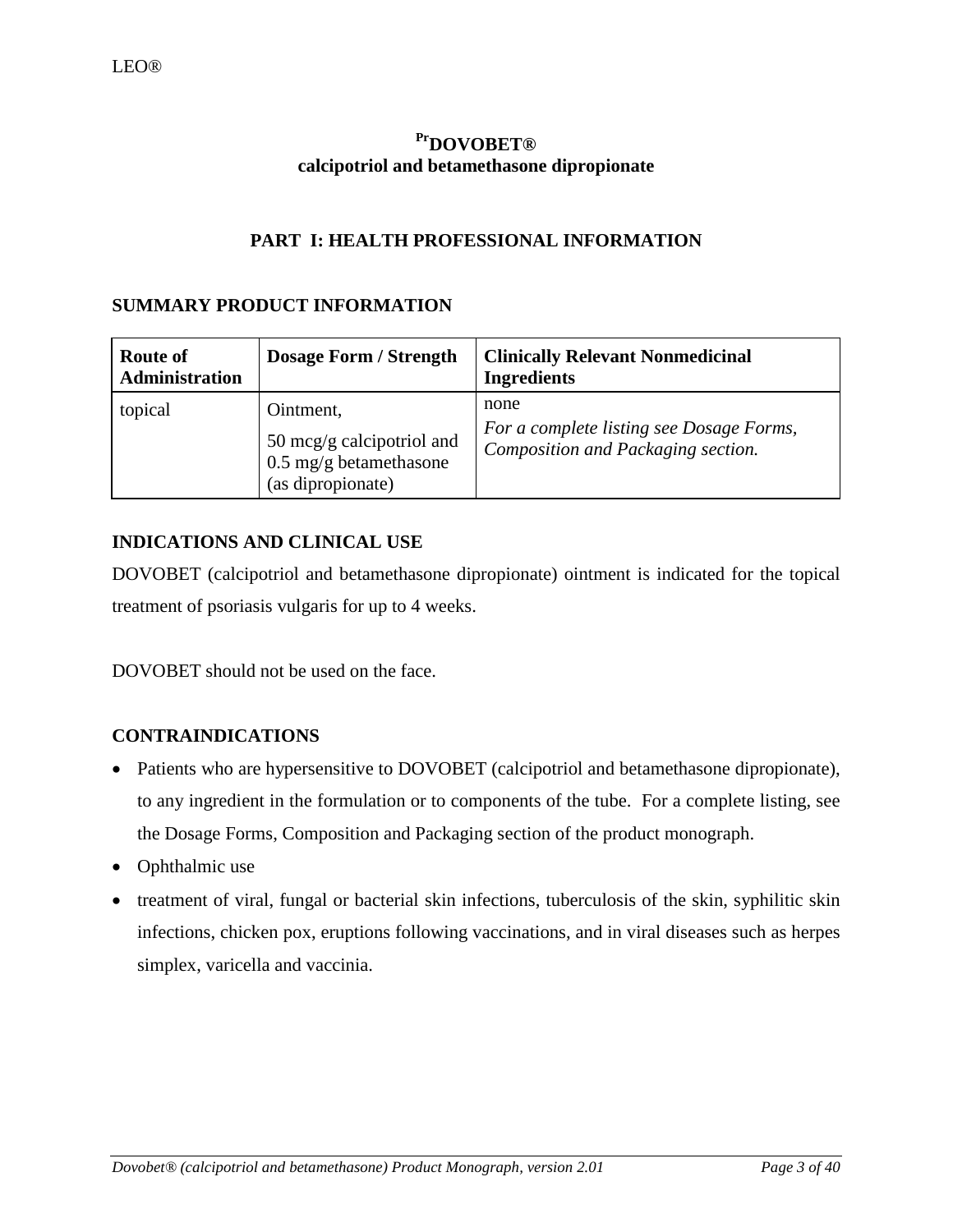# <span id="page-3-0"></span>**WARNINGS AND PRECAUTIONS**

# **General**

If DOVOBET (calcipotriol and betamethasone dipropionate) is used in excess of the maximum recommended weekly amount of 100 g, it is important to monitor the serum calcium levels at regular intervals due to the risk of hypercalcemia secondary to excessive absorption of calcipotriol. If the serum calcium level becomes elevated, therapy should be discontinued and the serum calcium level monitored until it returns to normal.

# **Carcinogenesis**

Calcipotriol when used in combination with ultraviolet radiation (UVR) may enhance the known skin carcinogenic effect of UVR (see TOXICOLOGY, Carcinogenicity).

# **Endocrine and Metabolism**

Application on large areas of damaged skin, under occlusive dressings, or in skin folds should be avoided since it increases systemic absorption of corticosteroids and the risk of adverse effects such as adrenal suppression with the potential for glucocorticosteroid insufficiency after withdrawal of treatment. Manifestations of Cushing's syndrome, hyperglycaemia and glucosuria can also be produced in some patients by systemic absorption of topical corticosteroids. Occlusive dressings should not be applied if body temperature is elevated.

All of the adverse effects associated with systemic use of corticosteroids, including adrenal suppression, may also occur following topical administration of corticosteroid containing products such as DOVOBET, especially in children.

# **Skin**

DOVOBET should not be used on the face since this may give rise to itching and erythema of the facial skin. Patients should be instructed to wash their hands after each application of DOVOBET in order to avoid inadvertent transfer to the face. Should facial dermatitis develop in spite of these precautions, DOVOBET therapy should be discontinued.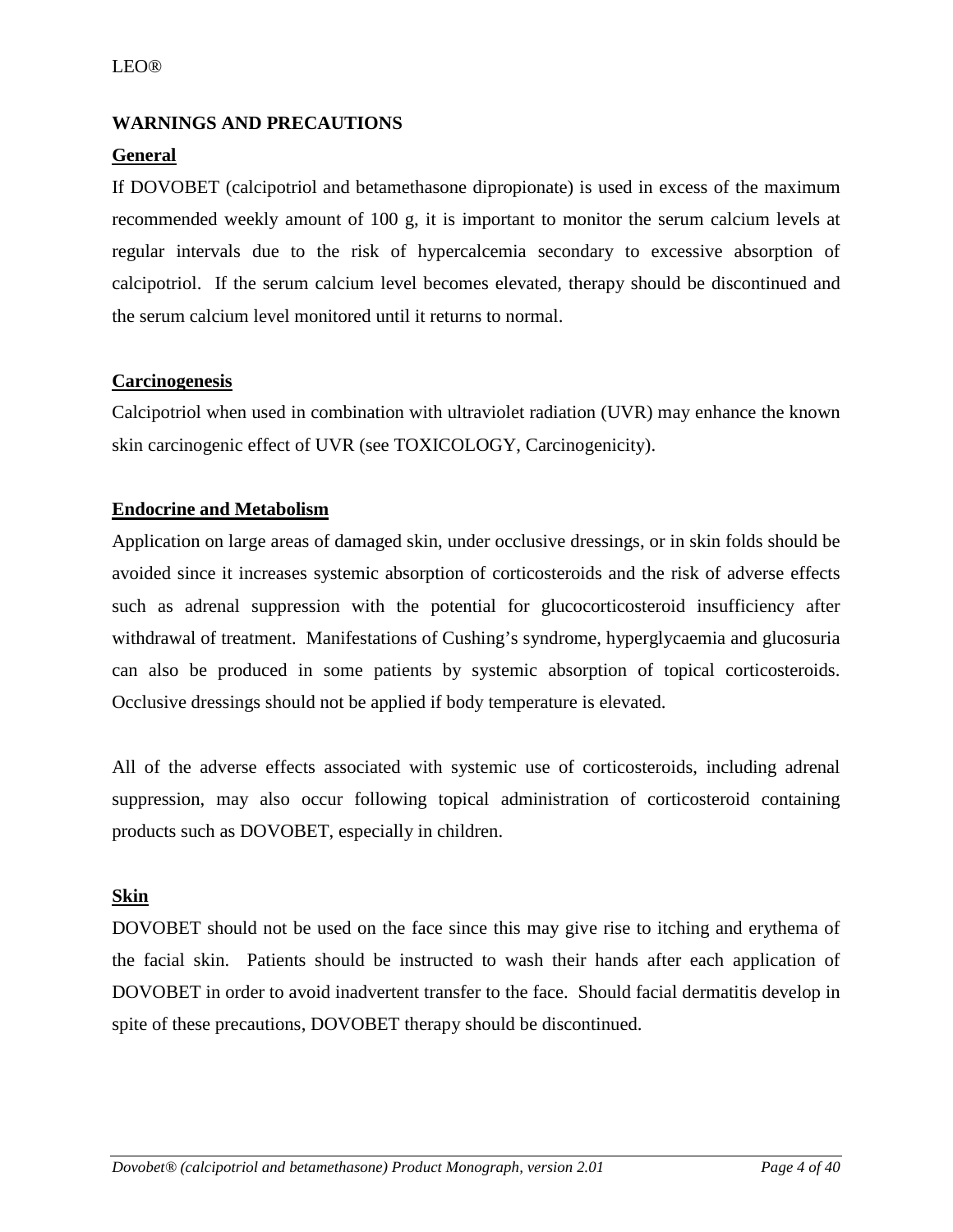Prolonged use of corticosteroid-containing preparations may produce striae or atrophy of the skin or subcutaneous tissues. Therefore, it is recommended that corticosteroid treatment be interrupted periodically, and that one area of the body be treated at a time. Topical corticosteroids should be used with caution on lesions of the face, groin and axillae as these areas are more prone to atrophic changes than other areas of the body. If skin atrophy occurs, discontinue treatment. There may be a risk of rebound psoriasis when discontinuing corticosteroids after prolonged periods of use (see ADVERSE REACTIONS).

# **Special Populations**

**Pregnant Women:** The safety of calcipotriol and/or topical corticosteroids for use during pregnancy has not been established. Although studies in experimental animals have not shown teratogenic effects with calcipotriol, studies with corticosteroids have shown teratogenic effects. The use of DOVOBET is not recommended in pregnant women.

**Nursing Women:** The safety of calcipotriol and/or topical corticosteroids for use in nursing women has not been established. It is not known whether calcipotriol can be excreted in breast milk or if topical application of corticosteroids can lead to sufficient systemic absorption to produce detectable quantities in breast milk. The use of DOVOBET is not recommended in nursing women.

**Pediatrics (<18 years of age):** There is no clinical trial experience with the use of DOVOBET in children. Children may demonstrate greater susceptibility to systemic steroid related adverse effects due to a larger skin surface area to body weight ratio as compared to adults.

# **Monitoring and Laboratory Tests**

Treatment with DOVOBET in the recommended amounts (See DOSAGE AND ADMINISTRATION) does not generally result in changes in laboratory values. However, in patients at risk for hypercalcaemia it is recommended that baseline serum calcium levels be obtained before starting treatment with subsequent monitoring of serum calcium levels at suitable intervals. If serum calcium becomes elevated, DOVOBET administration should be discontinued and serum calcium levels should be measured once weekly until they return to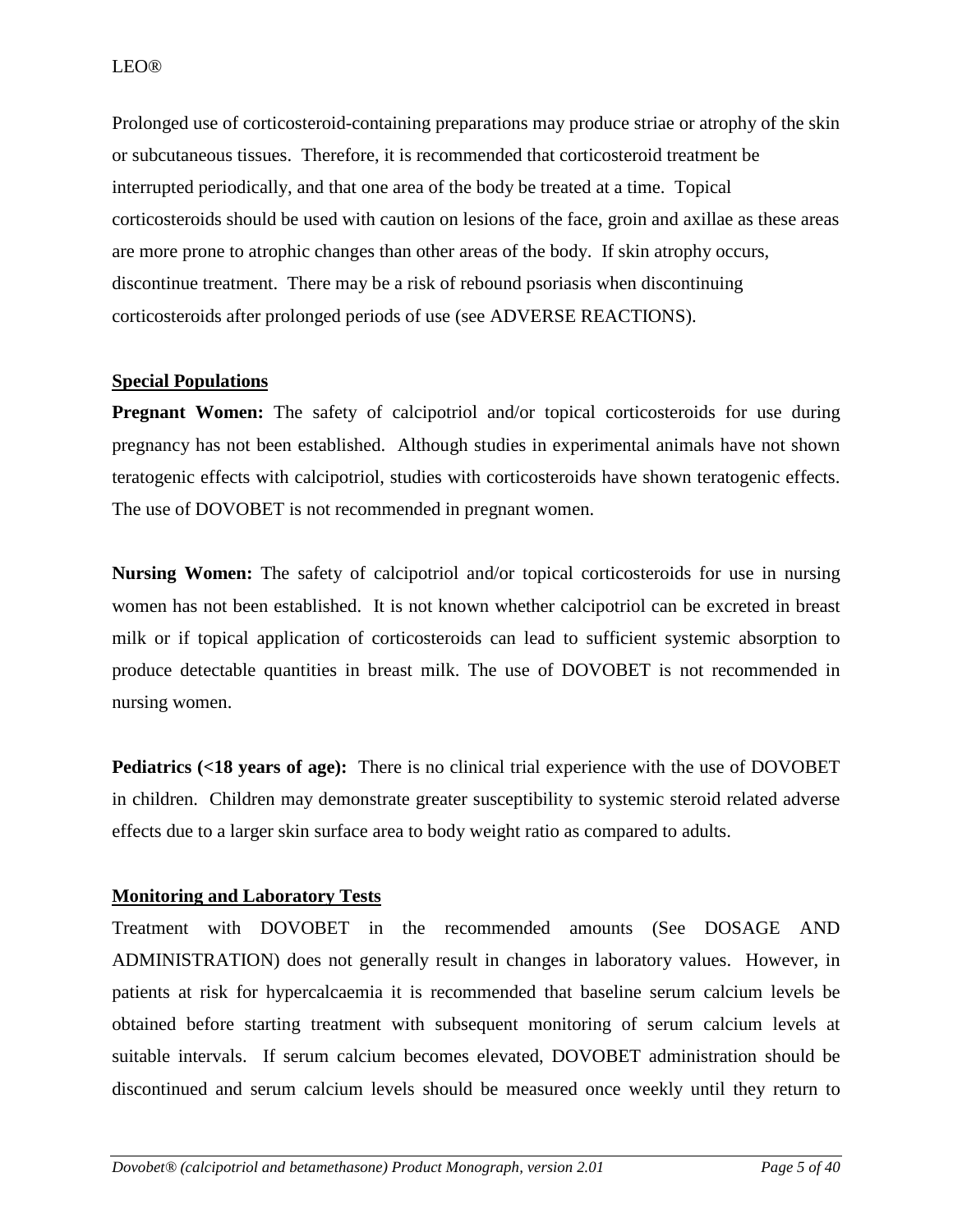normal. Patients with marginally elevated serum calcium may be treated with DOVOBET, provided that serum calcium is monitored at suitable intervals.

### <span id="page-5-0"></span>**ADVERSE REACTIONS**

In clinical trials, the most common adverse reaction associated with DOVOBET (calcipotriol and betamethasone dipropionate) was pruritus. Pruritus was usually mild and no patients were withdrawn from treatment.

Calcipotriol is associated with local reactions such as transient lesional and perilesional irritation. Rare cases of hypersensitivity reaction have been reported. Hypercalcemia can develop but is usually related to excessive administration (i.e. greater than the recommended weekly amount of 100 g ointment or 5 mg calcipotriol - See DOSAGE AND ADMINISTRATION).

Topical corticosteroids can cause the same spectrum of adverse effects associated with systemic steroid administration, including adrenal suppression. Adverse effects associated with topical corticosteroids are generally local and include dryness, itching, burning, local irritation, striae, atrophy of the skin or subcutaneous tissues, telangiectasia, hypertrichosis, folliculitis, skin hypopigmentation, allergic contact dermatitis, maceration of the skin, miliaria, or secondary infection. If applied to the face, acne rosacea or perioral dermatitis can occur. In addition, there are reports of the development of pustular psoriasis from chronic plaque psoriasis following reduction or discontinuation of potent topical corticosteroid products.

In a randomized, double-blind, parallel group, safety study of psoriasis patients with at least moderate disease severity, DOVOBET ointment was used intermittently on an 'as needed' basis under medical supervision  $(N=207)$ . Patients were followed for up to 52 weeks. The median amount of study drug used was 15.4 g/week. The effects of DOVOBET ointment on calcium metabolism were not studied and the effects on adrenal suppression were not adequately studied. The following adverse drug reactions were reported in 1% or more of patients: pruritus (5.8%), psoriasis (5.3%), skin atrophy (based on a dermatologist's visual assessment) (1.9%), folliculitis (1.9%), burning sensation (1.4%), skin depigmentation (1.4%), and erythema (1.0%). One case of serious flare-up of psoriasis was reported.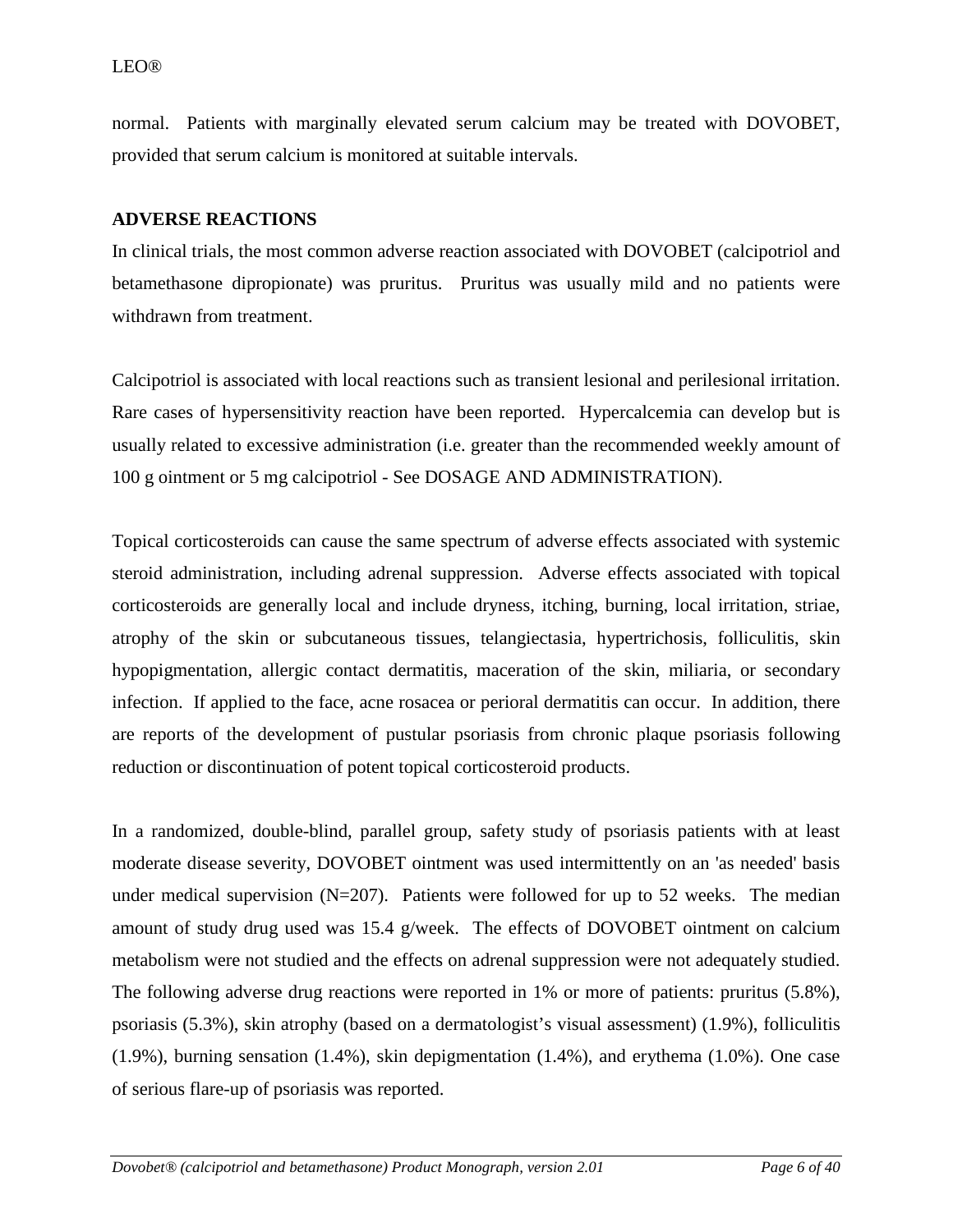# <span id="page-6-0"></span>**DRUG INTERACTIONS**

There is no experience of concomitant therapy with other antipsoriatic drugs.

# <span id="page-6-1"></span>**DOSAGE AND ADMINISTRATION**

### **Dosing Considerations**

- DOVOBET (calcipotriol and betamethasone dipropionate) is FOR TOPICAL USE ONLY and not for ophthalmic use.
- There is no clinical trial experience with the use of DOVOBET in children.

# **Recommended Dose and Dosage Adjustment**

DOVOBET should be applied topically to the affected areas once daily for up to 4 weeks. After satisfactory improvement has occurred, the drug can be discontinued. If recurrence takes place after discontinuation, treatment may be reinstituted.

The maximum recommended adult dose of DOVOBET ointment is 100 g per week.

# **Missed Dose**

If a dose is missed, the patient should apply DOVOBET as soon as he/she remembers and then continue on as usual.

# <span id="page-6-2"></span>**OVERDOSAGE**

Due to the calcipotriol component of DOVOBET (calcipotriol and betamethasone dipropionate), excessive administration (i.e. more than the recommended weekly amount of 100 g) may cause elevated serum calcium, which rapidly subsides when treatment is discontinued. In such cases, it is recommended to monitor serum calcium levels once weekly until they return to normal.

Excessive or prolonged use of topical corticosteroids can suppress pituitary-adrenal function, resulting in secondary adrenal insufficiency and manifestations of hypercorticoidism, including Cushing's disease. Recovery is usually prompt and complete upon steroid discontinuation. In cases of chronic toxicity, slow withdrawal of corticosteroids is recommended.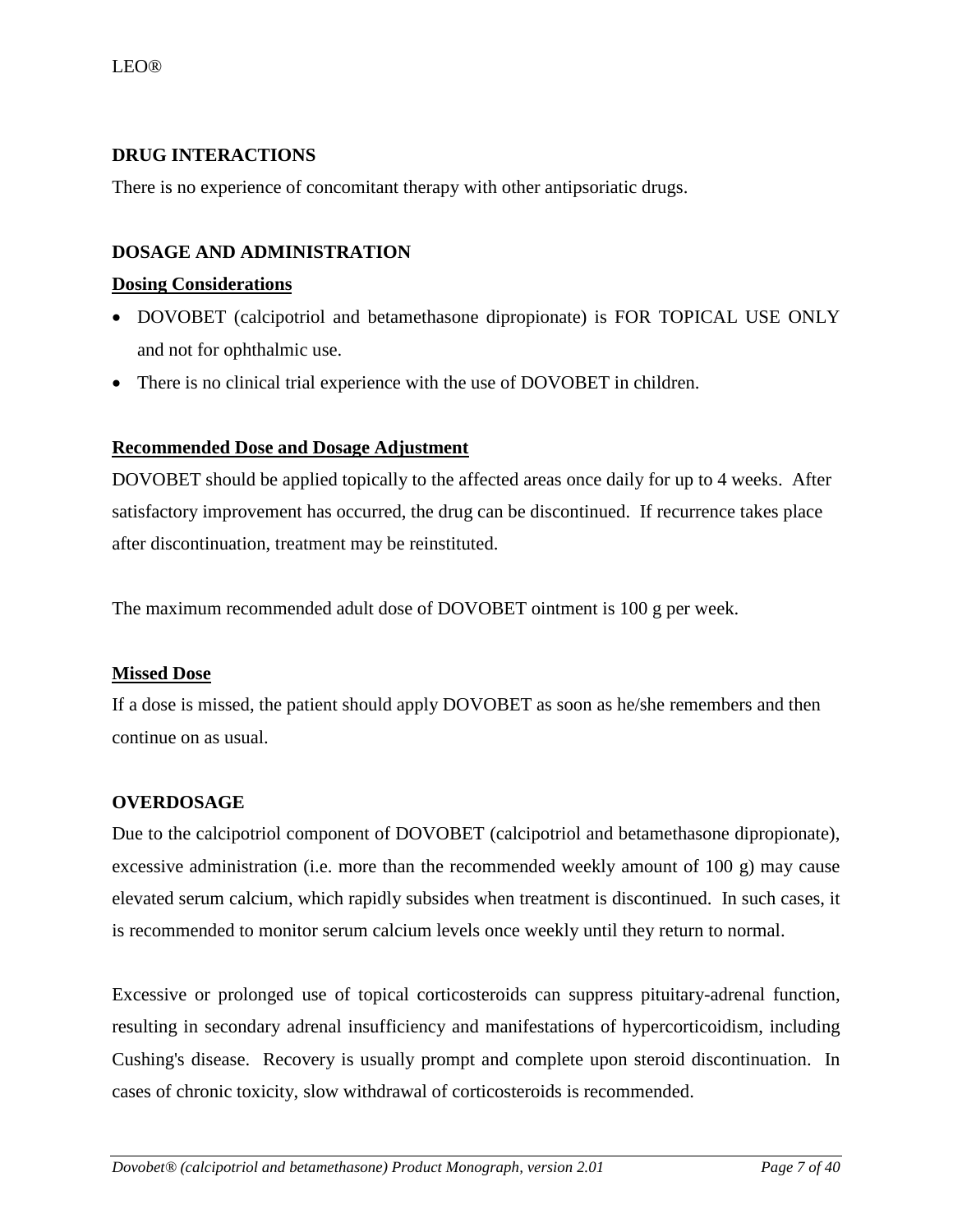# <span id="page-7-0"></span>**ACTION AND CLINICAL PHARMACOLOGY**

# **Mechanism of Action**

DOVOBET is a combination of the vitamin D analogue calcipotriol and the corticosteroid betamethasone dipropionate.

Calcipotriol is a non-steroidal antipsoriatic agent, derived from the naturally occurring vitamin D. Calcipotriol exhibits a vitamin D-like effect by competing for the  $1,25(OH)_{2}D_{3}$ receptor. Calcipotriol is as potent as  $1,25(OH)_2D_3$ , the naturally occurring active form of vitamin D, in regulating cell proliferation and cell differentiation, but much less active than  $1,25(OH)<sub>2</sub>D<sub>3</sub>$ in its effect on calcium metabolism. Calcipotriol induces differentiation and suppresses proliferation of keratinocytes (without any evidence of a cytotoxic effect), thus reversing the abnormal keratinocyte changes in psoriasis. The therapeutic goal envisaged with calcipotriol is thus a normalization of epidermal growth.

Topical corticosteroids such as betamethasone dipropionate have anti-inflammatory, antipruritic, and vasoconstrictive properties. The mechanism of the anti-inflammatory activity is generally unclear. However, corticosteroids are thought to induce phospholipase  $A_2$  inhibitor proteins, preventing arachidonic acid release and the biosynthesis of potent mediators of inflammation.

# **Clinical Pharmacology**

A large multicentre, randomized, double-blind clinical trial has shown DOVOBET ointment (50 mcg/g calcipotriol plus 0.5 mg/g betamethasone (as dipropionate)) administered twice daily to be more efficacious and to provide faster onset of action than either of the individual components alone (calcipotriol or betamethasone dipropionate) for the treatment of plaque psoriasis. These findings were supported by a second large, multicentre, randomised, doubleblind trial comparing DOVOBET twice daily to calcipotriol and betamethasone dipropionate, each in their currently marketed formulations. A third large, multicentre, randomised, doubleblind trial found DOVOBET once daily to be more efficacious than vehicle alone and calcipotriol twice daily (betamethasone alone was not evaluated). It was also demonstrated that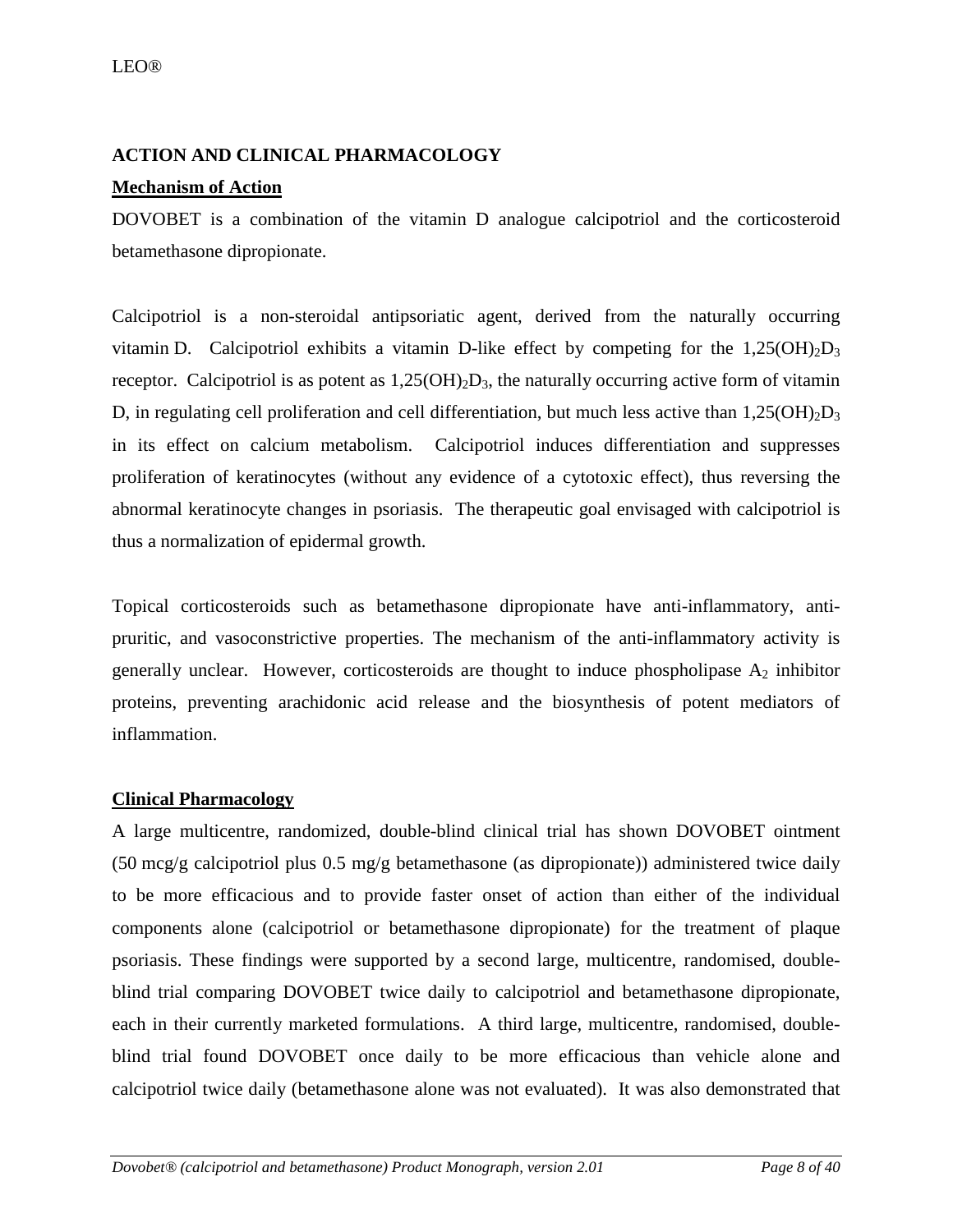once daily DOVOBET was similar to twice daily DOVOBET for most of the efficacy measures. In all three studies, DOVOBET was effective in terms of reducing PASI (Psoriasis Area and Severity Index) score and thickness of target lesions. Furthermore, a significant proportion of patients on DOVOBET achieved marked improvement or clearance at the end of 4 weeks of treatment. Clinical improvement occurred rapidly and a significant improvement was evident within 1 week of treatment. DOVOBET was well tolerated with the most common adverse reaction being mild pruritus. In one additional study, patients were treated with DOVOBET once daily for 8 weeks. Optimal population results in this study were seen between 4 and 5 weeks of treatment. The therapeutic goal envisioned with DOVOBET is to provide an effective, rapid acting topical agent for initial treatment of psoriasis and/or for treatment of flare-ups of psoriasis.

### **Pharmacokinetics**

A pharmacokinetic study of calcipotriol ointment demonstrated that the apparent systemic absorption over 12 hours is approximately 5.5% of the dose in normal subjects and in psoriatic patients. Topical application of corticosteroids to normal skin results in minimal absorption. Only small amounts of drug reach the dermis and are then absorbed into the systemic circulation. However, absorption may be greater when corticosteroids are applied to certain areas of the body (such as the axilla and scrotum) or if the epidermis is damaged by disease or inflammation. Continued absorption of corticosteroids may occur, even after washing, due to retention of the drug in the stratum corneum. The individual pharmacokinetics of calcipotriol and betamethasone dipropionate, are not affected by their combined presence in DOVOBET ointment. Under normal conditions of use, systemic absorption of calcipotriol and/or betamethasone from DOVOBET is not expected to have any effects.

### <span id="page-8-0"></span>**STORAGE AND STABILITY**

Store at 5 to 25°C. Use within 12 months of first opening the tube. For easy application do not refrigerate, this is to prevent pulling of delicate skin.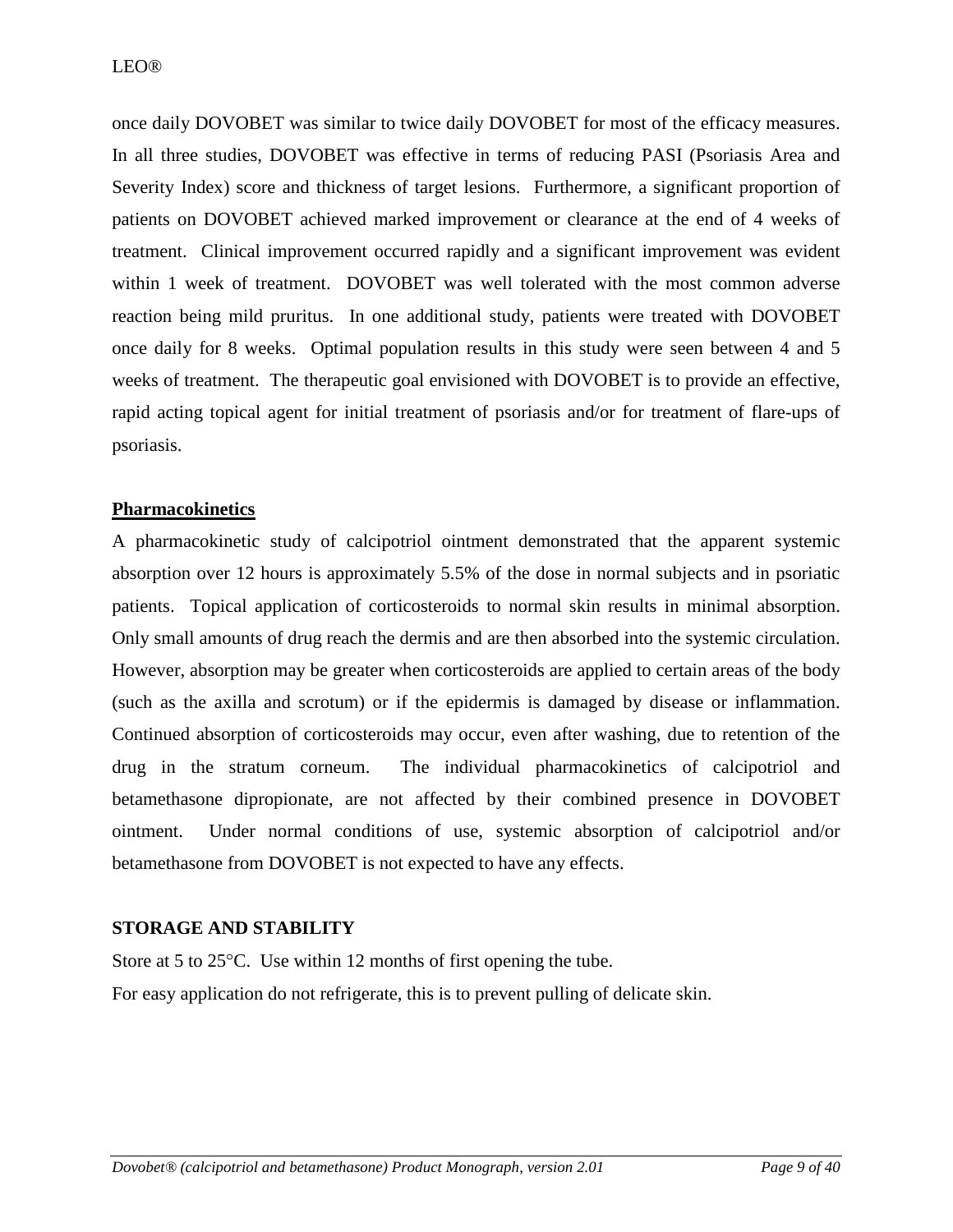### LEO®

# <span id="page-9-0"></span>**DOSAGE FORMS, COMPOSITION AND PACKAGING**

# **Dosage Form**

Ointment (faintly translucent white to yellowish ointment)

# **Composition**

50 mcg/g calcipotriol plus 0.5 mg/g betamethasone (as dipropionate)

**Non-medicinal ingredients:** white soft paraffin**,** liquid paraffin, polyoxypropylene-15-stearyl ether (contains butylhydroxytoluene) and α-tocopherol.

# **Packaging**

Available in 30 g, 60 g, and 120 g lacquered aluminium tubes (equipped with an aluminium membrane).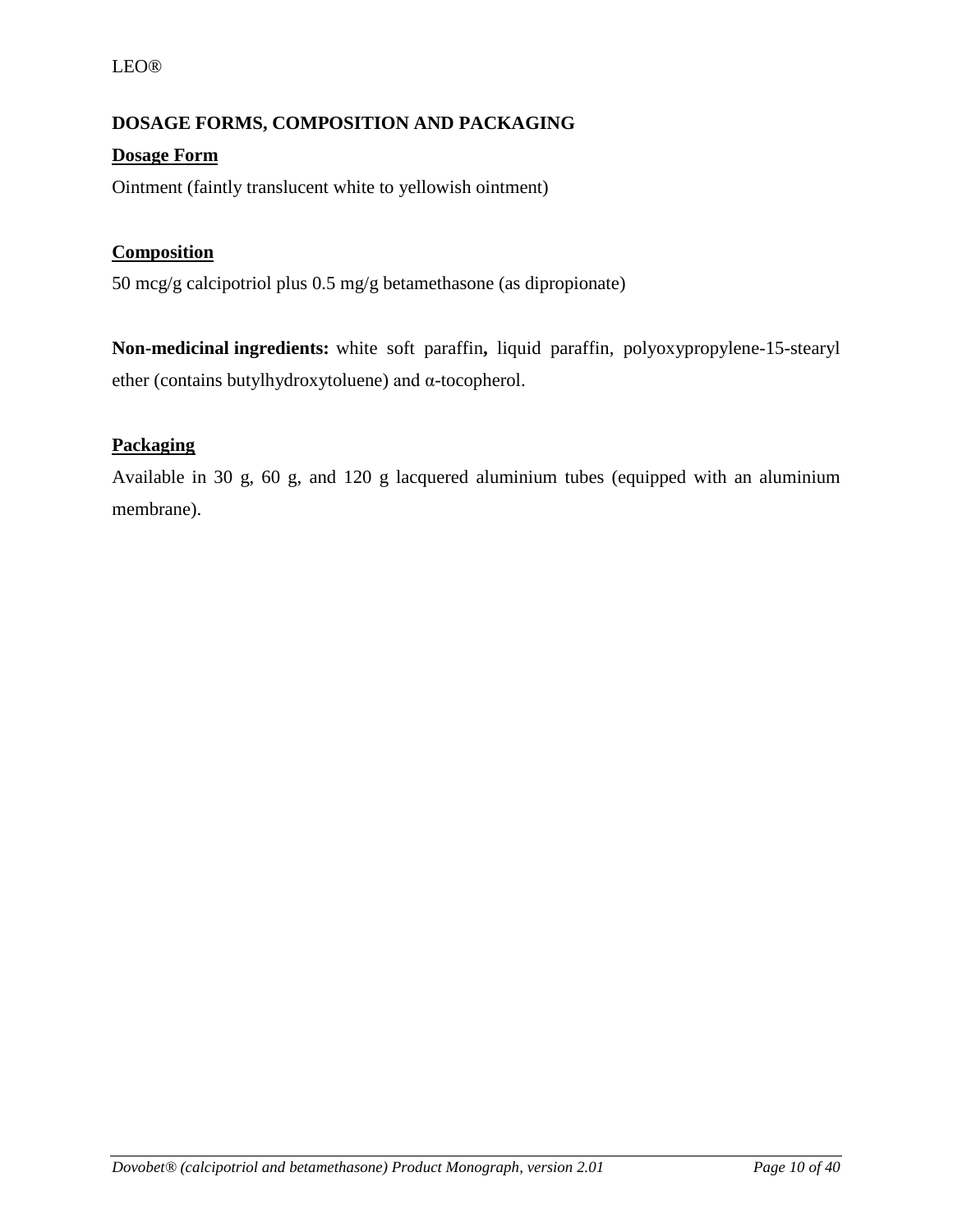# <span id="page-10-0"></span>**PART II: SCIENTIFIC INFORMATION**

# **PHARMACEUTICAL INFORMATION Drug Substance**

<span id="page-10-1"></span>

| Proper name (I.N.N.):      | Calcipotriol hydrate                                                                                                                                                                                                     | Betamethasone dipropionate                                                                                            |
|----------------------------|--------------------------------------------------------------------------------------------------------------------------------------------------------------------------------------------------------------------------|-----------------------------------------------------------------------------------------------------------------------|
| Chemical name:             | 9,10-Secochola-5,7,10(19),22-<br>tetraene-1,3,24-triol, 24-cyclo-<br>propyl- $(1\alpha,3\beta,5Z,7E,22E,24S)$                                                                                                            | 9-fluoro-11 $\beta$ , 17, 21-trihydroxy-<br>16β-methylpregna-1,4-diene-<br>3,20-dione 17,21-dipropionate              |
| Alternative chemical name: | $20(R)-(3'(S)-Cyclopropyl-3'-$<br>$hydroxyprop-1'(E)-eny1$ -<br>$1(S), 3(R)$ -dihydroxy-9-10-<br>secopregna- $5(Z), 7(E), 10(19)$ -<br>triene                                                                            | Pregna-1,4-diene-3,20-dione,9-<br>fluoro-11-hydroxy-16-methyl-<br>$17,21$ -bis(1-oxopropoxy)-<br>$(11\beta, 16\beta)$ |
| Laboratory code name:      | MC 903 or MC 903-000                                                                                                                                                                                                     | 433 or 433/M                                                                                                          |
| Molecular formula:         | $C_{27}H_{40}O_3$ , H <sub>2</sub> O                                                                                                                                                                                     | $C_{28}H_{37}FO_7$                                                                                                    |
| Molecular mass:            | 430.6                                                                                                                                                                                                                    | 504.59                                                                                                                |
| Chirality:                 | The calcipotriol molecular is one<br>single stereoisomer. The<br>absolute configuration of the<br>chiral centres at carbon atoms<br>nos. 1, 3, 13, 14, 17, 20 and 24 is<br>indicated in the structural<br>formula below. |                                                                                                                       |

Structural formula: Calcipotriol hydrate

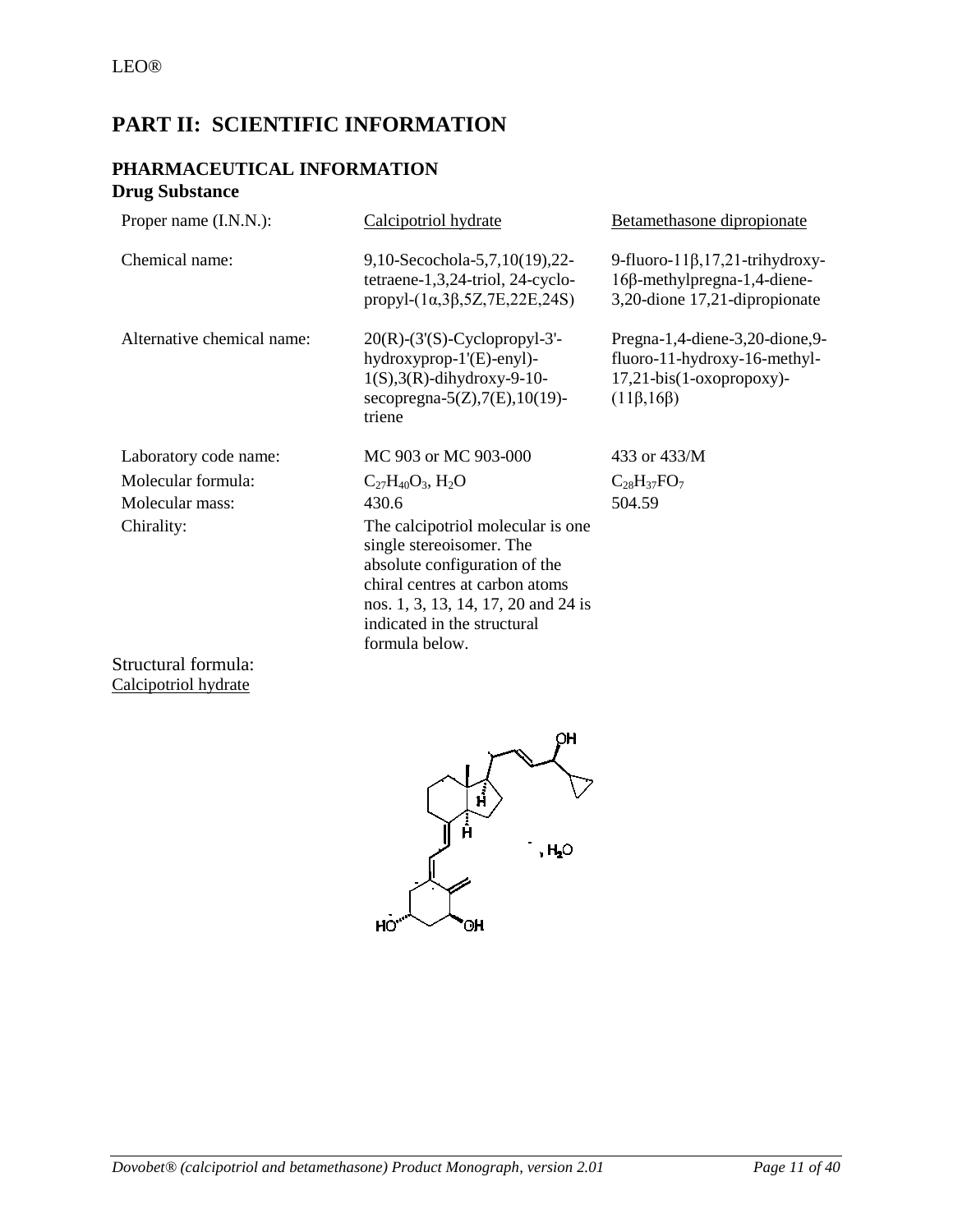# Betamethasone dipropionate



| Physicochemical properties: | Calcipotriol hydrate                                                  | Betamethasone dipropionate                                         |
|-----------------------------|-----------------------------------------------------------------------|--------------------------------------------------------------------|
| <b>Physical Form:</b>       | White or almost white                                                 | White or almost white odourless                                    |
|                             | crystalline substance.                                                | powder.                                                            |
| Solubility at room          | Freely soluble in ethanol,                                            | Freely soluble in acetone, in                                      |
| temperature:                | soluble in chloroform and                                             | dioxane, in dichloromethane                                        |
|                             | propylene glycol, practically                                         | and in chloroform; soluble in                                      |
|                             | insoluble in liquid paraffin.                                         | methanol; sparingly soluble in                                     |
|                             | Solubility in water is 0.6                                            | alcohol; slightly soluble in                                       |
|                             | mcg/ml.                                                               | ether; insoluble in water and in                                   |
|                             |                                                                       | hexane.                                                            |
| Melting point:              | 166-168/C                                                             | 176-180/C                                                          |
| Polymorphism:               | So far no signs have indicated                                        |                                                                    |
|                             | the existence of polymorphic                                          |                                                                    |
|                             | forms.                                                                |                                                                    |
| Other characteristics:      | Calcipotriol is a vitamin D derivative. It is well-known that vitamin |                                                                    |
|                             |                                                                       | D in solution forms a reversible temperature dependent equilibrium |
|                             | between vitamin D and pre-vitamin D (described in (i.e.) J Pharm      |                                                                    |
|                             | Sci 1968; 57:1326). In the same way, solutions of calcipotriol        |                                                                    |
|                             | establish an equilibrium with "pre-calcipotriol". The structural      |                                                                    |
|                             | formula of "pre-calcipotriol" is shown below.                         |                                                                    |

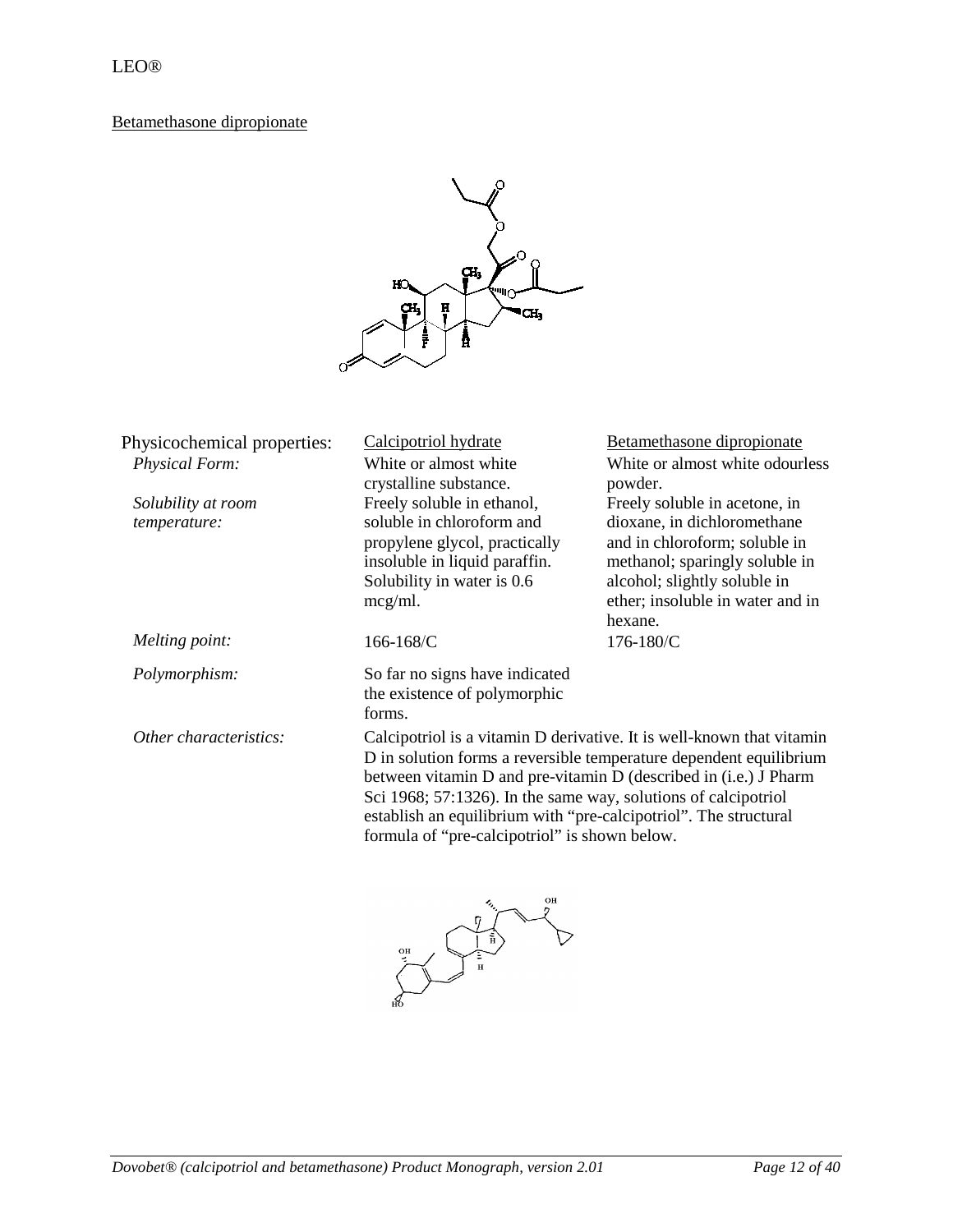# <span id="page-12-0"></span>**CLINICAL TRIALS**

A large multicentre, randomized, double-blind clinical trial has shown DOVOBET ointment (50 mcg/g calcipotriol plus 0.5 mg/g betamethasone (as dipropionate)) administered twice daily to be more efficacious and to provide faster onset of action than either of the individual components alone (calcipotriol or betamethasone dipropionate) for the treatment of plaque psoriasis. These findings were supported by a second large, multicentre, randomised, doubleblind trial comparing DOVOBET twice daily to calcipotriol and betamethasone dipropionate, each in their currently marketed formulations. A third large, multicentre, randomised, doubleblind trial found DOVOBET once daily to be more efficacious than vehicle alone and calcipotriol twice daily (betamethasone alone was not evaluated). It was also demonstrated that once daily DOVOBET was similar to twice daily DOVOBET for most of the efficacy measures. In all three studies, DOVOBET was effective in terms of reducing PASI (Psoriasis Area and Severity Index) score and thickness of target lesions. Furthermore, a significant proportion of patients on DOVOBET achieved marked improvement or clearance at the end of 4 weeks of treatment. Clinical improvement occurred rapidly and a significant improvement was evident within 1 week of treatment. DOVOBET was well tolerated with the most common adverse reaction being mild pruritus. In one additional study, patients were treated with DOVOBET once daily for 8 weeks. Optimal population results in this study were seen between 4 and 5 weeks of treatment. The therapeutic goal envisioned with DOVOBET is to provide an effective, rapid acting topical agent for initial treatment of psoriasis and/or for treatment of flare-ups of psoriasis.

In a randomized, double-blind, parallel group, safety study, patients with at least moderate disease severity were given DOVOBET ointment intermittently on an 'as needed' basis under medical supervision  $(N=207)$ . Patients were followed for up to 52 weeks. The median amount of study drug used was 15.4 g/week. **The effects of DOVOBET ointment on calcium metabolism were not studied and the effects on adrenal suppression were not adequately studied.** The following adverse drug reactions were reported in 1% or more of patients: pruritus (5.8%), psoriasis (5.3%), skin atrophy (based on a dermatologist's visual assessment) (1.9%), folliculitis (1.9%), burning sensation (1.4%), skin depigmentation (1.4%), and erythema (1.0%). One case of serious flare-up of psoriasis was reported.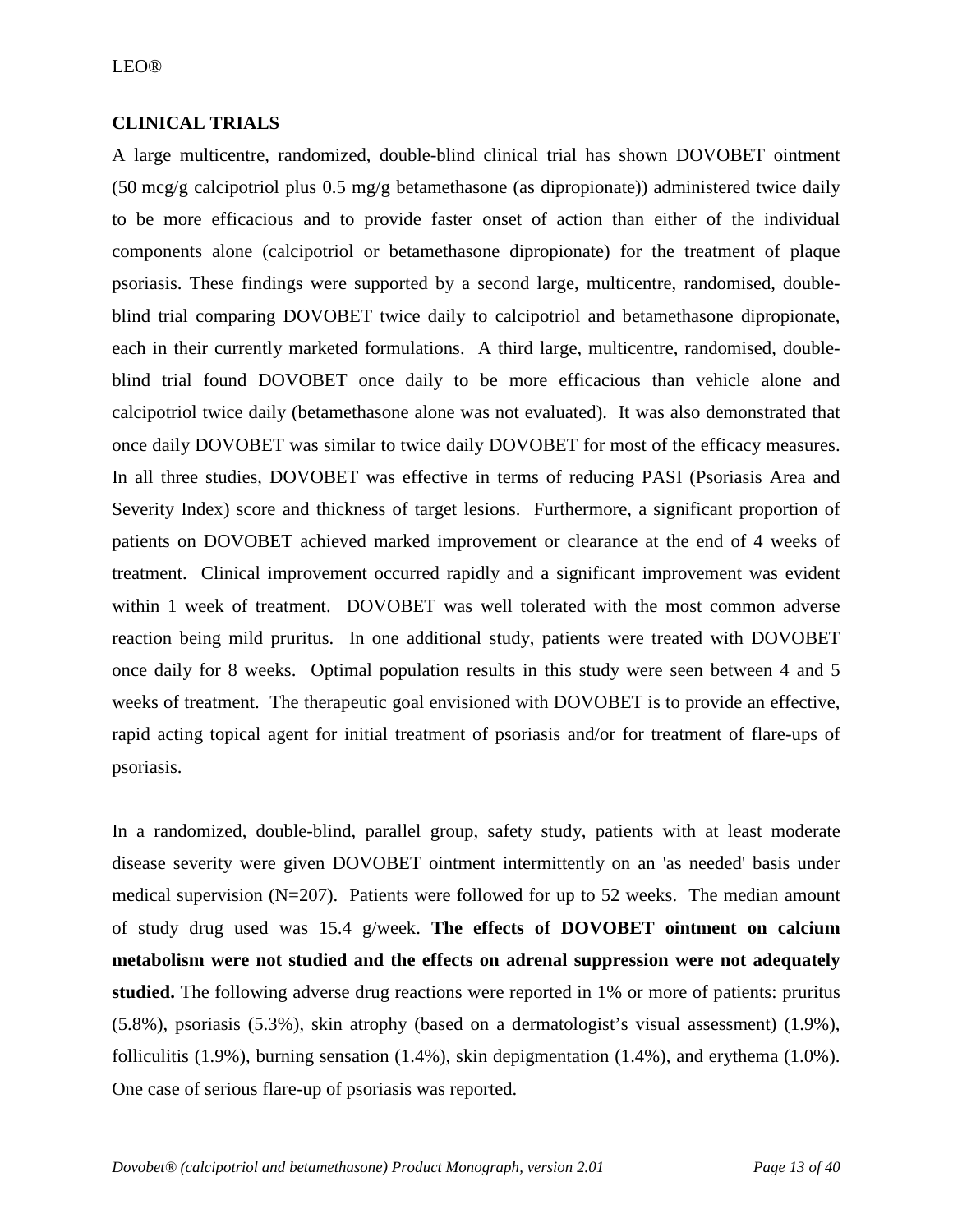# **SUMMARY OF CLINICAL TRIALS**

| <b>STUDY</b><br><b>CODE</b> | <b>STUDY DESIGN</b>                                                                                      | <b>EVALUATION CRITERIA AND RESULTS</b>                                                                    |
|-----------------------------|----------------------------------------------------------------------------------------------------------|-----------------------------------------------------------------------------------------------------------|
| <b>MCB 9903 DE</b>          | Design:                                                                                                  | <b>Evaluation Criteria:</b>                                                                               |
|                             | Randomised, double-blind, right/left comparison on the forearm.                                          | Sonography was performed on day 1. Sonography and clinical assessments of atrophy, telangiectasia and     |
|                             |                                                                                                          | erythema) were performed on days 8, 15, 22 and 29. Skin biopsies were taken from 10 subjects on day 29    |
|                             | Inclusion Criteria: Healthy volunteers.                                                                  | for morphometric determination of epidermal and dermal thickness and epidermal cell layers.               |
|                             |                                                                                                          | Sonography and clinical assessments were repeated 2 weeks after treatment (day 43) in subjects who did    |
|                             | Treatment Period: Twice daily topical application for 4 weeks (28 days).                                 | not have a biopsy taken.                                                                                  |
|                             |                                                                                                          |                                                                                                           |
|                             | <b>Treatment Groups:</b>                                                                                 | Results:                                                                                                  |
|                             | <b>Phase I:</b> (1) Dovobet ointment $(50 \text{ meg/g calcipotriol plus } 0.5 \text{ mg betamethasone}$ | There were no clinical signs of atrophy, telangiectasia or irritation (erythema). Sonography demonstrated |
|                             | dipropionate); (2) Betamethasone dipropionate ointment (0.5 mg/g). $(n=30)$                              | skin thinning with Dovobet relative to placebo ointment but similar to betamethasone (12.3% and 13.2%)    |
|                             | <b>Phase II:</b> (1) Dovobet ointment (50 mcg/g calcipotriol plus 0.5 mg betamethasone                   | respectively) after 4 weeks of treatment. There were no histological differences in epidermal or dermal   |
|                             | dipropionate); (2) Placebo ointment. $(n=15)$                                                            | thickness between Dovobet and betamethasone.                                                              |
|                             |                                                                                                          |                                                                                                           |
|                             |                                                                                                          |                                                                                                           |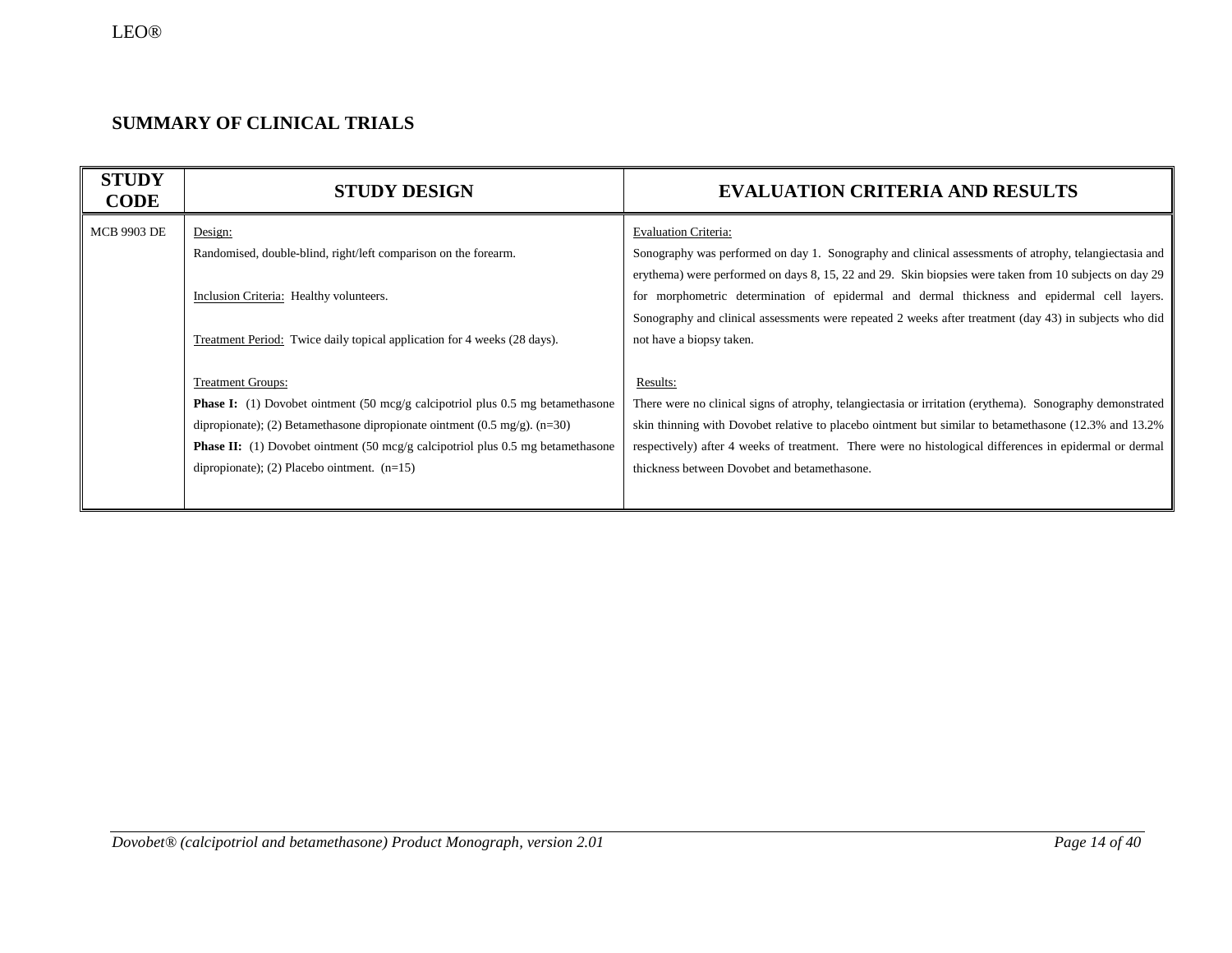| <b>STUDY</b><br><b>CODE</b> | <b>STUDY DESIGN</b>                                                                                                                                                                                                                                                                                                                                                        | <b>EVALUATION CRITERIA AND RESULTS</b>                                                                                                                                                                                                                                                                                                                                                |
|-----------------------------|----------------------------------------------------------------------------------------------------------------------------------------------------------------------------------------------------------------------------------------------------------------------------------------------------------------------------------------------------------------------------|---------------------------------------------------------------------------------------------------------------------------------------------------------------------------------------------------------------------------------------------------------------------------------------------------------------------------------------------------------------------------------------|
| <b>MCB 9902 FR</b>          | Design:<br>Single centre, randomised, double-blind, bioequivalence study according to FDA guideline for<br>vasoconstrictor assays.                                                                                                                                                                                                                                         | <b>Evaluation Criteria:</b><br>Skin blanching (vasoconstrictor) assessed using the chromametric a value and visual<br>scoring.                                                                                                                                                                                                                                                        |
|                             | Inclusion Criteria: Healthy volunteers.<br><b>Treatment Period:</b><br>Pilot Phase: Single 10 mcl application on the ventral forearm for 0.25, 0.5, 0.75, 1, 1.5, 2, 4, and 6<br>hours followed up to 24 hours.                                                                                                                                                            | Results:<br>Pilot Part: Betamethasone dipropionate ointment (Diprosone*) produced a dose-duration<br>dependent vasoconstriction with an $ED_{50}$ (half maximal response) of 1h04min., $D_1$ (0.5)<br>times $ED_{50}$ of 32 min and $D_2$ (2 times $ED_{50}$ ) of 2h08 min. 67% of the included subjects<br>were 'detectors' (AUC at $D_1$ was at least 1.25 time the AUC at $D_2$ ). |
|                             | Pivotal Phase: (1) Single 10 mcl application of Dovobet and betamethasone dipropionate ointment<br>(Diprosone*) at a dose-duration corresponding to $ED_{50}$ (1h04min) on two sites each per forearm.<br>(2) Betamethasone was also applied on two sites per forearm at dose-durations corresponding to 0.5<br>times $ED_{50}$ (32 min.) and 2 times $ED_{50}$ (2h08min.) | Pivotal Part: Betamethasone dipropionate in Dovobet ointment is bioequivalent to the<br>reference product, Diprosone* ointment, as the 90% confidence interval for the skin<br>blanching response ratio (test to reference) is $[0.81; 1.04]$ and within the interval $[0.80;$<br>1.25] as defined by the applicable FDA guideline.                                                   |
|                             | Treatment:<br><b>Pilot Phase:</b> Diprosone* $(0.5 \text{ mg/g}$ betamethas one as dipropionate). $(n=12)$<br><b>Pivotal Phase:</b> (1) Dovobet (50 mcg/g calcipotriol plus 0.5 mg/g betamethasone as dipropionate)<br>ointment; (2) Diprosone* (0.5 mg/g betamethasone as dipropionate). $(n=90)$                                                                         | * registered trademark of Schering-Plough Ltd.                                                                                                                                                                                                                                                                                                                                        |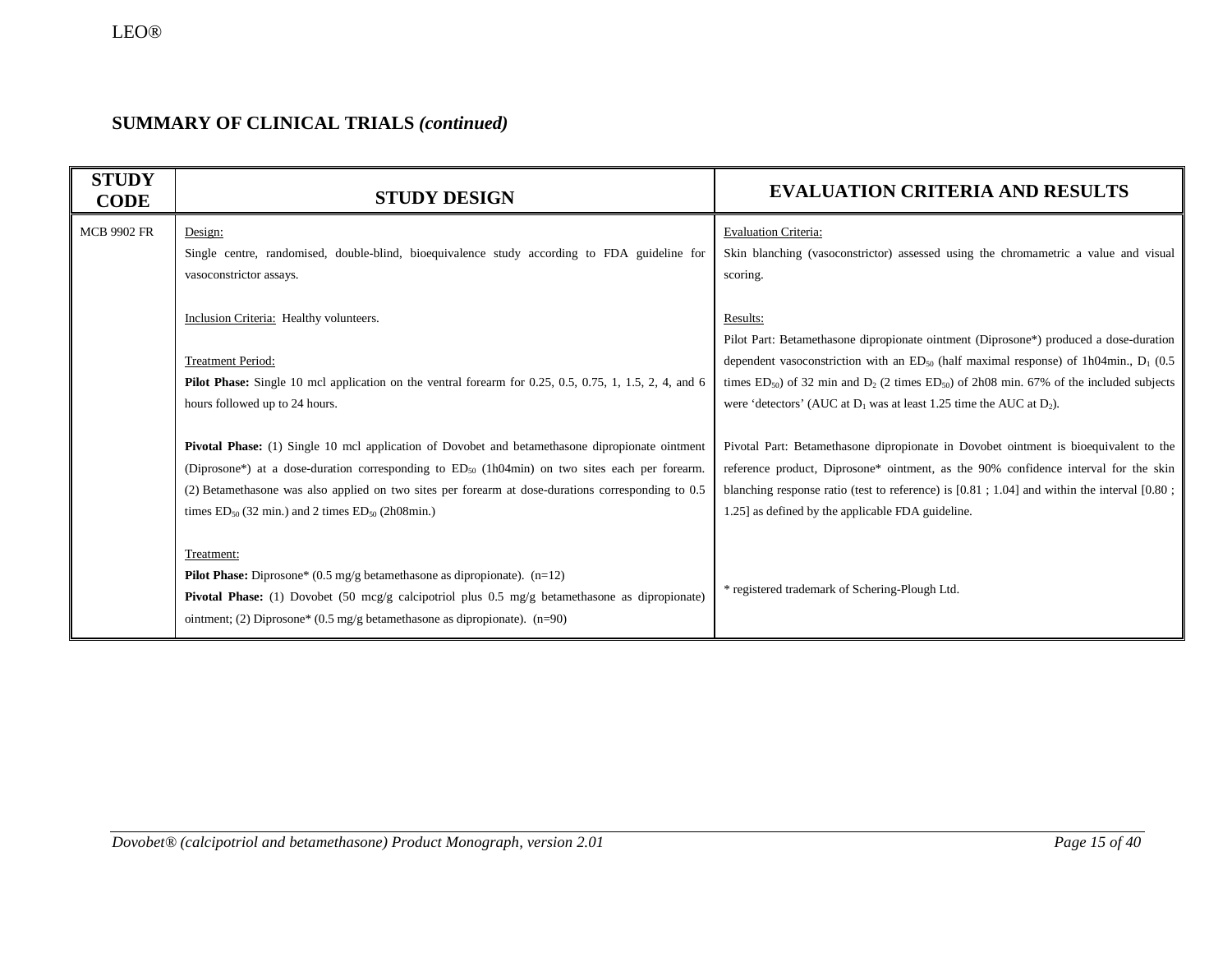| <b>STUDY</b><br><b>CODE</b> | <b>STUDY DESIGN</b>                                                                                           | <b>EVALUATION CRITERIA AND RESULTS</b>                                                                            |
|-----------------------------|---------------------------------------------------------------------------------------------------------------|-------------------------------------------------------------------------------------------------------------------|
| <b>MCB 9801 NL</b>          | Design:                                                                                                       | <b>Evaluation Criteria:</b>                                                                                       |
|                             | Single centre, open, randomised, multiple (2 application sites on the thigh) topical absorption study.        | Pharmacokinetic parameters: Recovery of <sup>3</sup> H-radioactivity from gauzes, gloves, swabs                   |
|                             |                                                                                                               | and shorts; excretion of <sup>3</sup> H-radioactivity in urine and faeces; <sup>3</sup> H-radioactivity levels in |
|                             | Inclusion Criteria: Healthy volunteers.                                                                       | serum. Safety parameters: adverse events, local tolerability results, vital signs, ECG                            |
|                             |                                                                                                               | parameters and clinical laboratory parameters.                                                                    |
|                             | Treatment Period: Single 12 hour application.                                                                 |                                                                                                                   |
|                             |                                                                                                               | Results:                                                                                                          |
|                             | Treatment:                                                                                                    | Excretion and recovery data suggest that there is only minimal systemic absorption of                             |
|                             | Dovobet (50 mcg/g calcipotriol plus 0.5 mg/g betamethasone (as dipropionate)) ointment containing ${}^{3}$ H- | calcipotriol. The ointment was well tolerated.                                                                    |
|                             | labelled calcipotriol. $(n=4)$                                                                                |                                                                                                                   |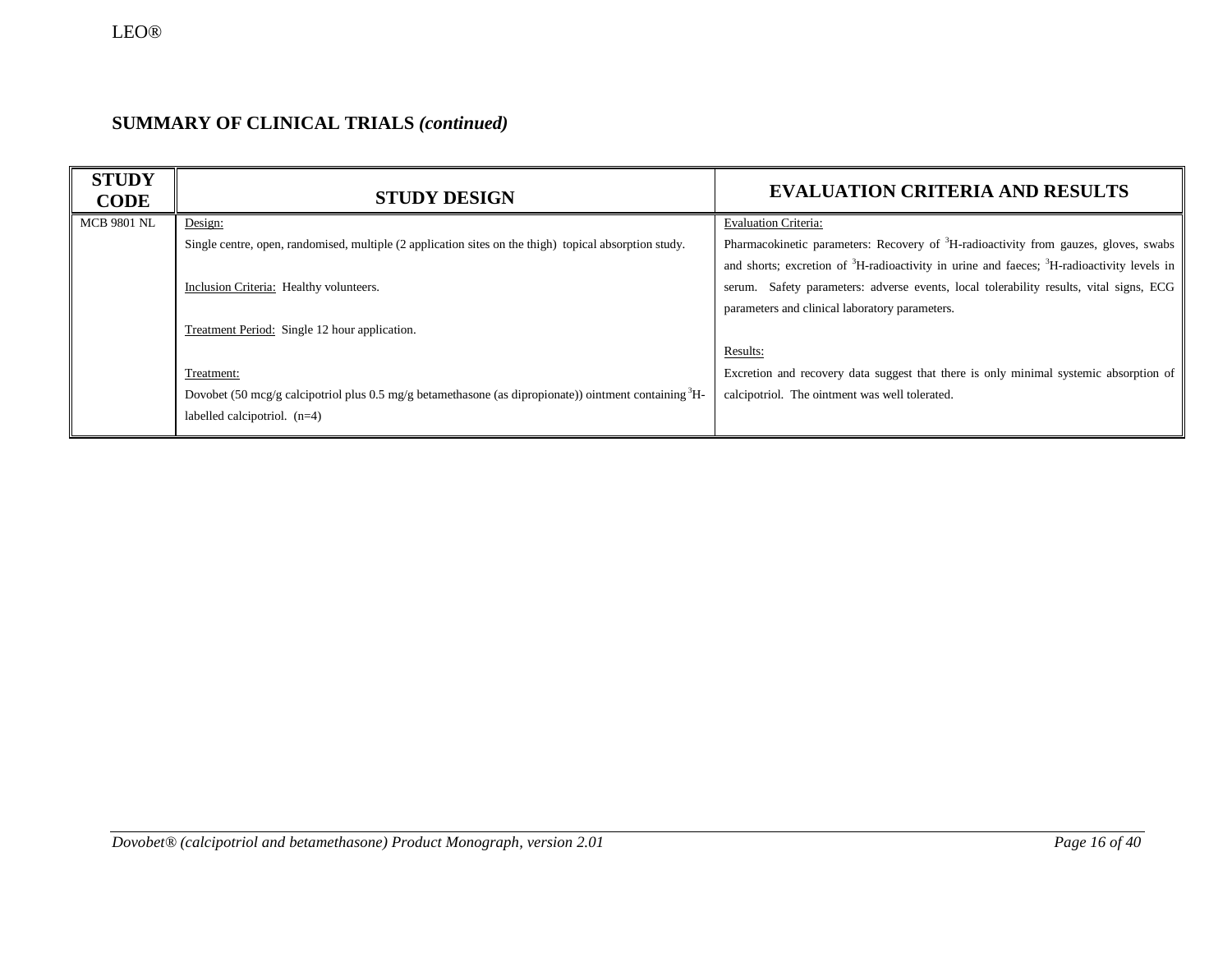| <b>STUDY</b><br><b>CODE</b> | <b>STUDY DESIGN</b>                                                                                                        | <b>EVALUATION CRITERIA AND RESULTS</b>                                                                        |
|-----------------------------|----------------------------------------------------------------------------------------------------------------------------|---------------------------------------------------------------------------------------------------------------|
| <b>MCB 9901 NL</b>          | Design:                                                                                                                    | <b>Evaluation Criteria:</b>                                                                                   |
|                             | Single centre, open, randomised, multiple (2 application sites on the thigh) topical absorption study.                     | Pharmacokinetic parameters: Recovery of <sup>3</sup> H radioactivity from gauzes, gloves,                     |
|                             |                                                                                                                            | swabs and shorts; excretion of <sup>3</sup> H radioactivity in urine and faeces; <sup>3</sup> H radioactivity |
|                             | Inclusion Criteria: Healthy volunteers.                                                                                    | levels in serum.                                                                                              |
|                             |                                                                                                                            | Safety parameters: adverse events, local tolerability results, vital signs, ECG                               |
|                             | Treatment Period: Single 12 hour application of <sup>3</sup> H labelled ointment and single 12 hour application after 4    | parameters and clinical laboratory parameters.                                                                |
|                             | weeks of twice daily topical application of unlabelled ointment.                                                           |                                                                                                               |
|                             |                                                                                                                            | Results:                                                                                                      |
|                             | <b>Treatment Groups:</b>                                                                                                   | The absorption of calcipotriol after a single application of Dovobet is similar to                            |
|                             | <b>Group I:</b> Single 12 hour application of 2.5 g Dovonex (50 mcg/g calcipotriol) ointment containing ${}^{3}H$ labelled | absorption after application of the other marketed formulation of calcipotriol (i.e.                          |
|                             | calcipotriol. Four weeks (28 days) of twice daily treatment with unlabelled Dovonex. On day 36, another single             | Dovonex®; 50 mcg/g calcipotriol). Thus, the safety profile of Dovonex is                                      |
|                             | 12 hour application of Dovonex containing ${}^{3}H$ labelled calcipotriol. (n=6)                                           | applicable to Dovobet. Betamethasone dipropionate in Dovobet does not influence                               |
|                             |                                                                                                                            | the absorption rate of calcipotriol and vice versa calcipotriol does not affect the                           |
|                             | Group II: Single 12 hour application of 2.5 g Dovobet (50 mcg/g calcipotriol plus 0.5 mg/g betamethasone                   | absorption of betamethasone. Absorption of calcipotriol is similar after 4 weeks of                           |
|                             | dipropionate) ointment containing <sup>3</sup> H labelled calcipotriol. Four weeks (28 days) of twice daily treatment with | treatment with Dovobet as it is after a single application.                                                   |
|                             | unlabelled Dovobet. On day 36, another single 12 hour application of Dovobet containing <sup>3</sup> H labelled            |                                                                                                               |
|                             | calcipotriol. (n=6)                                                                                                        |                                                                                                               |
|                             | Group III: Single 12 hour application of 2.5 g Dovobet ointment vehicle containing <sup>3</sup> H labelled calcipotriol.   |                                                                                                               |
|                             | <b>Group IV:</b> Single 12 hour application of 2.5 g Dovobet ointment containing ${}^{3}H$ labelled betamethasone.         |                                                                                                               |
|                             | Group V: Single 12 hour application of 2.5 g Dovobet ointment vehicle containing <sup>3</sup> H labelled betamethasone.    |                                                                                                               |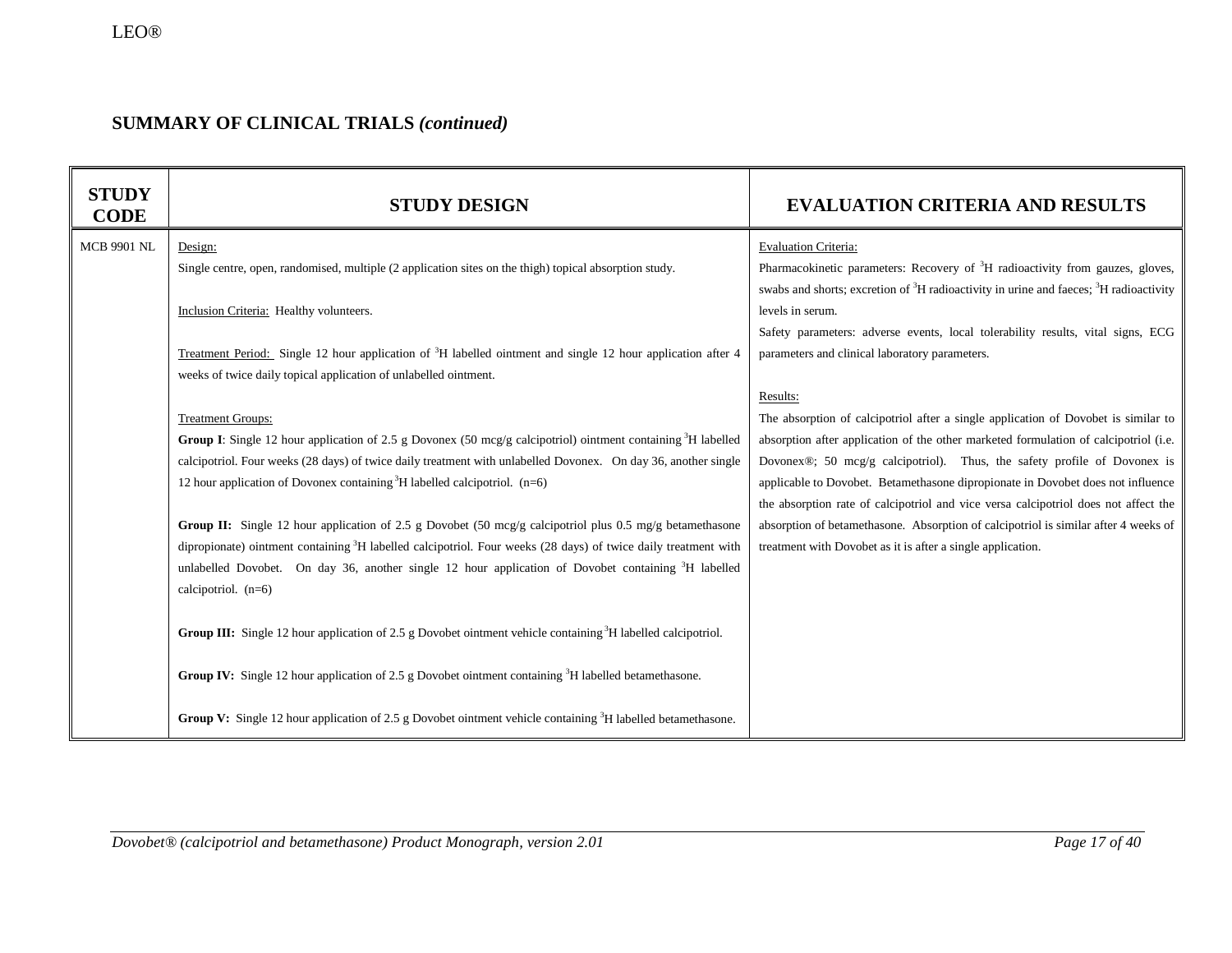| <b>STUDY</b><br><b>CODE</b>   | <b>STUDY DESIGN</b>                                                                                                                                                                                                                                                                                                                                                                                                                                                                                                                                                                             | <b>EVALUATION CRITERIA AND RESULTS</b>                                                                                                                                                                                                                                                                                                                                                                                                                                                                                                                                                                                                                                                                                                                                                                                                                                                                                                                                                                                                                                                                                                                                                                                                                                                                                                                                                                                                                                                                                                                                      |
|-------------------------------|-------------------------------------------------------------------------------------------------------------------------------------------------------------------------------------------------------------------------------------------------------------------------------------------------------------------------------------------------------------------------------------------------------------------------------------------------------------------------------------------------------------------------------------------------------------------------------------------------|-----------------------------------------------------------------------------------------------------------------------------------------------------------------------------------------------------------------------------------------------------------------------------------------------------------------------------------------------------------------------------------------------------------------------------------------------------------------------------------------------------------------------------------------------------------------------------------------------------------------------------------------------------------------------------------------------------------------------------------------------------------------------------------------------------------------------------------------------------------------------------------------------------------------------------------------------------------------------------------------------------------------------------------------------------------------------------------------------------------------------------------------------------------------------------------------------------------------------------------------------------------------------------------------------------------------------------------------------------------------------------------------------------------------------------------------------------------------------------------------------------------------------------------------------------------------------------|
| <b>MCB 9802</b><br><b>INT</b> | Design:<br>Multi-centre, randomised, double-blind, vehicle-controlled, parallel-group study.<br>Inclusion Criteria: Plaque psoriasis amenable to topical treatment.<br>Treatment Period: Twice daily topical application for 4 weeks of active treatment.<br><b>Treatment Groups:</b><br>(1) Combination ointment $(50 \text{ meg/g calcipotriol plus } 0.5 \text{ mg betamethasone}$<br>dipropionate; Dovobet), $(n=301)$ ; (2) Calcipotriol ointment (50 mcg/g), $(n=308)$ ;<br>(3) Betamethasone dipropionate ointment $(0.5 \text{ mg/g})$ , $(n=313)$ ; (4) Ointment<br>vehicle, $(n=108)$ | <b>Evaluation Criteria:</b><br>Change in PASI score after 4 weeks of treatment, speed of response (change in PASI score after 1 week of<br>treatment), change in plaque thickness of a target lesion, investigators' overall assessment of treatment<br>response (clearance or marked improvement) at the end of treatment, patient assessment of overall treatment<br>response, patient assessment of treatment acceptability, adverse events, and serum biochemistry.<br>Results:<br>Dovobet combination treatment was effective and provided a more rapid onset of action than either of the<br>individual components (calcipotriol or betamethasone dipropionate). At the end of 4 weeks treatment, PASI<br>score was reduced by 73% with Dovobet, 49% with calcipotriol, 63% with betamethasone and 29% with<br>vehicle ( $p<0.001$ ). After 1 week of treatment PASI score was reduced by 48% with Dovobet, 28% with<br>calcipotriol, 41% with betamethasone and 22% with vehicle $(p<0.001)$ . The greatest reduction in target<br>lesion thickness was observed with Dovobet. Plaque thickness was reduced by 79% with Dovobet<br>compared to 54% with calcipotriol, 67% with betamethasone and 27% with vehicle ( $p<0.001$ ). The greatest<br>treatment response according to the investigators' overall assessment was also observed in the Dovobet<br>group. With Dovobet combination treatment 76% of patients achieved clearance or marked improvement<br>compared to 33% with calcipotriol, 56% with betamethasone and 8% with vehicle $(p<0.001)$ . Adverse |
|                               |                                                                                                                                                                                                                                                                                                                                                                                                                                                                                                                                                                                                 | reactions associated with Dovobet were similar to reactions with betamethasone. Mild pruritus was the<br>most common adverse reaction.                                                                                                                                                                                                                                                                                                                                                                                                                                                                                                                                                                                                                                                                                                                                                                                                                                                                                                                                                                                                                                                                                                                                                                                                                                                                                                                                                                                                                                      |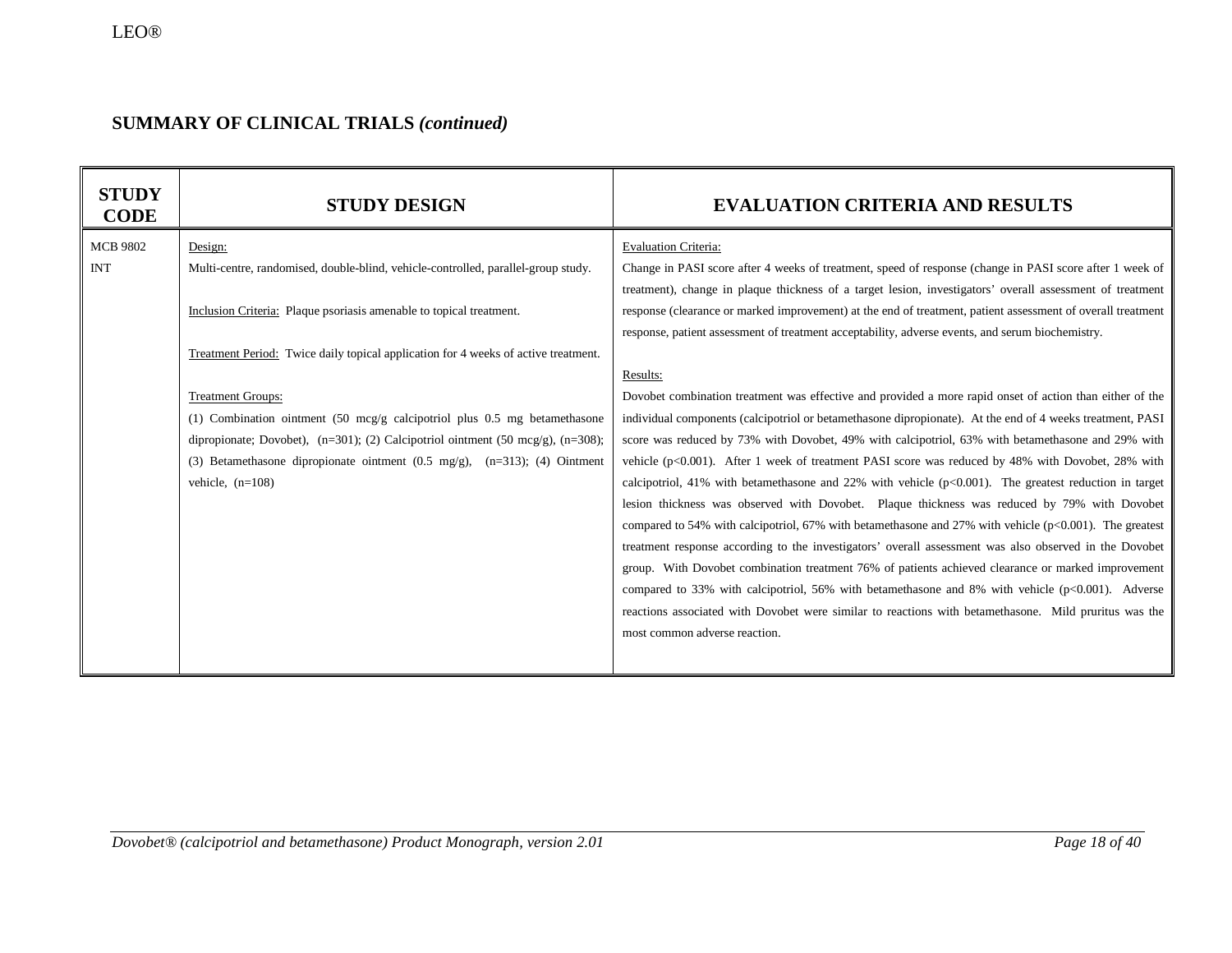| <b>STUDY</b><br><b>CODE</b> | <b>STUDY DESIGN</b>                                                                      | <b>EVALUATION CRITERIA AND RESULTS</b>                                                                         |
|-----------------------------|------------------------------------------------------------------------------------------|----------------------------------------------------------------------------------------------------------------|
| <b>MCB 9904 INT</b>         | Design:                                                                                  | <b>Evaluation Criteria:</b>                                                                                    |
|                             | Multi-centre, randomised, double-blind, vehicle-controlled, parallel-group study.        | Phase 1: Change in PASI score after 4 weeks of treatment, speed of response (change in PASI score after 1      |
|                             |                                                                                          | week of treatment), change in plaque thickness of a target lesion, investigators' overall assessment of        |
|                             | Inclusion Criteria: Plaque psoriasis amenable to topical treatment.                      | treatment response (clearance or marked improvement) at the end of treatment, patient assessment of            |
|                             |                                                                                          | overall treatment response, change in redness and scaliness of a target lesion, adverse events, and serum      |
|                             | Treatment Period: Phase 1: Twice daily topical application of active treatment           | biochemistry. Phase 2: general evaluation of transfer to Dovonex® maintenance therapy.                         |
|                             | (double-blind) for 4 weeks.                                                              |                                                                                                                |
|                             | Phase 2: twice daily maintenance therapy with Dovonex® (open-label) for 4 weeks.         | Results:                                                                                                       |
|                             |                                                                                          | Dovobet combination treatment was effective and provided a more rapid onset of action than either of the       |
|                             | <b>Treatment Groups:</b>                                                                 | individual components in their currently marketed formulations (Dovonex® and Diprosone*). At the end           |
|                             | <b>Phase 1</b> : (1) Dovobet ointment (50 mcg/g calcipotriol plus 0.5 mg betamethasone   | of 4 weeks treatment, PASI score was reduced by 74% with Dovobet, 55% with Dovonex®, and 61% with              |
|                             | dipropionate), $(n=369)$ ; (2) Dovonex <sup>®</sup> ointment (50 mcg/g calcipotriol, Leo | Diprosone* ( $p<0.001$ ). After 1 week of treatment PASI score was reduced by 47% with Dovobet, 31%            |
|                             | Pharmaceutical Products), (n=365); (3) Diprosone* ointment (0.5 mg/g                     | with Dovonex®, and 40% with Diprosone* $(p<0.001)$ . The greatest reduction in target lesion thickness         |
|                             | betamethasone dipropionate, Schering-Plough Ltd.), (n=363)                               | was observed with Dovobet. Plaque thickness was reduced by 79% with Dovobet compared to 63% with               |
|                             |                                                                                          | Dovonex <sup>®</sup> , and 62% with Diprosone* ( $p<0.001$ ). The greatest treatment response according to the |
|                             | Phase 2: Patients from each of the above groups (n=344, 332, and 344, respectively)      | investigators' overall assessment was also observed in the Dovobet group. With Dovobet combination             |
|                             | transferred to Dovonex <sup>®</sup> ointment.                                            | treatment 68% of patients achieved clearance or marked improvement compared to 39% with Dovonex®,              |
|                             |                                                                                          | and 47% with Diprosone* (p<0.001). Adverse reactions associated with Dovobet were predictable based            |
|                             |                                                                                          | on the individual components with mild pruritus being the most common adverse reaction. Patients were          |
|                             |                                                                                          | safely transferred to maintenance therapy with Dovonex®.                                                       |
|                             |                                                                                          |                                                                                                                |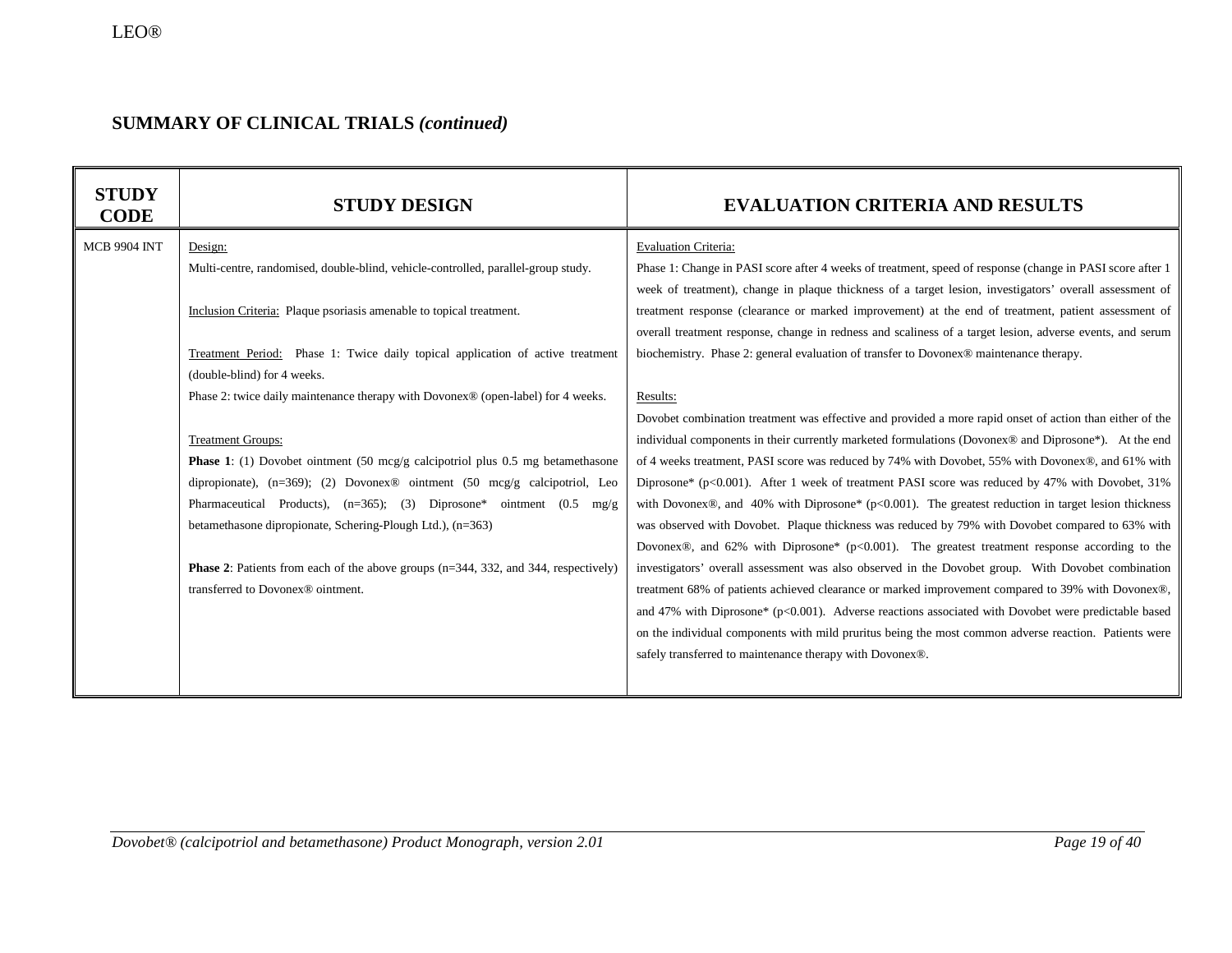| <b>MCB 9905 INT</b><br><b>Evaluation Criteria:</b><br>Design:<br>Multi-centre, randomised, double-blind, vehicle-controlled, parallel-group study.<br>Inclusion Criteria: Plaque psoriasis amenable to topical treatment.                                                                                                                                                                                                                                                                                                                                                                                                                                                           | <b>STUDY</b><br><b>CODE</b> | <b>STUDY DESIGN</b> | <b>EVALUATION CRITERIA AND RESULTS</b>                                                                                                                                                                                                                                                                                                                                                                                                                                                                                                                                                                                                                                                                                                                                                                                                                                                                                                                                                                                                                                                                                                                                                                                                                                                                                                                                                                                                                                                                                                                                                                                                                                                                                          |
|-------------------------------------------------------------------------------------------------------------------------------------------------------------------------------------------------------------------------------------------------------------------------------------------------------------------------------------------------------------------------------------------------------------------------------------------------------------------------------------------------------------------------------------------------------------------------------------------------------------------------------------------------------------------------------------|-----------------------------|---------------------|---------------------------------------------------------------------------------------------------------------------------------------------------------------------------------------------------------------------------------------------------------------------------------------------------------------------------------------------------------------------------------------------------------------------------------------------------------------------------------------------------------------------------------------------------------------------------------------------------------------------------------------------------------------------------------------------------------------------------------------------------------------------------------------------------------------------------------------------------------------------------------------------------------------------------------------------------------------------------------------------------------------------------------------------------------------------------------------------------------------------------------------------------------------------------------------------------------------------------------------------------------------------------------------------------------------------------------------------------------------------------------------------------------------------------------------------------------------------------------------------------------------------------------------------------------------------------------------------------------------------------------------------------------------------------------------------------------------------------------|
| Treatment Period: Active topical treatment once or twice daily for 4 weeks. To<br>target lesion, adverse events, and serum biochemistry.<br>maintain blinding, the once daily group received vehicle in the morning and study<br>medication in the evening.<br>Results:<br><b>Treatment Groups:</b><br>(1) Dovobet combination ointment $(50 \text{ mcg/g}$ calcipotriol plus 0.5 mg betamethasone<br>dipropionate) once daily, $(n=150)$ ; (2) Dovobet ointment twice daily, $(n=234)$ ;<br>(3) Dovonex $\otimes$ ointment (50 mcg/g calcipotriol) twice daily, (n=227); (4) Ointment<br>vehicle twice daily, $(n=207)$ .<br>mild pruritus being the most common adverse reaction. |                             |                     | Change in PASI score after 4 weeks of treatment, speed of response (change in PASI score after 1 week<br>of treatment), change in plaque thickness of a target lesion, investigators' overall assessment of treatment<br>response (clearance or marked improvement) at the end of treatment, patient assessment of overall<br>treatment response, patient assessment of treatment acceptability, change in redness and scaliness of<br>Once daily Dovobet combination treatment was as effective as twice daily Dovobet treatment but more<br>effective than twice daily Dovonex® treatment. At the end of 4 weeks, PASI score was reduced by 69%<br>with Dovobet once daily, 59% with Dovonex® twice daily, and 27% with vehicle twice daily ( $p<0.001$ ).<br>Reduction in PASI after 4 weeks of twice daily Dovobet treatment (74%) was similar to that after once<br>daily Dovobet treatment (p=0.052). After 1 week of treatment PASI score was reduced by 46% with<br>Dovobet once daily, 34% with Dovonex® twice daily, and 20% with vehicle twice daily ( $p<0.001$ ). The<br>speed of response to Dovobet twice daily treatment was similar to that after Dovobet once daily<br>treatment, with the reduction in PASI after one week being 48%. The greatest reduction in target lesion<br>thickness was observed with Dovobet, with similar reductions occurring after once daily (74%) and twice<br>daily (78%) treatment. The greatest treatment response according to the investigators' overall assessment<br>was also observed in the Dovobet groups, with twice daily treatment favoured over once daily.<br>Adverse reactions associated with Dovobet were predictable based on the individual components with |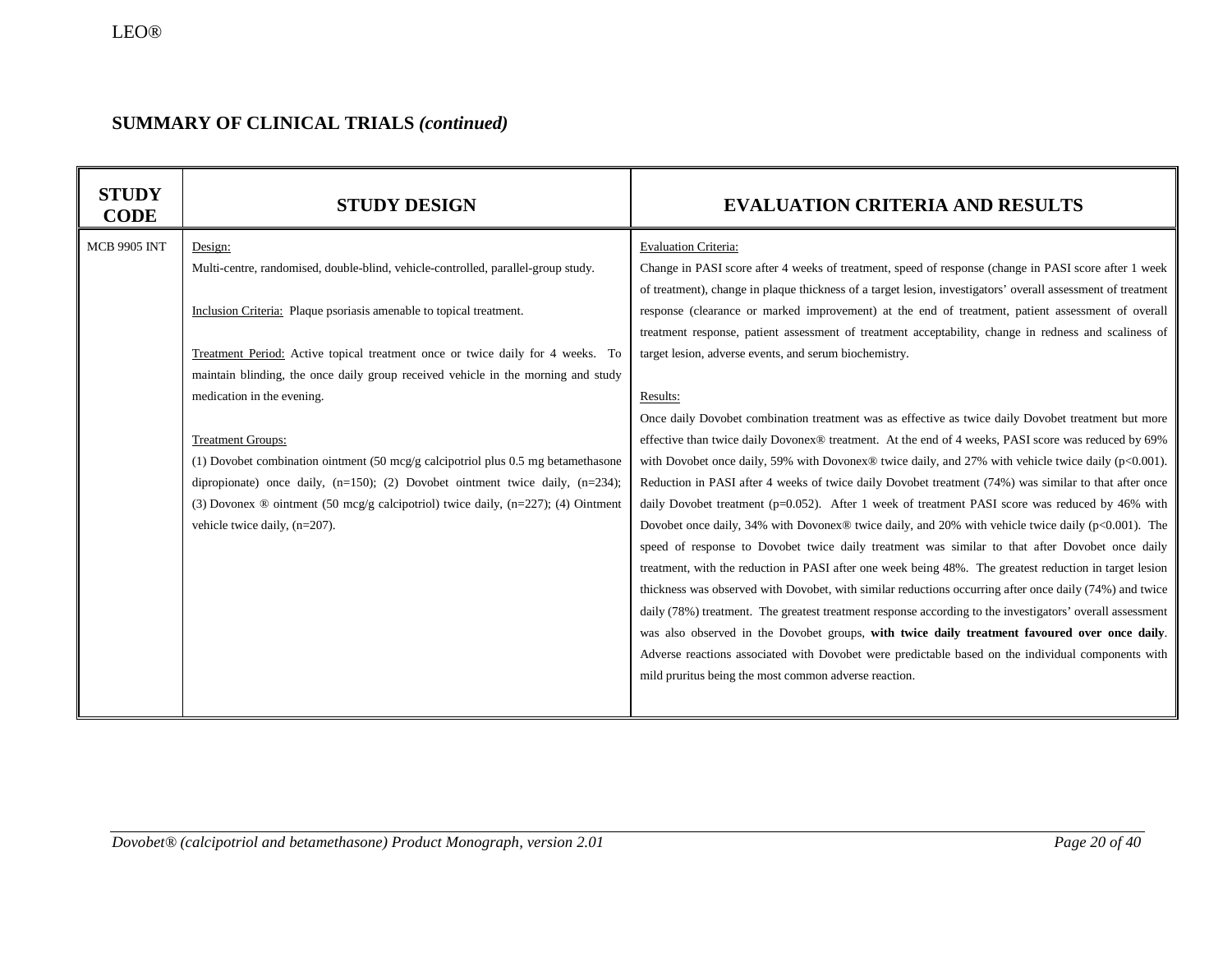| <b>STUDY</b><br><b>CODE</b> | <b>STUDY DESIGN</b>                                                                          | <b>EVALUATION CRITERIA AND RESULTS</b>                                                                |
|-----------------------------|----------------------------------------------------------------------------------------------|-------------------------------------------------------------------------------------------------------|
| <b>MCB 0003 INT</b>         | Design:                                                                                      | <b>Evaluation Criteria:</b>                                                                           |
|                             | Multi-centre, randomised, double-blind, vehicle-controlled, parallel-group study.            | Change in PASI score after 4 weeks of treatment, controlled disease after 4 weeks of treatment, speed |
|                             |                                                                                              | of response (change in PASI score after 1 week of treatment), treatment success, and adverse events.  |
|                             | Inclusion Criteria: Plaque psoriasis amenable to topical treatment.                          |                                                                                                       |
|                             |                                                                                              | Results:                                                                                              |
|                             | Treatment Period: Active topical treatment once daily for 4 weeks.                           | Once daily Dovobet combination treatment was more effective than once daily application of its        |
|                             |                                                                                              | individual components or vehicle. At the end of 4 weeks, PASI score was reduced by 71% with           |
|                             | <b>Treatment Groups:</b>                                                                     | Dovobet, 46% with calcipotriol, 57% with betamethasone and 23% with vehicle $(p<0.001)$ . The         |
|                             | (1) Dovobet combination ointment $(50 \text{~mag/g})$ calcipotriol plus 0.5 mg betamethasone | percentage of patients with controlled disease at the end of treatment was 56% for Dovobet, 22% for   |
|                             | dipropionate) once daily, $(n=490)$ ; (2) Calcipotriol ointment (50 mcg/g calcipotriol)      | calcipotriol, 37% for betamethasone and 10% for vehicle ( $p<0.001$ ). After 1 week of treatment PASI |
|                             | daily, $(n=480)$ ; (3) Betamethasone ointment $(0.5 \text{ mg/g}$ betamethasone<br>once      | score was reduced by 39% with Dovobet, 23% with calcipotriol, 33% with betamethasone and 18%          |
|                             | dipropionate) once daily, $(n=476)$ ; (4) Vehicle ointment once daily, $(n=157)$ .           | with vehicle ( $p<0.001$ ). The proportion of patients with treatment success was 65% with Dovobet,   |
|                             |                                                                                              | 29% with calcipotriol, 46% with betamethasone, and 10% with vehicle $(p<0.001)$ . Adverse reactions   |
|                             |                                                                                              | associated with Dovobet were predictable based on the individual components with mild pruritus being  |
|                             |                                                                                              | the most common adverse reaction.                                                                     |
|                             |                                                                                              |                                                                                                       |
|                             |                                                                                              |                                                                                                       |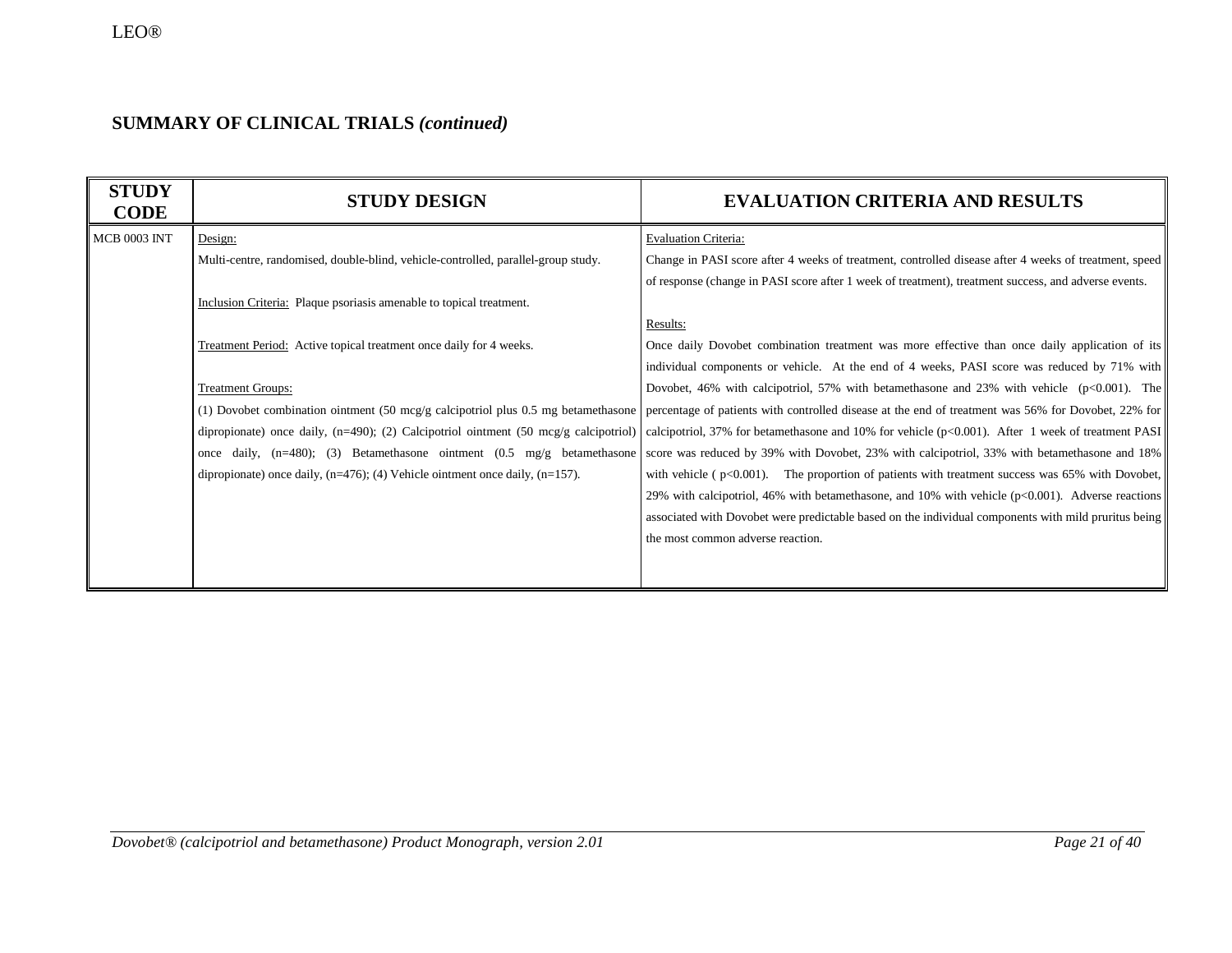# <span id="page-21-0"></span>**DETAILED PHARMACOLOGY**

# **Preclinical Pharmacology**

**Animal Pharmacodynamic Studies with Calcipotriol:** The pharmacodynamic studies performed with calcipotriol have been aimed at establishing the activity of the compound as a regulator of cell differentiation and proliferation in cells possessing the receptor for the active form of vitamin  $D_3$ , 1,25(OH)<sub>2</sub>D<sub>3</sub>. These studies are relevant for the intended clinical use in patients with psoriasis, due to the characteristic findings of epidermal hyperproliferation and incomplete keratinocyte differentiation in this disease.

Other current therapeutic agents act mainly through non-specific cytostatic/cytotoxic effects on the proliferating cells or suppression of underlying inflammatory and immunological reactions. In contrast, calcipotriol was shown to induce differentiation of low-differentiated human histiocytic lymphoma cells, of skin cells from newborn mice and of human keratinocytes. At the same time, proliferation was inhibited without evidence of any cytotoxic effect. The therapeutic goal envisaged with calcipotriol is thus a normalization of epidermal growth.

Calcipotriol was also found to inhibit cell proliferation induced by interleukin-1 but not by other related cellular mediators. Interleukin-1 is produced both by keratinocytes in the epidermis and by activated macrophages in the dermis. It is thought to play a pathogenetic role in psoriasis by activating both keratinocytes and immunological cells. Inhibition of interleukin-1 mediated effects in psoriatic skin by calcipotriol may therefore provide a way of regulating epidermal/dermal interactions in affected skin areas.

The pharmacodynamic studies performed *in-vitro* have shown that the activity of calcipotriol is very similar, both qualitatively and quantitatively, to that of  $1,25(OH)_{2}D_{3}$ . This is not surprising given the structural analogy of the two compounds and the ability of calcipotriol to bind to the cellular  $1,25(OH)_{2}D_{3}$  receptor with the same affinity as  $1,25(OH)_{2}D_{3}$  itself. *In-vivo* however, the effects of calcipotriol were significantly different from those of  $1,25(OH)_2D_3$ . The active form of vitamin  $D_3$ ,  $1,25(OH)_2D_3$ , had potent effects on calcium metabolism and overdosage resulted in hypercalcemia and hypercalciuria.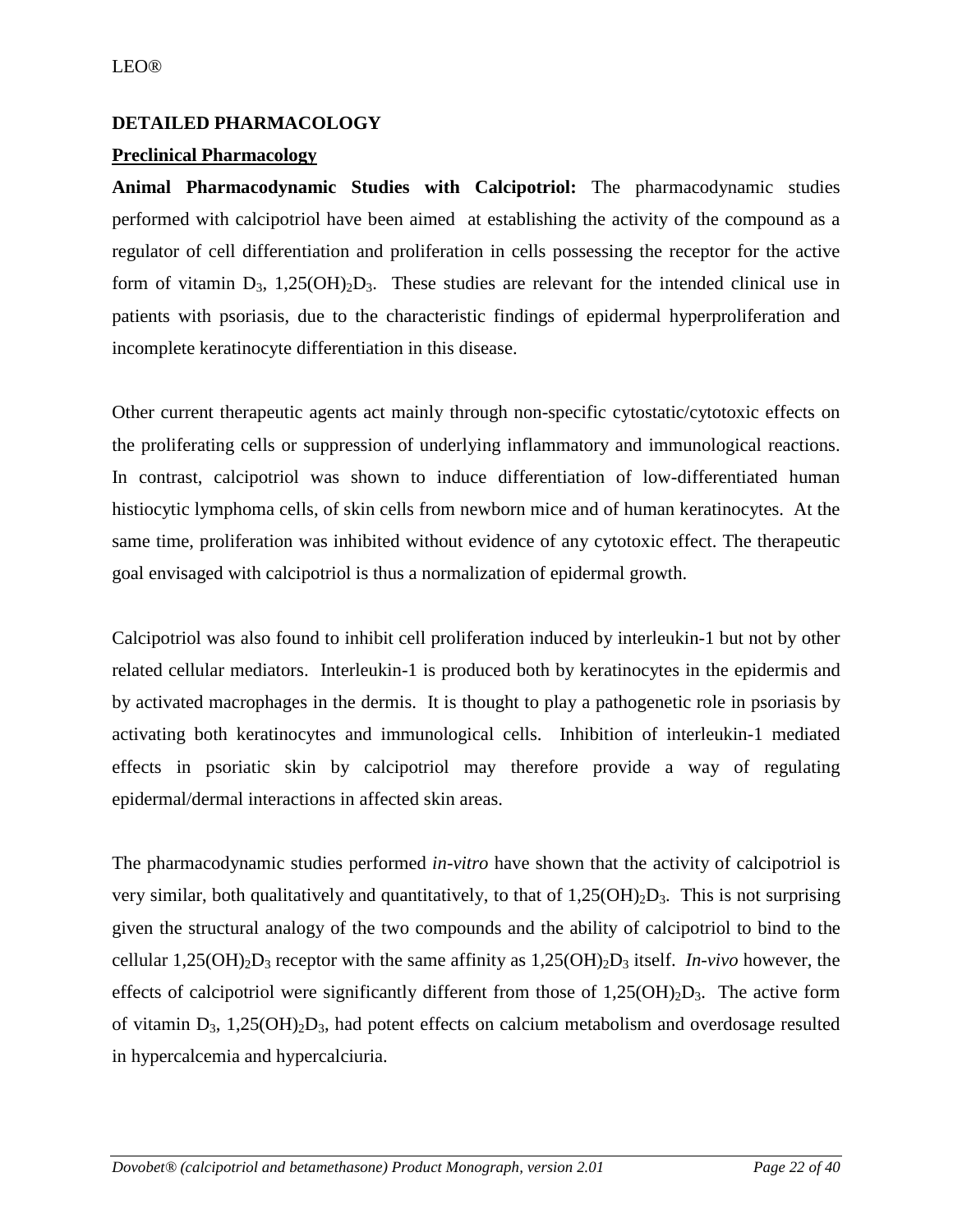From studies performed in rats, it was shown that the effect of calcipotriol on calcium metabolism was at least 100 to 200 times lower than that of  $1,25(OH)_{2}D_{3}$ . This low activity on calcium metabolism might be an intrinsic property of the calcipotriol molecule. However, the pharmacokinetic studies performed with calcipotriol suggested that the low activity on calcium metabolism was associated with a rapid metabolic degradation of the active compound.

**Animal Pharmacokinetic Studies with Calcipotriol:** Pharmacokinetic studies are summarized briefly here and in more detail by species in tabular form following this section. Pharmacokinetic studies with  ${}^{3}$ H-calcipotriol have been performed in rats and minipigs.

*In vivo:* Oral absorption of calcipotriol was approximately 60% in rats and 40% in minipigs. The half-life of calcipotriol was 12 minutes in rats and 60 minutes in minipigs. The major metabolite of calcipotriol MC1080 was present in the first plasma sample at 5 minutes; its halflife was 54 minutes in rats and 1.8 hours in minipigs. Drug-related radioactivity was excreted in urine and faeces and clearance was considered to be almost exclusively metabolic, as less than 5% of the administered radioactivity was excreted at the time of disappearance of all calcipotriol from plasma. Determination of the tissue distribution of calcipotriol was complicated by the appearance of  ${}^{3}H-H_{2}O$  from the metabolic degradation of  ${}^{3}H$ -calcipotriol. Autoradiography studies performed in rats, however, established that calcipotriol concentrations were highest in the liver, kidney and intestine. No drug-related radioactivity was present 24 hours after administration of <sup>3</sup>H-calcipotriol.

*In vitro:* Two main metabolites of calcipotriol were observed in incubations of calcipotriol with rat liver homogenate supernatants. The two metabolites, MC1046 and MC1080, were isolated, identified and synthesized. Both metabolites were also present in supernatants from minipig, rabbit and human liver homogenates and in plasma samples from rats and minipigs. Although the necessity of using very high dosages of calcipotriol precludes the study of calcipotriol metabolism in humans, the present evidence strongly suggests that calcipotriol metabolism is qualitatively similar in rats, minipigs, rabbits and humans. In addition, both metabolites had lost most of the biological activity associated with calcipotriol thus constituting a deactivation pathway for the drug.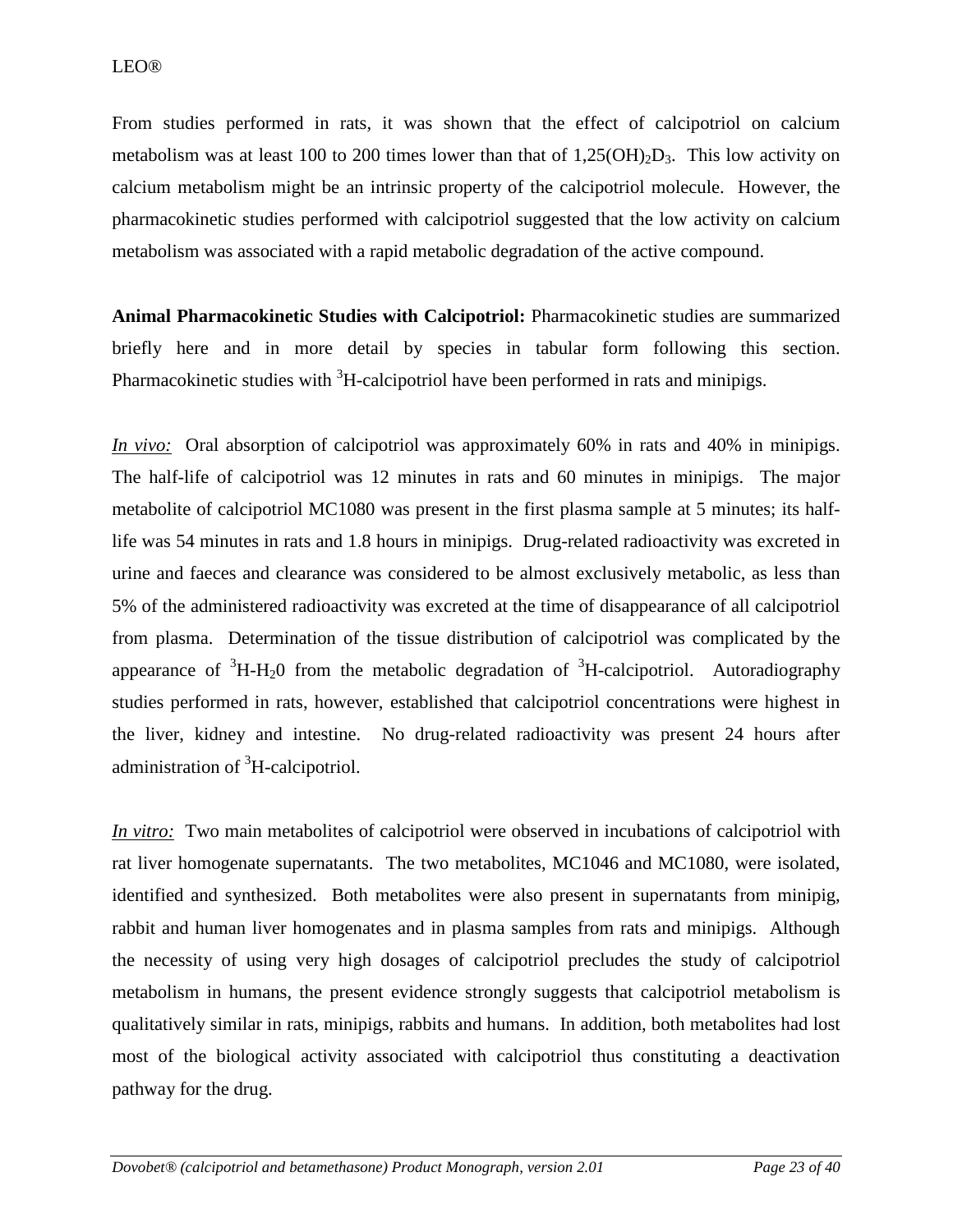# *IN VIVO* **PHARMACOKINETIC STUDIES WITH CALCIPOTRIOL**

| <b>TYPE OF STUDY</b>                                                                                                                                                                                                                                                                                                                                                                                                                                                   | <b>METHODS</b>                                                                                                                                                                                                                                                                                              | <b>MAJOR RESULTS AND INTERPRETATION</b>                                                                                                                                                                                                                                                                                                                                                                                                                                                                                                                                                                                                                                                                                                                                                                                                                                                                                                                                                                                                                                                                                                                                                                                                                                                     |  |  |
|------------------------------------------------------------------------------------------------------------------------------------------------------------------------------------------------------------------------------------------------------------------------------------------------------------------------------------------------------------------------------------------------------------------------------------------------------------------------|-------------------------------------------------------------------------------------------------------------------------------------------------------------------------------------------------------------------------------------------------------------------------------------------------------------|---------------------------------------------------------------------------------------------------------------------------------------------------------------------------------------------------------------------------------------------------------------------------------------------------------------------------------------------------------------------------------------------------------------------------------------------------------------------------------------------------------------------------------------------------------------------------------------------------------------------------------------------------------------------------------------------------------------------------------------------------------------------------------------------------------------------------------------------------------------------------------------------------------------------------------------------------------------------------------------------------------------------------------------------------------------------------------------------------------------------------------------------------------------------------------------------------------------------------------------------------------------------------------------------|--|--|
| (1) Acute administration<br>Female rats dosed with ${}^{3}H-$<br>of ${}^{3}H$ -MC903 by i.v. and<br>MC903, 0.10 mg/kg i.v. or 0.20<br>mg/kg p.o. In experiment 1, rats<br>oral routes to rats.<br>sacrificed at different time points<br>for measurement of radioactivity<br>in plasma and tissues. In<br>experiment 2, same doses, radio-<br>activity measured in urine and<br>faeces during first few hours and<br>for several days. Six rats per<br>dose per route. |                                                                                                                                                                                                                                                                                                             | Rapid <i>metabolism</i> of MC903, with a half-life of 12 min. after i.v. Main metabolite: MC1080 in first plasma sample after 5<br>min; half-life of MC1080 54 min. Much lower levels after oral dosing. After both routes slow decline in the late phase due to<br>further metabolic degradation leading to formation of <sup>3</sup> H-H <sub>2</sub> O. MC903 also metabolized to MC1046 then to more polar<br>compounds later [possible glucuronides and sulphates, as well as putative metabolism to calcitronic acid, discussed in Study<br>$(5)$ below].<br>Renal excretion 16% (p.o.) and 26% (i.v.) of administered dose, peaking on Day 1 at 6-24 h (both routes); declined slowly in<br>accordance with large volatile component, ${}^{3}H-H_{2}O$ .<br>Faecal excretion 43% (p.o.) and 40% (i.v.), also highest on the first day with both routes. Total excreted radioactivity 59%<br>(p.o.) and 67% (i.v.); <100% presumably due to exhalation of volatile components. Calculated absorption of MC903; by<br>ratio of urinary excretion after oral and i.v. dosing, approximately 60%.<br>Tissue levels: Highest amounts in liver, kidney and intestine; also in fat, muscle and spleen. Early measurements most<br>accurate, ie. before formation of volatile radioactivity. |  |  |
| (2) Acute topical<br>administration of<br><sup>3</sup> H-MC903 to rats and<br>rabbits.                                                                                                                                                                                                                                                                                                                                                                                 | 6 rats, 2 rabbits, dosed once with<br>topical ${}^{3}$ H-MC903, 21-25 mcg/<br>kg in rats, 9-10 mcg/kg in<br>rabbits. Urine and faeces<br>collected every 24 h for 144 h.<br>Surplus ointment removed after<br>4 h to prevent licking. Samples<br>taken of serum, liver, treated<br>skin, urine, and faeces. | Surplus ointment removed at 4 h had accounted for about 60% of radioactivity. At 4 and 144 h less than 2% (in total)<br>recovered from cages. Small amount of radioactivity retained in skin at 144 h (0.5-3.1%); this is approximately 30 (rats) and<br>200 (rabbits) times higher than levels found after i.v. dosing. Serum levels of <sup>3</sup> H-MC903 were 0.2-0.6 ng-eqv/mL. This<br>compares to 17 ng-eqv/mL after i.v. dosing of 0.1 mg/kg (see above study in rats). Percutaneous absorption based on total<br>recovery from urine and faeces was 17%, 27% and 10% for male rats, female rats and female rabbits, respectively. Liver<br><i>levels</i> of ${}^{3}H-MC903$ ranged from 0.4-1.1 ng-eqv/g.                                                                                                                                                                                                                                                                                                                                                                                                                                                                                                                                                                         |  |  |
| (3) Acute oral and i.v.<br>5 and 6 rats dosed orally and i.v.,<br>dosing of ${}^{3}H-MC903$ to<br>respectively, 2 controls, sacri-<br>rats, whole-body<br>ficed at various times after<br>autoradiography.<br>dosing. Distribution of radio-<br>actively labelled, non-volatile<br>material assessed by examin-<br>ation of x-ray films after $\approx$ 7<br>months<br>exposure<br>to<br>tissue<br>sections.                                                           |                                                                                                                                                                                                                                                                                                             | I.V.: Low radioactivity distributed uniformly to most tissues including brain. Higher levels in excreting organs, bile ducts,<br>liver and to a minor extent, kidneys.<br>Oral: Similar to i.v. dosing, except more radioactivity in oral cavity, oesophagus and stomach. Is noted that MC903 passes<br>the blood-brain barrier with p.o. or i.v. dosing, that biliary excretion was evident after 15 min. with both routes of<br>administration and no secretion to the stomach via gastric mucosa was observed. 24 h after dosing levels of non-volatile<br>MC903-like material were very low, with no evidence for accumulation.                                                                                                                                                                                                                                                                                                                                                                                                                                                                                                                                                                                                                                                         |  |  |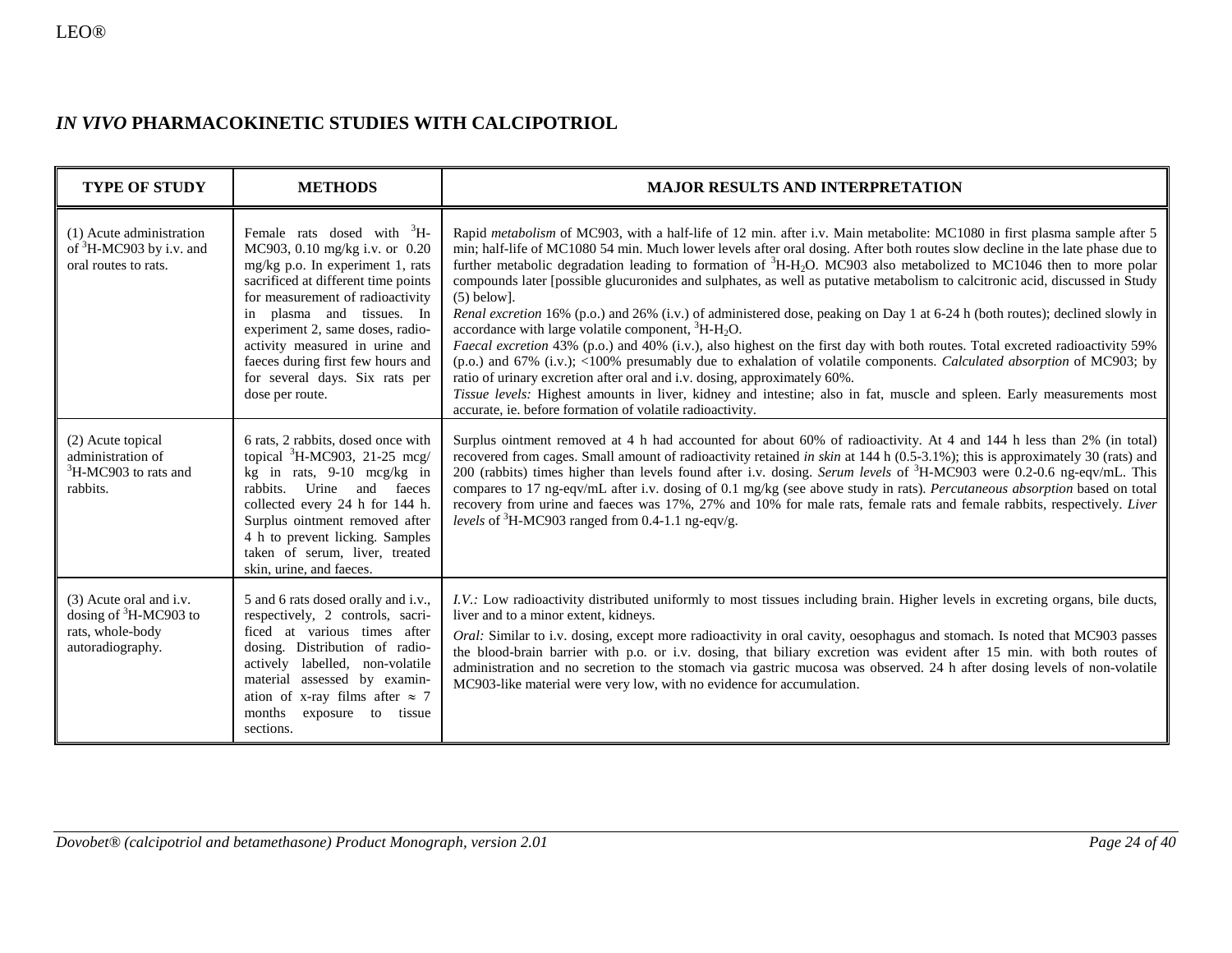# *IN VIVO* **PHARMACOKINETIC STUDIES WITH CALCIPOTRIOL** *(continued)*

| <b>TYPE OF STUDY</b>                                                                                 | <b>METHODS</b>                                                                                                                                                                                                                                                                                                    | <b>MAJOR RESULTS AND INTERPRETATION</b>                                                                                                                                                                                                                                                                                                                                                                                                                                                                                                                                                                                                                                                                                                                                                                                                                                                                                                                                                                                                                                         |
|------------------------------------------------------------------------------------------------------|-------------------------------------------------------------------------------------------------------------------------------------------------------------------------------------------------------------------------------------------------------------------------------------------------------------------|---------------------------------------------------------------------------------------------------------------------------------------------------------------------------------------------------------------------------------------------------------------------------------------------------------------------------------------------------------------------------------------------------------------------------------------------------------------------------------------------------------------------------------------------------------------------------------------------------------------------------------------------------------------------------------------------------------------------------------------------------------------------------------------------------------------------------------------------------------------------------------------------------------------------------------------------------------------------------------------------------------------------------------------------------------------------------------|
| $(4)$ Acute oral and i.v.<br>dosing of ${}^{3}$ H-MC903<br>to minipigs.                              | 2 pigs/dose $(1M,1F)$ , doses 0.1<br>mg/kg i.v., 0.20 mg/kg oral, and<br>placebo. Blood samples at<br>specified times and collection of<br>urine and faeces for 10 days. 6<br>weeks later females crossed over<br>to alternate regimen, urine and<br>faeces and certain tissues (no<br>blood) examined for MC903. | <i>Absorption</i> with oral dosing rapid but incomplete $(\approx 40\%)$ . No clear distribution phase following i.v.<br>administration. Short elimination half-life of 1 h for parent. Metabolite MC1080 apparent after 5 min, with half-<br>life of 1.8 h. No late elimination phase detected, indicating accumulation of MC903 with repeat dosing unlikely.<br>Rebound levels observed in 1 pig at 4 hours, likely indicative of enterohepatic recirculation for parent and<br>metabolite. Level of radioactivity after 12 h declined with half-life of $\approx 2.6$ days, likely due to ${}^{3}H_{2}O$ . MC903<br>and metabolite MC1080 eliminated from plasma within 24 h; only 4% by renal, thus <i>elimination</i> mostly by<br>metabolism. Excretion: Total cumulative recovery of 16% in urine and 44% in faeces. Tissue (mainly liver and<br>kidney) radioactivity after 10 days mainly ${}^{3}H_{2}O$ [Putative metabolic pathways discussed in study (5) below.]                                                                                                   |
| (5) Rats and Minipigs<br>treated as described in<br>1 and 4 above.<br>Metabolism further<br>studied. | Synthetic samples of MC1080,<br>MC1046, MC1024 and MC1235<br>obtained. Plasma samples from<br>rat and minipig obtained after<br>dosing described above in $(1)$ and<br>(4). Samples analyzed by HPLC.                                                                                                             | MC903 disappeared rapidly from plasma in both species, with half-lives of $\approx$ 12 min (rat) and 60 min (pig).<br>Metabolites of MC903, mainly MC1080, were observed in the first sample at 5 min after i.v. dosing. MC903,<br>MC1080 and MC1046 account for most of the radioactivity in the samples during first hour after dosing both<br>species. Distribution between parent and metabolites similar to in vitro studies; in rat MC1046 more prevalent<br>after oral than i.v., possibly due to first pass. Minor metabolites more polar than MC1046 observed in both<br>species. Content of radioactivity in eluate increases rapidly with time; 6 hours after dosing >80% radioactivity<br>found in this fraction, both species, both routes; due mainly to radioactive water. Metabolism of MC903 to<br>MC1080 and MC1046 involves oxidation at the 24-position, similar to oxidation of 1,25 dihydroxyvitamin D <sub>3</sub> ,<br>active form of vitamin $D_3$ . Likely that MC903 is metabolized to calcitronic acid, similar to 1,25<br>dihydroxyvitamin $D_3$ . |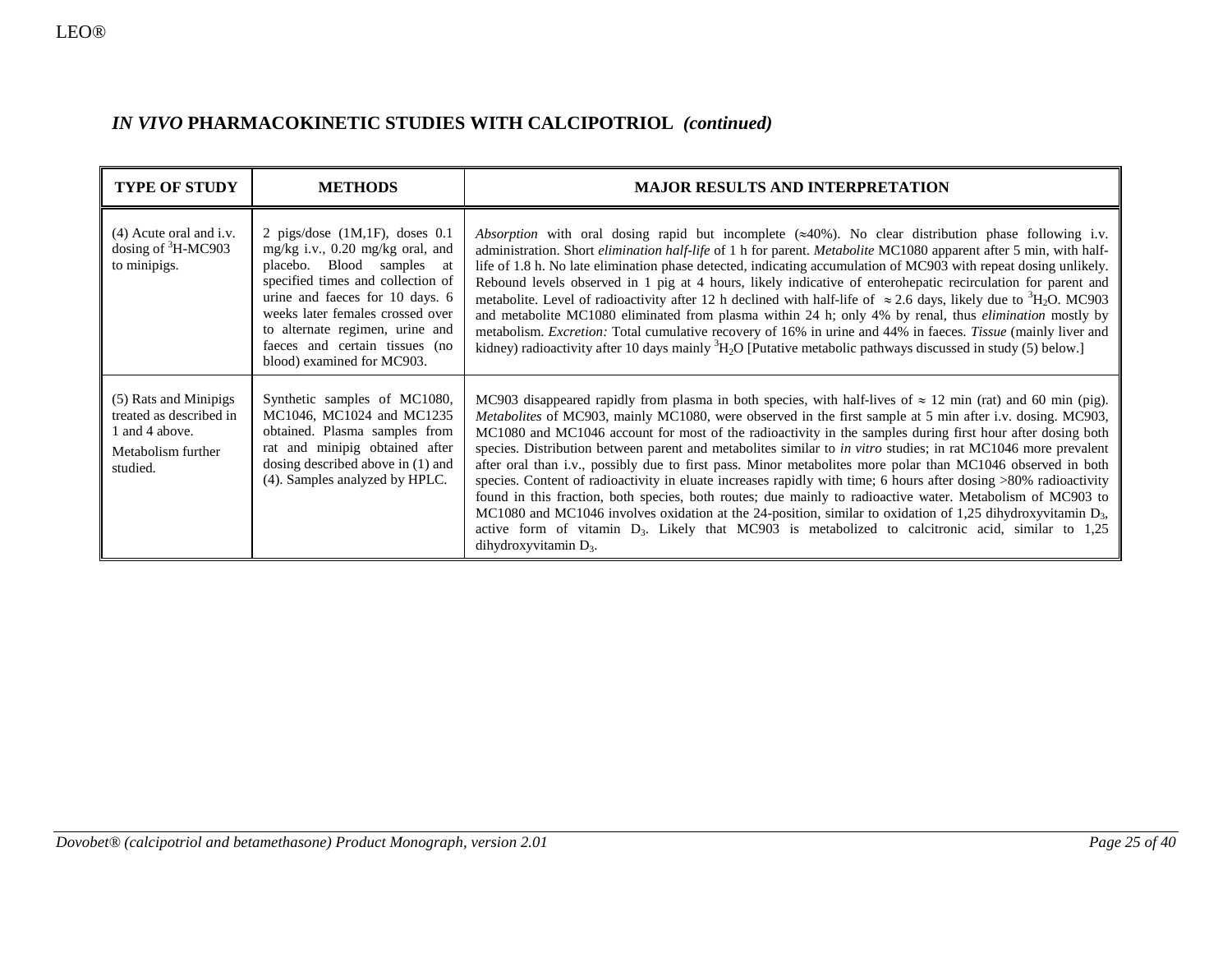# *IN VITRO* **PHARMACOKINETIC STUDIES WITH CALCIPOTRIOL**

| <b>TYPE OF STUDY</b>                                                                                 | <b>METHODS</b>                                                                                                                                                                                                                        | <b>MAJOR RESULSTS AND INTERPRETATION</b>                                                                                                                                                                                                                                                                                                                                                                                                                                                                        |  |  |
|------------------------------------------------------------------------------------------------------|---------------------------------------------------------------------------------------------------------------------------------------------------------------------------------------------------------------------------------------|-----------------------------------------------------------------------------------------------------------------------------------------------------------------------------------------------------------------------------------------------------------------------------------------------------------------------------------------------------------------------------------------------------------------------------------------------------------------------------------------------------------------|--|--|
| (1) Identification of<br>metabolite of MC903<br>in rat liver<br>homogenates.                         | Livers removed from 6-week old<br>homogenized, centrifuged<br>rats.<br>collected.<br>super-natants<br>and<br>Samples incubated at 37° with<br>MC903. Structure elucidation by<br><b>NMR</b><br>and<br>mass<br>proton<br>spectrometry. | Structure elucidation by proton NMR and mass spectrometry revealed a <i>metabolite</i> that is identical to MC1080<br>detected in <i>in vivo</i> studies.                                                                                                                                                                                                                                                                                                                                                       |  |  |
| (2) Identification of<br>metabolites in liver<br>homogenates of rat.<br>minipig, rabbit, and<br>man. | Supernatants prepared from liver<br>samples from rat, minipig, rabbit<br>Incubations with<br>man.<br>and<br>labelled or unlabelled MC903.                                                                                             | <i>Metabolite</i> identified from rat as MC1080. Also formed in substantial amounts with liver supernatants from pig,<br>man and rabbit. Additional peak in man and rabbit due to metabolite MC1046; to a lessor extent in pig and rat.<br>MC1080 and MC1046, along with MC903 (parent) accounted for 71%-73% of radioactivity in rat, pig and<br>human; 7-15% due to more polar metabolites. Quantitative differences existed among the species, but the<br>pattern of metabolism was similar for all species. |  |  |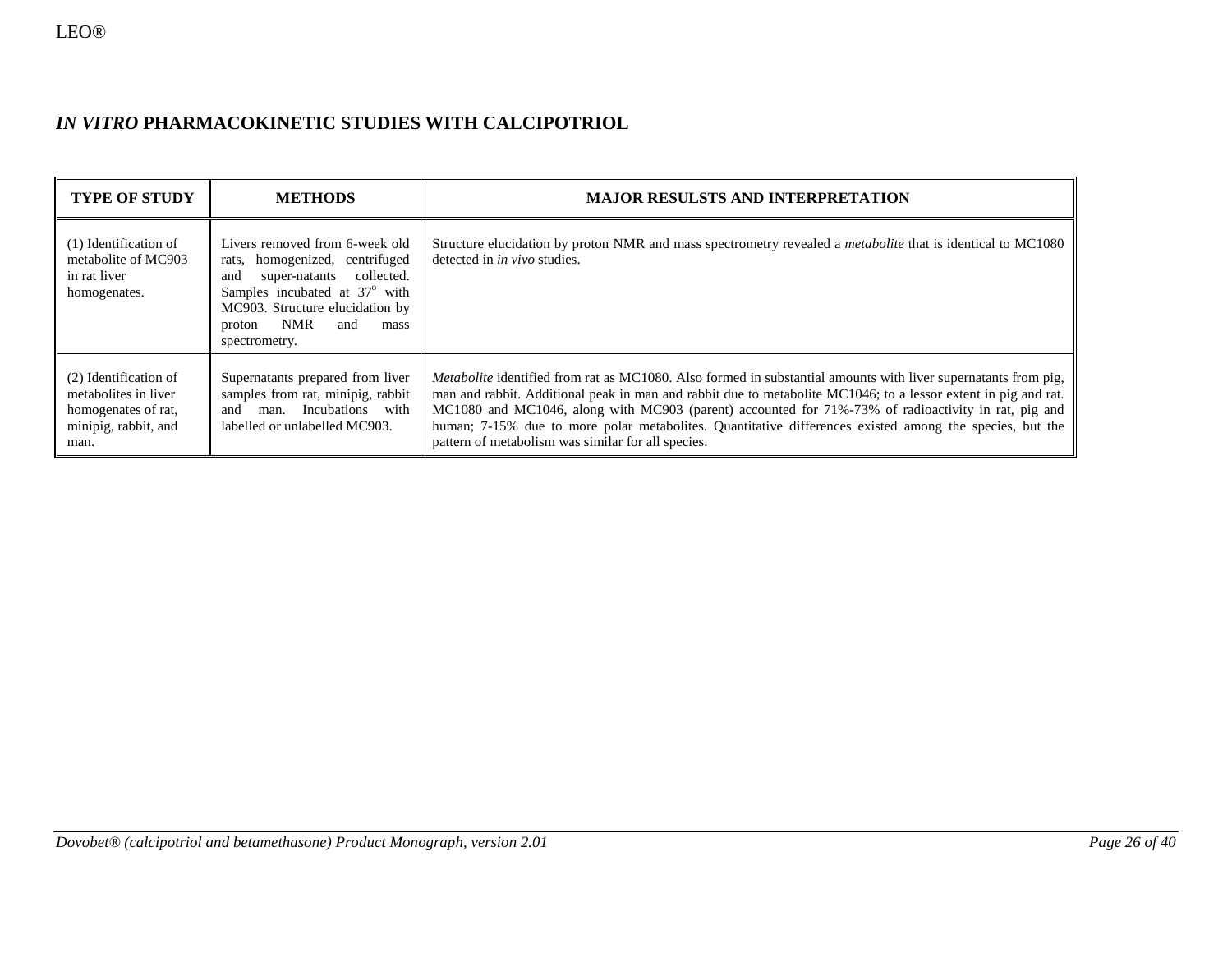# **Clinical Pharmacology**

The atrophogenic potential and dermal tolerance of DOVOBET (calcipotriol and betamethasone dipropionate) ointment was compared with that of 0.5 mg/g betamethasone dipropionate ointment and placebo ointment in a randomized, double-blind, right/left comparison on the forearm of subjects (study MCB 9903 DE). Sonography demonstrated skin thinning with DOVOBET relative to placebo ointment when applied twice daily for 4 weeks. However, skin thinning with DOVOBET was similar to betamethasone (12.3% and 13.2% respectively). There were no clinical signs of atrophy, telangiectasia or irritation (erythema). There were no histological differences in epidermal or dermal thickness between DOVOBET and betamethasone.

The absorption and excretion balance of  ${}^{3}$ H-calcipotriol and  ${}^{3}$ H-betamethasone was evaluated after a single application of radiolabelled DOVOBET to healthy volunteers (study MCB 9901 NL). Subjects were also treated with DOVOBET for 4 weeks and then absorption and excretion was again evaluated after a single application of radiolabelled DOVOBET. The absorption of calcipotriol after a single application of DOVOBET is similar to absorption after application of the other marketed formulation of calcipotriol (i.e. DOVONEX, 50 mcg/g calcipotriol). Thus, the safety profile of DOVONEX is applicable to DOVOBET. Betamethasone dipropionate in DOVOBET does not influence the absorption rate of calcipotriol and vice versa calcipotriol does not affect the absorption of betamethasone. Absorption of calcipotriol is similar after 4 weeks of treatment with DOVOBET as it is after a single application.

A bioequivalence study of betamethasone dipropionate in DOVOBET ointment versus Diprosone® (Schering-Plough Ltd.) ointment, was conducted in healthy volunteers according to the FDA guideline for vasoconstrictor bioassay (study MCB 9902 FR). Betamethasone dipropionate is bioequivalent in the two preparations as the 90% confidence interval for the skin blanching response ratio (test to reference) is [0.81 ; 1.04] and within the interval of [0.80 ; 1.25] as defined by the FDA guideline.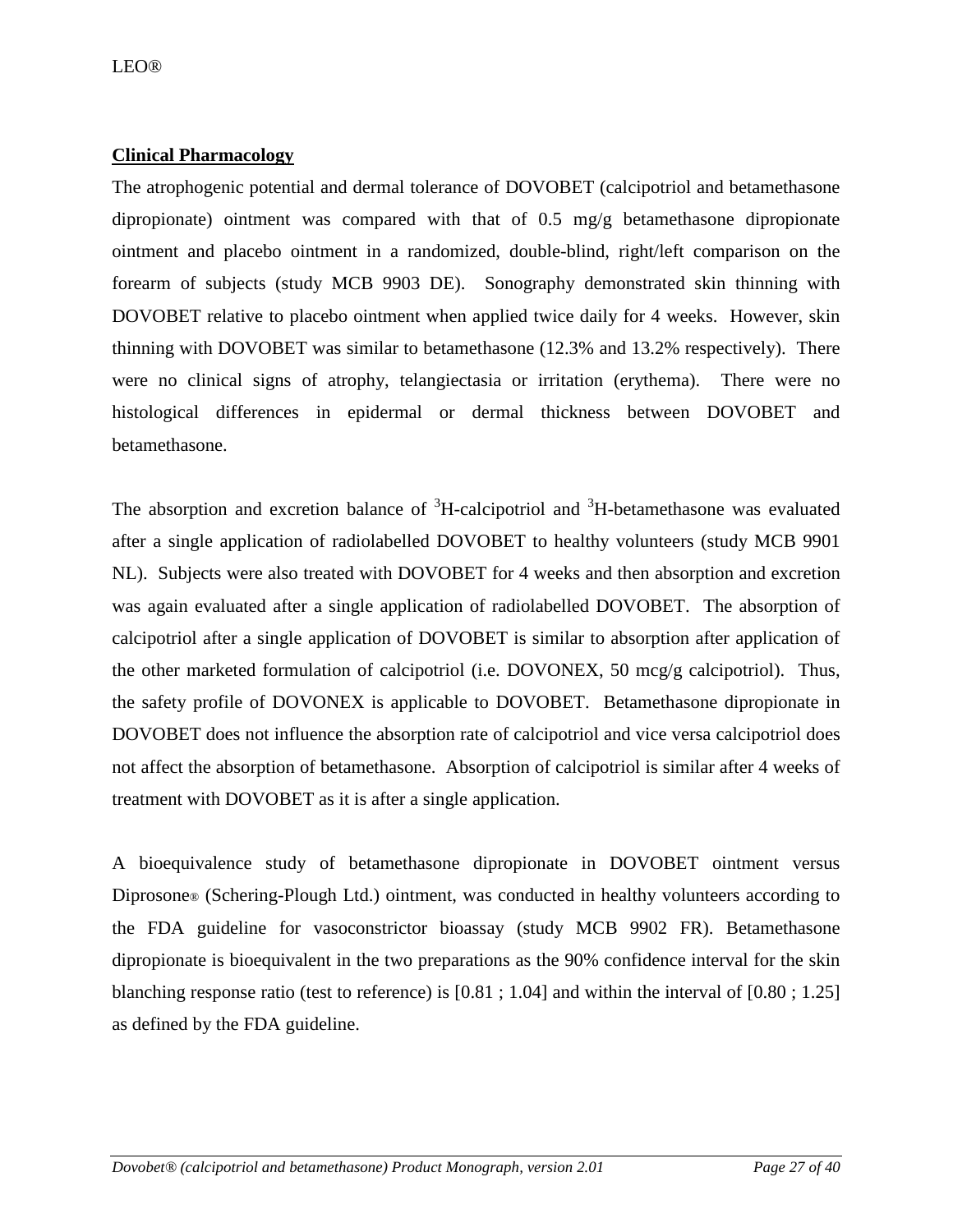# <span id="page-27-0"></span>**TOXICOLOGY**

Toxicologic studies are summarized briefly here and in more detail by species in tabular form following this section.

# **Systemic Toxicity of Calcipotriol**

Despite the intended topical use of calcipotriol in the treatment of psoriasis, most of the toxicological studies were performed using the oral route of administration. This was done to assure maximum exposure to the compound. From these studies it was evident that toxicity associated with the administration of pharmacologically excessive doses of calcipotriol was due to the calcitropic activity of the compound. The maximum doses were 54 mcg/kg/day in rats, 18 mcg/kg/day in minipigs and 3.6 mcg/kg/day in dogs. In the acute, subacute and chronic toxicity studies the main signs of toxicity were loss of bodyweight, increases in plasma or serum calcium, creatinine and urea, renal toxicity and soft tissue calcifications. These changes resulted from the exaggerated absorption of calcium and phosphorous from the intestine and are characteristic of vitamin D overdosage. The kidney was the main target organ of toxicity and tubular lesions and calcifications were apparent after prolonged hypercalcemia in all species investigated. These types of changes, however, are not considered indicative of a human risk, since less than 1% of calcipotriol is absorbed through the skin in man and there is no evidence of calcitropic effects in man with the prescribed dose.

# **Dermal Toxicity of Calcipotriol**

Dermal toxicity of calcipotriol was limited to a slight-to-moderate skin irritative effect. The studies performed with calcipotriol ointment showed that the incidence and severity of skin irritation was slightly less in the calcipotriol-treated group than in the placebo ointment group. The formulation of the ointment base is analogous to that employed for a number of steroids available for the treatment of psoriasis. Skin thinning, as seen with steroid application, was not observed with the calcipotriol ointment.

**Dermal Tolerability of DOVOBET (50 mcg/g calcipotriol plus 0.5 mg/g betamethasone (as**  dipropionate)): Two dermal tolerability studies were conducted in rabbits. In the first study, no skin irritation was observed and only slight irritation attributed primarily to calcipotriol was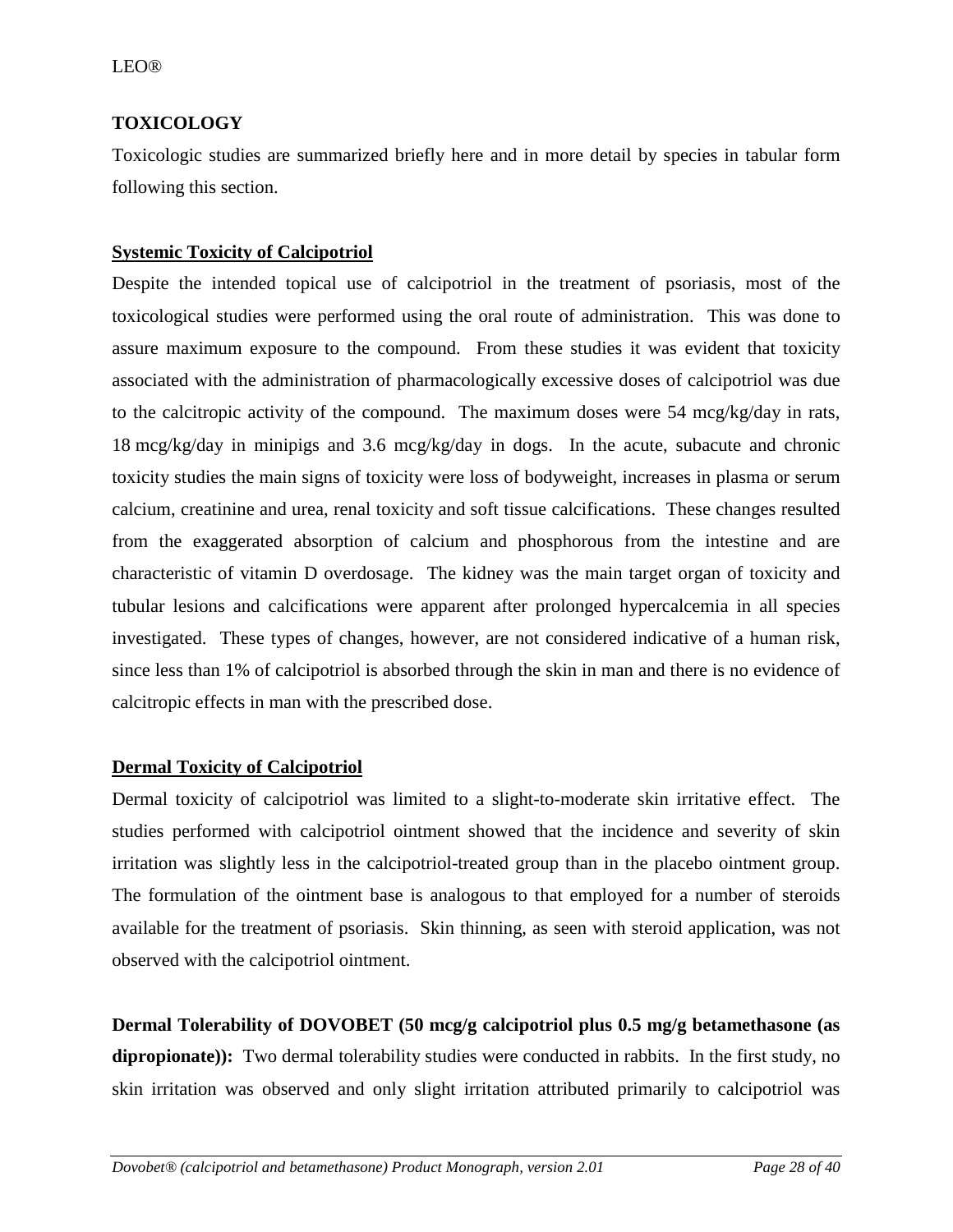observed in the second study. A gradual reduction in skin thickness was observed over 6 weeks which was attributed to betamethasone. However, the stratum corneum of rabbit skin is much thinner than that of humans and rabbits are very sensitive to skin irritants.

# **Reproduction and Mutagenicity with Calcipotriol**

Reproduction studies have shown that calcipotriol has no effect on fertility in male and female rats nor on their  $F_1$  generation progeny. Fetal toxicity and teratogenicity studies showed no evidence of embryotoxic or teratogenic effects in rats and rabbits. Peri- and post-natal development studies indicated that calcipotriol had no toxic effects on the  $F_1$  or  $F_2$  generation. There was also no evidence for a mutagenic or clastogenic potential with calcipotriol.

# **Carcinogenicity with Calcipotriol**

A dermal carcinogenicity study in mice showed no indications of increased carcinogenic risks. Calcipotriol solution was applied topically for up to 24 months at doses of 3, 10 and 30  $mcg/kg/day$  (corresponding to 9, 30 and 90 mcg/m<sup>2</sup>/day). The high-dose was considered to be the Maximum Tolerated Dose for dermal treatment of mice with calcipotriol. Survival was decreased at 10 and 30 mcg/kg/day; particularly in the males. The reduced survival was associated with an increased incidence of obstructive uropathy, most probably caused by treatment-related changes in the urinary composition. This is an expectable effect of treatment with high doses of calcipotriol or other vitamin D analogues. There were no dermal effects and no dermal or systemic carcinogenicity.

**Photo(co)carcinogenicity:** In a study where albino hairless mice were repeatedly exposed to both ultraviolet radiation (UVR) and topically applied calcipotriol for 40 weeks at the same dose levels as in the dermal carcinogenicity study (see above), a reduction in the time required for UVR light to induce the formation of skin tumours was observed (statistically significant in males only), suggesting that calcipotriol may enhance the effect of UVR to induce skin tumours. The clinical relevance of these findings is unknown.

No carcinogenicity or photocarcinogenicity studies have been performed with betamethasone dipropionate.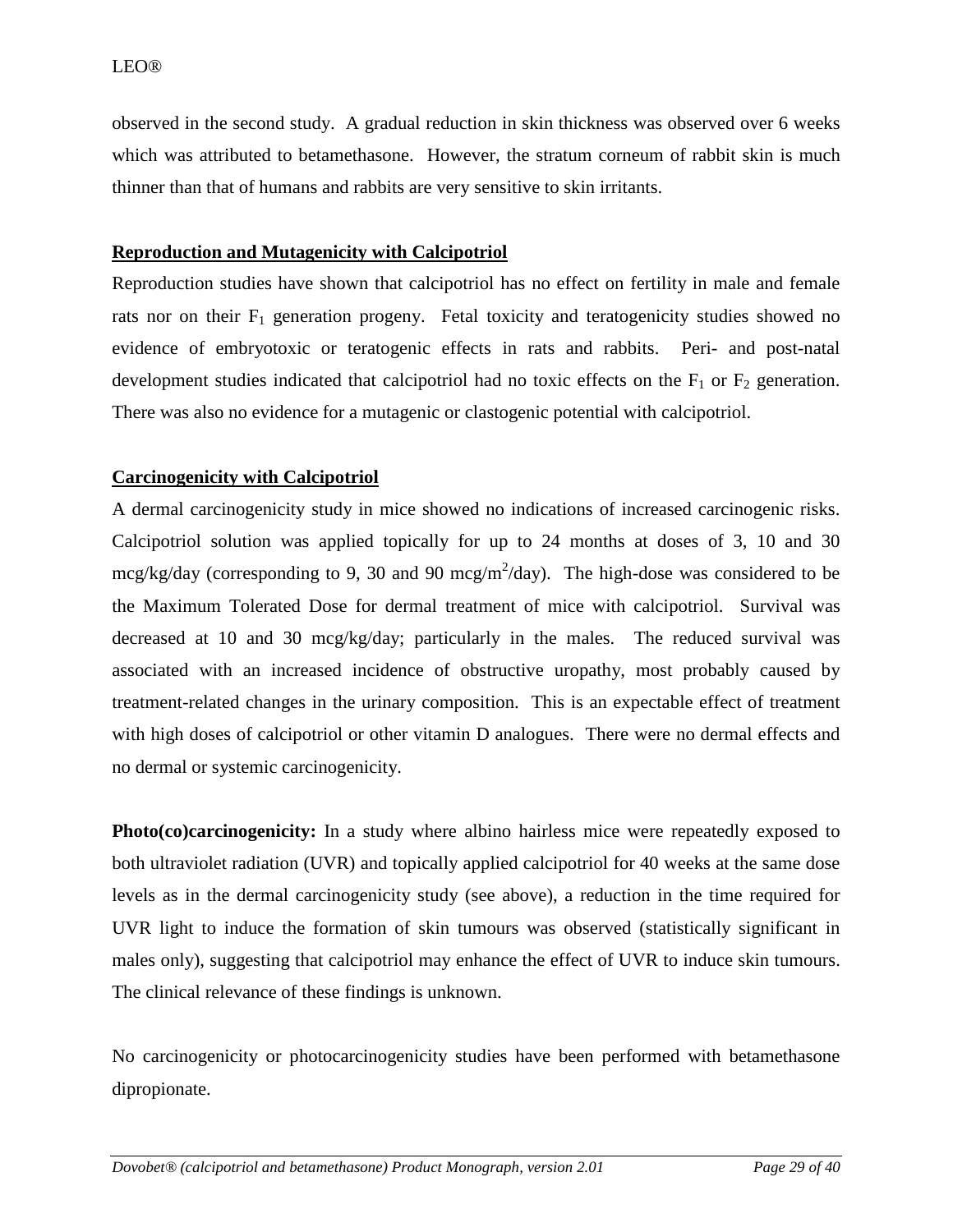### **ACUTE TOXICITY OF CALCIPOTRIOL**

| <b>TEST COMPOUND</b>                              | <b>ANIMAL</b> | <b>ROUTE / DOSAGE</b>                                                            | <b>IMPORTANT FINDINGS</b>                                                                                                                                                                                                                                                                                                                                                                               |
|---------------------------------------------------|---------------|----------------------------------------------------------------------------------|---------------------------------------------------------------------------------------------------------------------------------------------------------------------------------------------------------------------------------------------------------------------------------------------------------------------------------------------------------------------------------------------------------|
| Calcipotriol<br>(MC903)                           | Mouse<br>Rat  | Oral $0-20$ mg/kg<br>i.p. $0-20$ mg/kg<br>Oral $0-40$ mg/kg<br>i.p. $0-60$ mg/kg | Oral and i.p. LD <sub>50</sub> in mouse and oral LD <sub>50</sub> in rat $\approx 20$ mg/kg. i.p. LD <sub>50</sub> in rat $\approx 40$ mg/kg. Clinical symptoms<br>due to hypercalcemia; subsequent soft tissue calcification was main symptom. Cause of death: Renal failure.<br>Organs affected: Kidney, heart, thymus and liver in rat (at $\geq$ 20 mg/kg) and kidney in mouse (at $\geq$ 5 mg/kg). |
| MC1046 & MC1080<br>(main metabolites of<br>MC903) | Rat           | Oral $0-80$ mg/kg<br>i.p. $0-80$ mg/kg<br>for both compounds                     | Oral and i.p. LD <sub>50</sub> for MC1046 $\approx$ 45 mg/kg. Oral LD <sub>50</sub> for MC1080 $\approx$ 35 mg/kg and $\approx$ 2X as much for i.p.<br>Clinical symptoms due to hypercalcemia; subsequent soft tissue calcification was main symptom. Cause of<br>death: Renal failure. Organs affected: Kidney, heart, GI tract, lung and testes (at $\geq$ 20 mg/kg).                                 |

### **LOCAL TOLERANCE OF CALCIPOTRIOL**

| <b>TEST SYSTEM</b>                        | <b>ANIMAL</b>                                                                      | MC903 DOSAGE                                       | <b>IMPORTANT FINDINGS</b>                                                                                                                                                                                                         |  |  |
|-------------------------------------------|------------------------------------------------------------------------------------|----------------------------------------------------|-----------------------------------------------------------------------------------------------------------------------------------------------------------------------------------------------------------------------------------|--|--|
| Skin irritation test                      | Rabbit $(n=6)$                                                                     | 5 mcg/day for 3 weeks                              | Only minor skin reactions were seen.                                                                                                                                                                                              |  |  |
| Skin irritation test                      | Rabbit $(n=6)$<br>group)                                                           | 25 mcg/day ointment vs.<br>placebo for 6 weeks     | Treatment caused clinically well-defined to moderate skin reactions, as did placebo ointment. Reaction<br>considered related to propylene glycol content in ointment base. No adverse histopathological changes<br>were observed. |  |  |
| Skin irritation test                      | Rabbit $(n=6)$                                                                     | 100 mg of 50 mcg/g cream<br>vs placebo for 6 weeks | Only slight irritancy developed. The irritancy developed quicker with the calcipotriol group than the<br>placebo. The magnitude of the reactions was similar in both groups.                                                      |  |  |
| Skin irritation test                      | Rabbit $(n=6)$<br>100 mcl of 50 mcg/mL<br>scalp solution vs placebo<br>for 6 weeks |                                                    | Only very slight irritancy was observed. Thickening of the epidermis was observed in areas treated with<br>calcipotriol.                                                                                                          |  |  |
| Acute eye irritation                      | Rabbit $(n=3)$                                                                     | 5 mcg ointment single dose                         | Only transient, fully reversible swelling of the conjunctivae was observed.                                                                                                                                                       |  |  |
| Allergenic potential<br>maximization test | Guinea pig<br>$(n=10, placebo;$<br>$n=20$ , MC903)                                 | $0.5-5$ mcg/mL                                     | MC903 was classified as a mild potential allergen.                                                                                                                                                                                |  |  |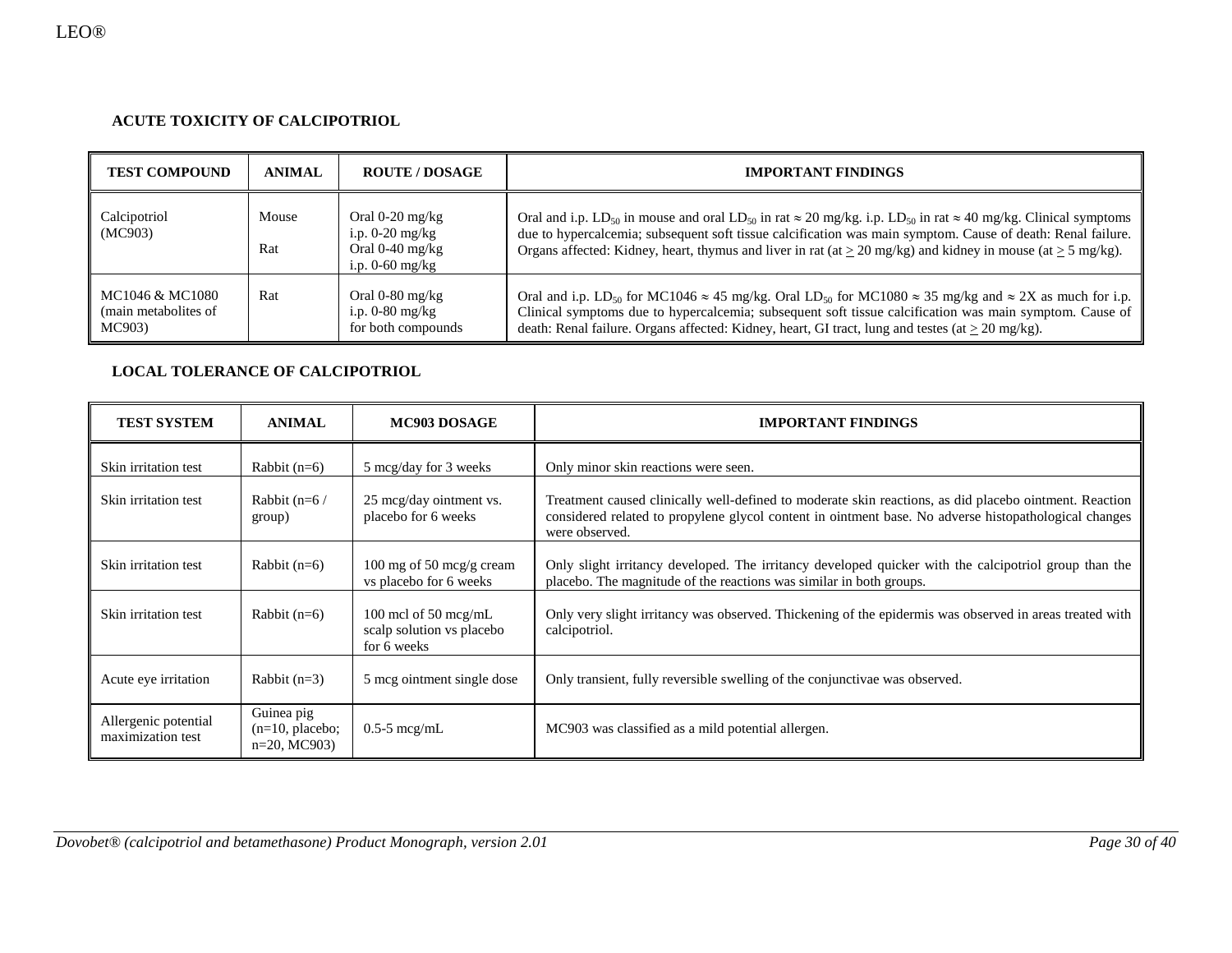### **LONG-TERM TOXICITY OF CALCIPOTRIOL**

| <b>TEST COMPOUND</b>    | <b>ANIMAL</b>             | <b>ROUTE / DOSAGE</b>                                                                                                                                          | <b>IMPORTANT FINDINGS</b>                                                                                                                                                                                                                                                                                                                                                                                                                                                                                                                                                                                                                                                             |  |  |
|-------------------------|---------------------------|----------------------------------------------------------------------------------------------------------------------------------------------------------------|---------------------------------------------------------------------------------------------------------------------------------------------------------------------------------------------------------------------------------------------------------------------------------------------------------------------------------------------------------------------------------------------------------------------------------------------------------------------------------------------------------------------------------------------------------------------------------------------------------------------------------------------------------------------------------------|--|--|
| Calcipotriol<br>(MC903) | Rat<br>$(20/\text{dose})$ | Oral $0$ (control), $6,18$<br>and 54 $mcg/kg/day$<br>for 4 weeks.                                                                                              | Apart from a higher incidence of focal calcification at the cortico-medullary junction of the kidneys in the high<br>dose animals, no other adverse effects were seen. The focal calcification can be attributed to the pharmacological<br>effect of MC903. No mortality was seen.                                                                                                                                                                                                                                                                                                                                                                                                    |  |  |
| Calcipotriol<br>(MC903) | $\log$<br>(4/dose)        | Oral $0$ (control), $0.1$ ,<br>$0.3$ and $0.9$ mcg/kg/<br>day for the first 4<br>weeks, $\leq 1.8 - 3.6$<br>mcg/kg/day for the last<br>2 weeks. Total 6 weeks. | No changes were seen at doses up to 0.9 mcg/kg/day for 4 weeks, whereas raising the dose to 1.8 mcg/kg/day at<br>week 5 and further to 3.6 mcg/kg/day at week 6 caused morphological changes in the kidneys, increases of kidney<br>functioning and plasma calcium, all of which are attributed to the pharmacological activity of MC903. No<br>mortality was seen.                                                                                                                                                                                                                                                                                                                   |  |  |
| Calcipotriol<br>(MC903) | Rat<br>$(20/\text{dose})$ | Dermal 0 (control) 6,<br>18 and 54 mcg/kg/day<br>for 13 weeks.                                                                                                 | Topical treatment for 13 weeks gave rise to slight skin reactions and some minor changes in the clinical chemistry<br>parameters. The minimal focal calcification seen in the kidneys of all treatment group animals was a minor<br>change which may be attributed to the calcitropic effect of MC903. The same changes occur spontaneously in lab<br>rats. The changes recorded in the low dose group were within the level of spontaneous incidence.                                                                                                                                                                                                                                |  |  |
| Calcipotriol<br>(MC903) | Rat<br>$(40/\text{dose})$ | Oral 0 (control), 4, 12<br>and 36 mcg/kg/day for<br>26 weeks.                                                                                                  | The target organ was identified as the kidneys. The main clinical chemistry findings were the dose-related<br>increases in serum calcium, indicating a calcitropic effect of MC903. This was further confirmed at autopsy by<br>increased kidney weights, lighter coloured appearance of kidneys, increased bone mineralization and renal focal<br>and soft tissue calcification. One low dose female died on day 77, not considered as treatment-related.                                                                                                                                                                                                                            |  |  |
| Calcipotriol<br>(MC903) | Minipig<br>(6/dose)       | Oral $0$ (control), $1, 3$<br>and 6 mcg/kg/day for<br>the first 20 weeks and<br>then up to 9-18 mcg/<br>kg/day for the last 6<br>weeks. Total 26 weeks.        | No changes were seen in low- and mid-dose animals. Increase in high-dose rapidly affected the animals by<br>inducing distress, lethargy and bodyweight loss. These changes were accompanied by a slight decrease, still<br>within normal range, in Hb, erythrocyte and hematocrit. Serum calcium and urea were increased, serum inorganic<br>phosphate was decreased. At autopsy high-dose animals showed enlarged kidneys with pronounced striation of<br>the medulla on cut surfaces. Urinary calculi were observed in 1 animal. Histopathology showed tubular necrosis<br>and calcifications in the kidneys and the parotid gland in high-dose animals. No mortality was observed. |  |  |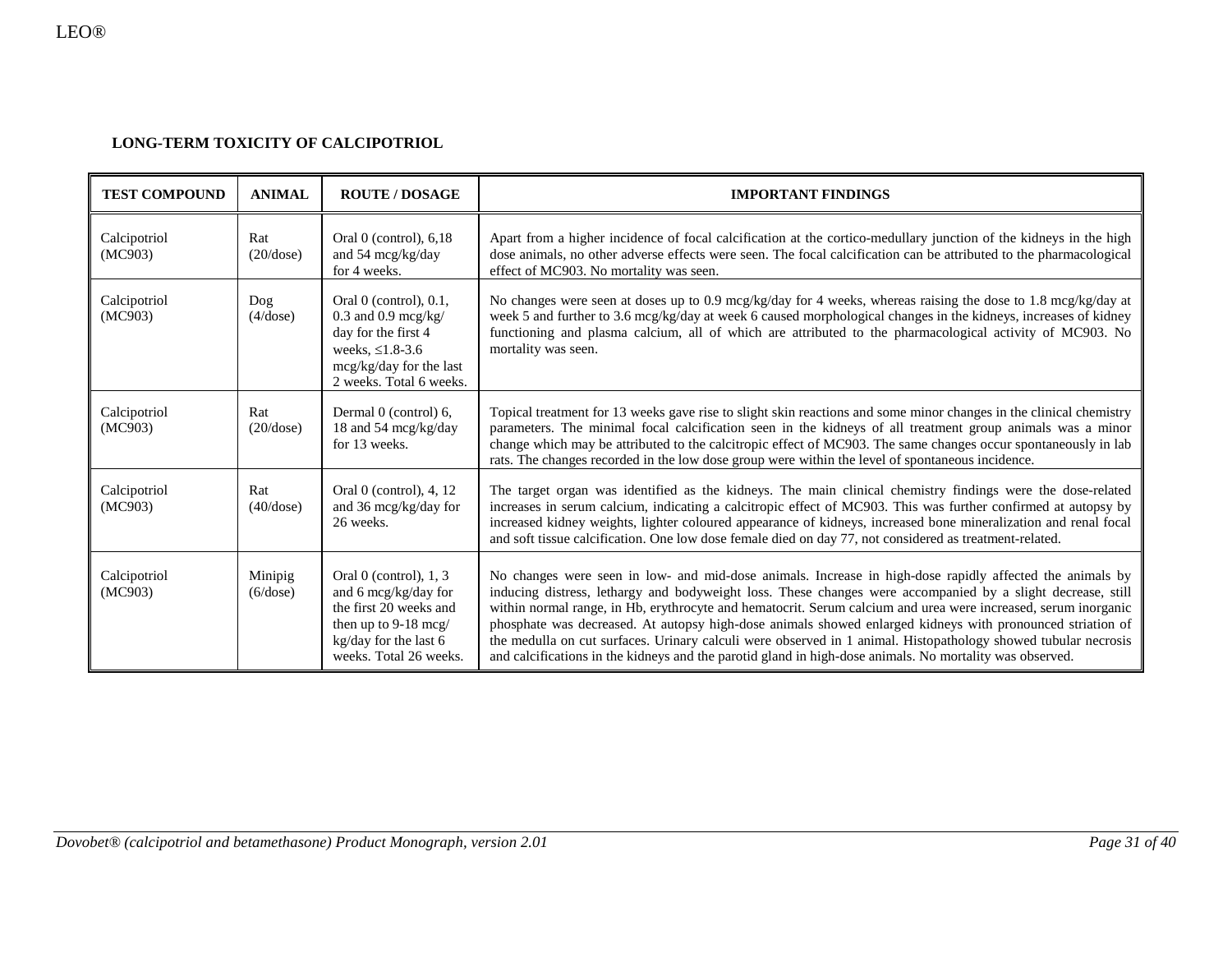### **MUTAGENICITY OF CALCIPOTRIOL**

| <b>TEST SYSTEM</b>               | <b>TEST</b>                                             | MC903 DOSAGE      | <b>IMPORTANT FINDINGS</b>                                                                               |  |  |
|----------------------------------|---------------------------------------------------------|-------------------|---------------------------------------------------------------------------------------------------------|--|--|
| Ames Test                        | Salmonella<br>typhimurium                               | $0.01-1$ mg/plate | MC903 was not found mutagenic in this <i>in vitro</i> bacterial test at the dose levels tested.         |  |  |
| Mouse lymphoma TK<br>locus assay | Mouse<br>lymphoma<br>L5178Y<br>$(TK+\mathcal{C})$ cells | $1-40$ mcg/mL     | MC903 demonstrates no evidence of mutagenic potential in this <i>in vitro</i> test system.              |  |  |
| Metaphase chromosome<br>analysis | Human<br>lymphocytes                                    | $2-1000$ mcg/mL   | MC903 has shown no evidence of clastogenic activity in this <i>in vitro</i> cytogenetic test system.    |  |  |
| Micronucleus test                | Mouse bone<br>marrow                                    | $mg/kg$ p.o.      | MC903 did not show a mutagenic potential under the conditions of this <i>in vivo</i> micronucleus test. |  |  |

### **REPRODUCTION AND TERATOLOGY OF CALCIPOTRIOL**

| <b>STUDY</b>                                      | <b>ANIMAL</b>       | MC903 DOSAGE              | <b>IMPORTANT FINDINGS</b>                                                                                                                                                                                                                                                                                                                                                                                                                                                                                                   |  |
|---------------------------------------------------|---------------------|---------------------------|-----------------------------------------------------------------------------------------------------------------------------------------------------------------------------------------------------------------------------------------------------------------------------------------------------------------------------------------------------------------------------------------------------------------------------------------------------------------------------------------------------------------------------|--|
| Fertility and general<br>reproductive performance | Rat<br>(20M, 40F)   | $6-54$ mcg/kg/day<br>p.o. | Treatment with MC903 did not give rise to any major abnormalities in the offspring or affect the reproductive performance,<br>morphological development or auditory, visual or behavioural systems.                                                                                                                                                                                                                                                                                                                         |  |
| Fetal development                                 | Rat<br>(32/dose)    | $6-54$ mcg/kg/day<br>p.o. | A few minor deviations occurred in pregnant rats given p.o. MC903 during days 6-15 of gestation, attributable to the<br>pharmacological effects of MC903 on calcium metabolism. No teratogenic effects were observed.                                                                                                                                                                                                                                                                                                       |  |
| Teratology                                        | Rabbit<br>(18/dose) | $4-36$ mcg/kg/day<br>p.o. | At 36 mcg/kg/day of MC903 from day 6-18 of gestation, maternal toxicity was observed, characterized by deaths, bodyweight<br>losses, reduced food intake, increased post-implantation loss, reduced mean fetal weight and increased minor ossification<br>changes. At 12 mcg/kg/day slight signs of maternal toxicity (bodyweight loss, reduced food intake, maternal death or abortion in<br>$2/18$ animals) and reduced mean fetal weight were seen. At 4 mcg/kg/day, no adverse maternal or fetal effects were observed. |  |
| Peri- and post-natal                              | Rat<br>(32/dose)    | $6-54$ mcg/kg/day<br>p.o. | Administration of MC903 to pregnant rats from day 15 of gestation to day 20 post-partum did not cause significant adverse<br>effects on late fetal development, labour and delivery, lactation, neonatal viability and growth of the young or give rise to any<br>major abnormalities.                                                                                                                                                                                                                                      |  |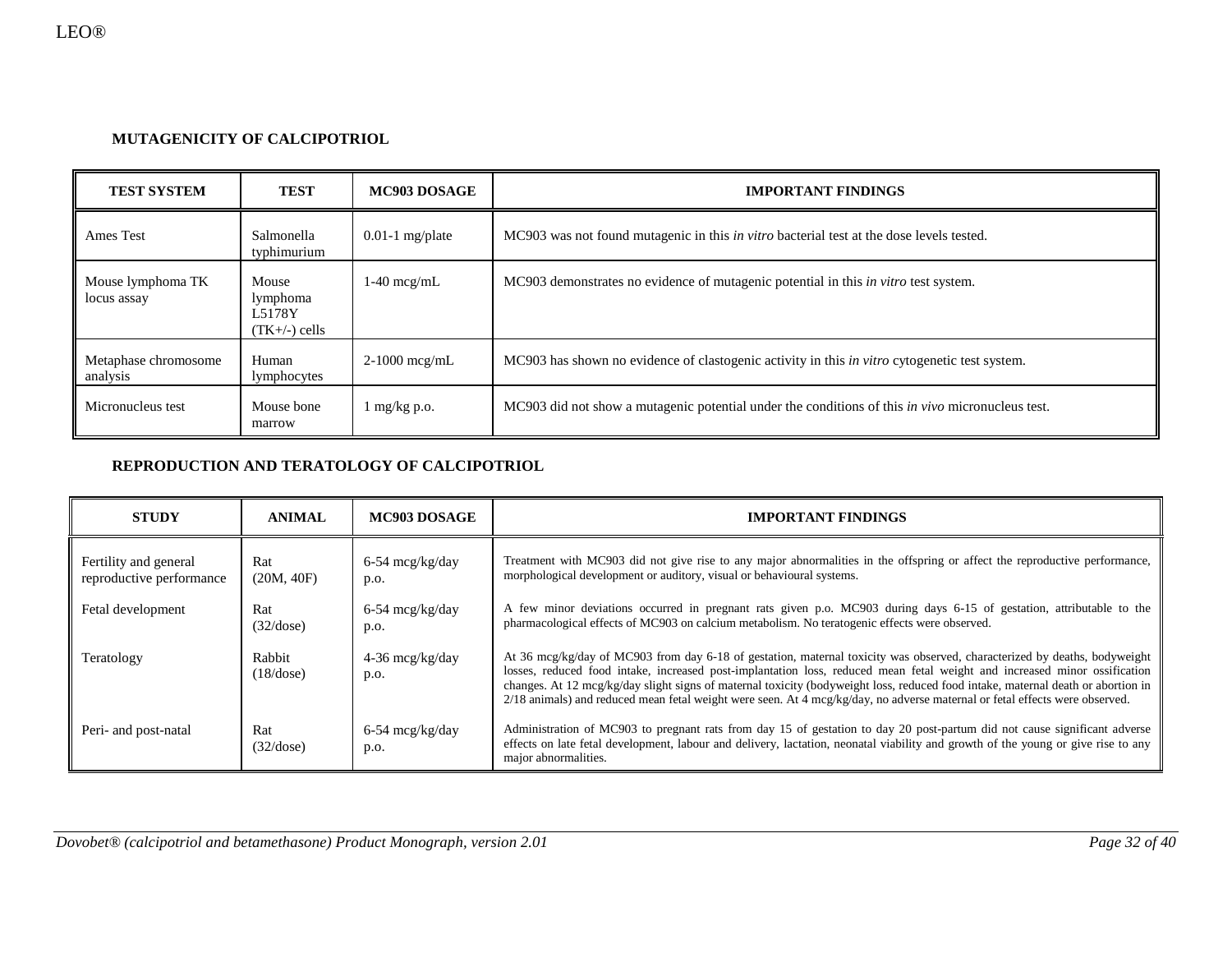| LOCAL TOLERANCE OF DOVOBET (50 mcg/g calcipotriol plus 0.5 mg/g betamethasone (as dipropionate)) |  |  |
|--------------------------------------------------------------------------------------------------|--|--|
|                                                                                                  |  |  |

| <b>STUDY</b>        | DOVOBET DOSAGE<br><b>ANIMAL</b> |                                                                                                                                                                                       | <b>IMPORTANT FINDINGS</b>                                                                                                                                                                                                                                  |  |  |
|---------------------|---------------------------------|---------------------------------------------------------------------------------------------------------------------------------------------------------------------------------------|------------------------------------------------------------------------------------------------------------------------------------------------------------------------------------------------------------------------------------------------------------|--|--|
| Dermal tolerability | Rabbit<br>$(n=6)$               | Once daily application of<br>100 mg Dovobet and 100 mg<br>vehicle ointment on separate<br>skin areas for 6 weeks.                                                                     | No skin irritation was observed. Histopathological changes consisting of squamous metaplasia of<br>pilosebaceous tissue and comedogenic activity attributable to the ointment vehicle were observed.                                                       |  |  |
| Dermal tolerability | Rabbit<br>$(n=6)$               | Once daily application of<br>100 mg of Dovobet,<br>calcipotriol (50 mcg/g),<br>betamethasone $(0.5 \text{ mg/g})$ ,<br>and vehicle ointment on<br>separate skin areas for 6<br>weeks. | Slight skin irritation attributed primarily to calcipotriol was observed. Histopathological changes<br>consisting of squamous metaplasia of pilosebaceous tissue and comedogenic activity attributable<br>primarily to the ointment vehicle were observed. |  |  |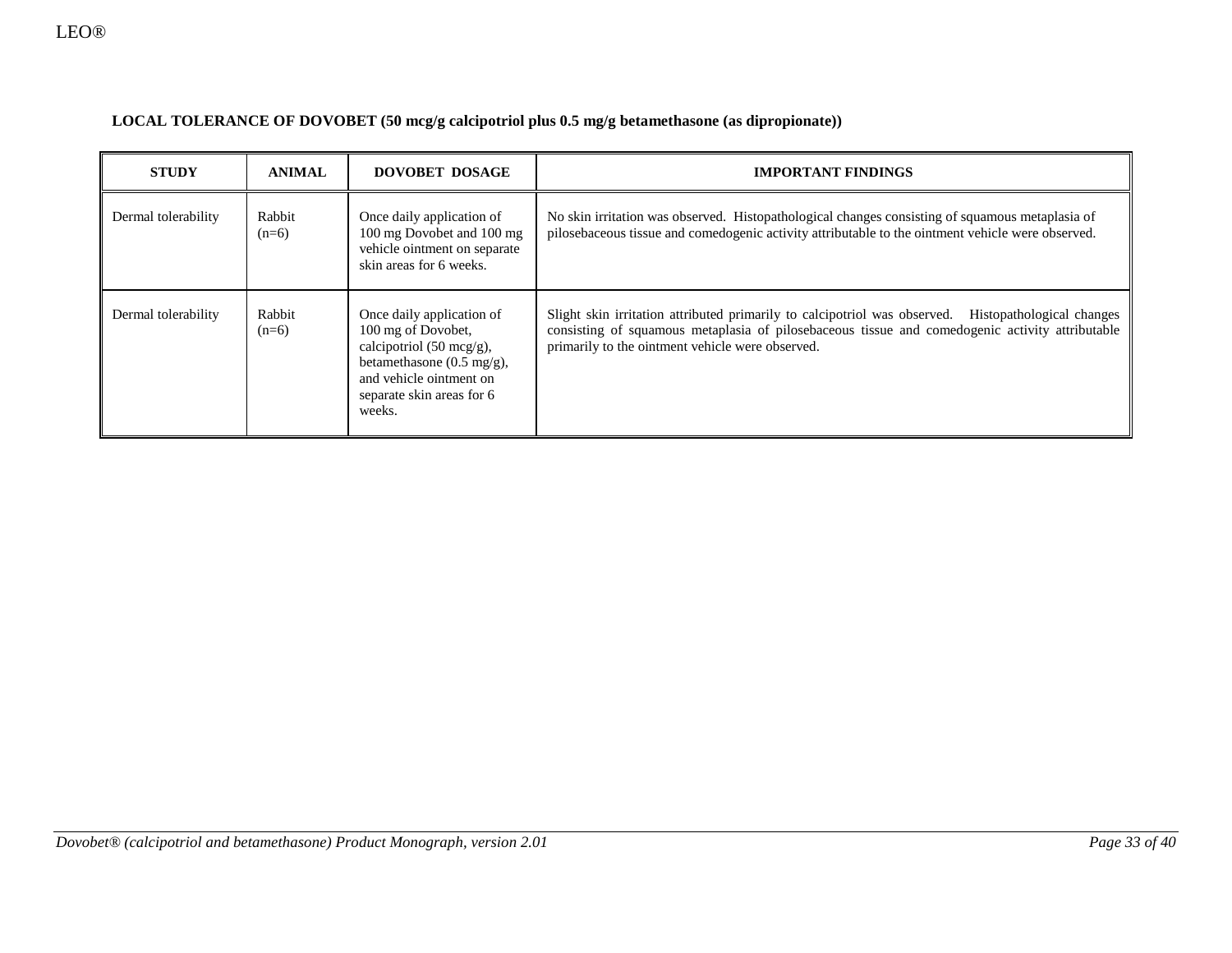# <span id="page-33-0"></span>**REFERENCES**

- 1. Arndt. KA. Psoriasis. In: Arndt KA, editor. Manual of dermatologic therapeutics. 4th ed. New York (NY): Little Brown; 1989. p. 119-27.
- 2. Bell NH. Vitamin D endocrine system. J Clin Invest 1986;76:1-6.
- 3. Binderup L. MC903, a novel vitamin D analogue with potent effects on cell proliferation and cell differentiation. In: Norman AW, Schaefer K, Gringoleit HG, Herrath DV, editors. Vitamin D molecular, cellular and clinical endocrinology. Berlin, Germany: Walter de Gruyter; 1988. p 300-9.
- 4. Binderup L, Bramm E. Effect of a novel vitamin D analogue calcipotriol on cell proliferation and differentiation in-vitro and on calcium metabolism in-vivo. Biochem Pharmacol 1988;37:889-95.
- 5. BMS-181161 (calcipotriol): Dermal carcinogenicity study in mice (Study no. CTOX0101), data on file at LEO Pharma Inc., Thornhill, ON, L3T 7W8.
- 6. BMS-181161 (calcipotriol) solution: 12-month photocarcinogenesis study with ultraviolet radiation in hairless mice (Study no. CTOX0102), data on file at LEO Pharma Inc., Thornhill, ON, L3T 7W8.
- 7. Calverley MJ. Synthesis of MC903, a biologically active vitamin D metabolite analogue. Tetrahedron 1987;43:4609-19.
- 8. Clapp MJL. The effect of diet on some parameters measured in toxicological studies in the rat. Lab Anim 1980;14:253-61.
- 9. [Darley CR, Cunliffe WJ, Green CM, Hutchinson PE, Klaber MR, Downes N.](http://www.ncbi.nlm.nih.gov/entrez/query.fcgi?cmd=Retrieve&db=pubmed&dopt=Abstract&list_uids=8949431&query_hl=2&itool=pubmed_docsum) Safety and efficacy of calcipotriol ointment (Dovonex) in treating children with psoriasis vulgaris. Br J Dermatol 1996;135:390-3.
- 10. Engstrom GW, Littledike ET. Vitamin D metabolism in the pig. In: Tumbleson ME, editor. Swine in biomedical research. New York (NY): Plenum Press;1986.
- 11. [Grossman RM,](http://www.ncbi.nlm.nih.gov/entrez/query.fcgi?db=PubMed&cmd=Search&itool=PubMed_Abstract&term=%22Grossman+RM%22%5BAuthor%5D) [Thivolet J,](http://www.ncbi.nlm.nih.gov/entrez/query.fcgi?db=PubMed&cmd=Search&itool=PubMed_Abstract&term=%22Thivolet+J%22%5BAuthor%5D) [Claudy A,](http://www.ncbi.nlm.nih.gov/entrez/query.fcgi?db=PubMed&cmd=Search&itool=PubMed_Abstract&term=%22Claudy+A%22%5BAuthor%5D) [Souteyrand P,](http://www.ncbi.nlm.nih.gov/entrez/query.fcgi?db=PubMed&cmd=Search&itool=PubMed_Abstract&term=%22Souteyrand+P%22%5BAuthor%5D) [Guilhou JJ,](http://www.ncbi.nlm.nih.gov/entrez/query.fcgi?db=PubMed&cmd=Search&itool=PubMed_Abstract&term=%22Guilhou+JJ%22%5BAuthor%5D) [Thomas P,](http://www.ncbi.nlm.nih.gov/entrez/query.fcgi?db=PubMed&cmd=Search&itool=PubMed_Abstract&term=%22Thomas+P%22%5BAuthor%5D) et al. A novel therapeutic approach to psoriasis with combination calcipotriol ointment and very low-dose cyclosporine: results of a multicenter placebo-controlled study. [J Am Acad](javascript:AL_get(this,%20)  [Dermatol.](javascript:AL_get(this,%20) 1994;31:68-74.
- 12. [Haddad JG Jr, Min C, Mendelsohn M, Slatopolsky E, Hahn TJ.](http://www.ncbi.nlm.nih.gov/entrez/query.fcgi?cmd=Retrieve&db=pubmed&dopt=Abstract&list_uids=900941&query_hl=5&itool=pubmed_docsum) Competitive proteinbinding radioassay for 25-hydroxycholecalciferol. J Clin Endocrinol 1971;33:992-5.
- 13. Haussler MR, Cordy PE. Metabolites and analogues of vitamin D. JAMA 1982; 247(6):841-4.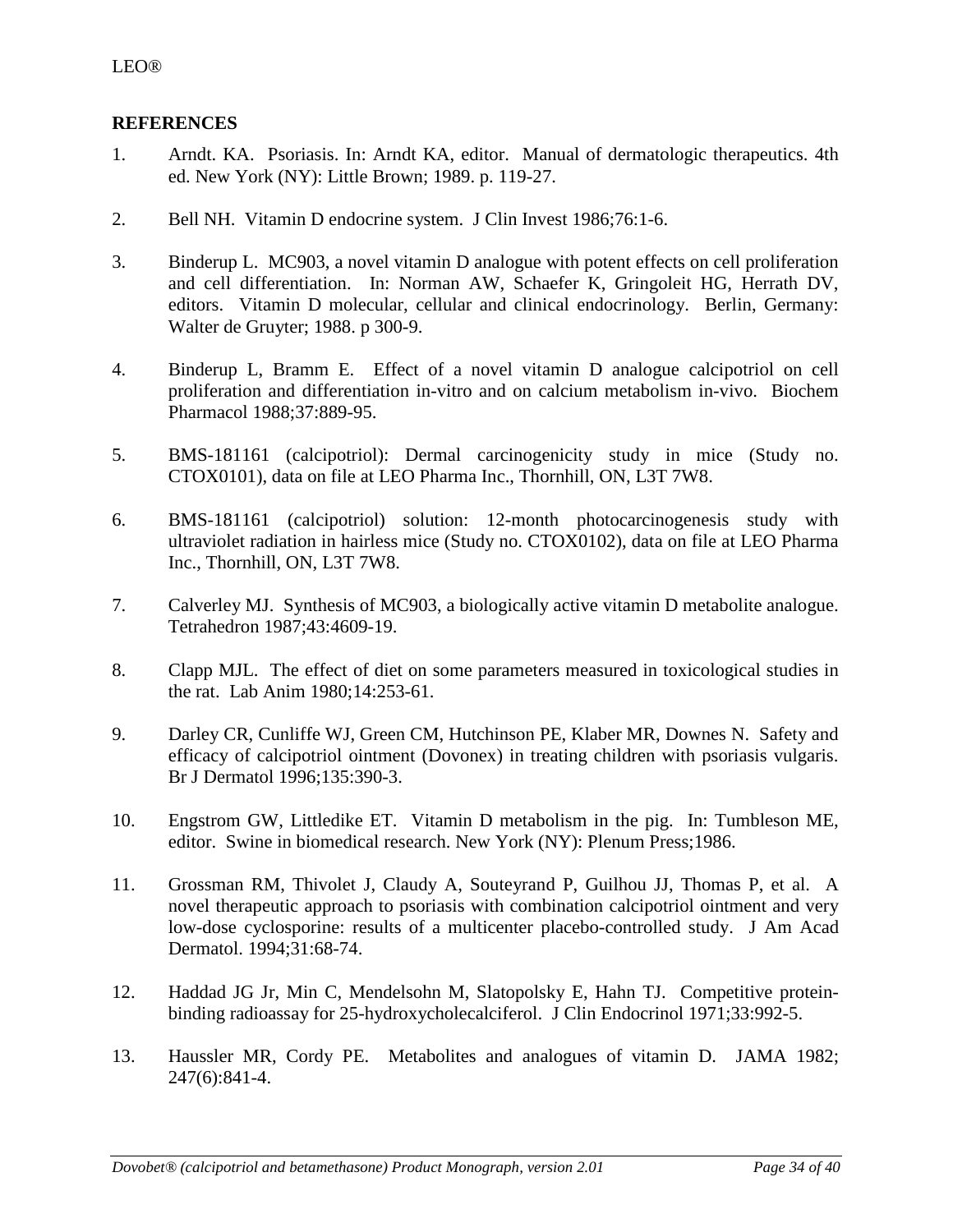- 14. [Hayashi S,](http://www.ncbi.nlm.nih.gov/entrez/query.fcgi?db=PubMed&cmd=Search&itool=PubMed_Abstract&term=%22Hayashi+S%22%5BAuthor%5D) [Sakaguchi T,](http://www.ncbi.nlm.nih.gov/entrez/query.fcgi?db=PubMed&cmd=Search&itool=PubMed_Abstract&term=%22Sakaguchi+T%22%5BAuthor%5D) [Ozawa H.](http://www.ncbi.nlm.nih.gov/entrez/query.fcgi?db=PubMed&cmd=Search&itool=PubMed_Abstract&term=%22Ozawa+H%22%5BAuthor%5D) Pharmacokinetic investigation of 17αdesoxymethasone (A41304) in rats. Chem Pharm Bulletin 1974;22:2771-7.
- 15. Holliday MA, Egan TJ. Renal function in man, dog and rat. Nature 1962;193:748-50.
- 16. [Hosomi J,](http://www.ncbi.nlm.nih.gov/entrez/query.fcgi?db=PubMed&cmd=Search&itool=PubMed_Abstract&term=%22Hosomi+J%22%5BAuthor%5D) [Hosoi J,](http://www.ncbi.nlm.nih.gov/entrez/query.fcgi?db=PubMed&cmd=Search&itool=PubMed_Abstract&term=%22Hosoi+J%22%5BAuthor%5D) [Abe E,](http://www.ncbi.nlm.nih.gov/entrez/query.fcgi?db=PubMed&cmd=Search&itool=PubMed_Abstract&term=%22Abe+E%22%5BAuthor%5D) [Suda T,](http://www.ncbi.nlm.nih.gov/entrez/query.fcgi?db=PubMed&cmd=Search&itool=PubMed_Abstract&term=%22Suda+T%22%5BAuthor%5D) [Kuroki T.](http://www.ncbi.nlm.nih.gov/entrez/query.fcgi?db=PubMed&cmd=Search&itool=PubMed_Abstract&term=%22Kuroki+T%22%5BAuthor%5D) Regulation of terminal differentiation of cultured mouse epidermal cells by  $1\alpha,25$ -dihydroxyvitamin D<sub>3</sub>. Endocrinol 1983;113:1950-7.
- 17. [Hughes MR,](http://www.ncbi.nlm.nih.gov/entrez/query.fcgi?db=PubMed&cmd=Search&itool=PubMed_Abstract&term=%22Hughes+MR%22%5BAuthor%5D) [Baylink DJ,](http://www.ncbi.nlm.nih.gov/entrez/query.fcgi?db=PubMed&cmd=Search&itool=PubMed_Abstract&term=%22Baylink+DJ%22%5BAuthor%5D) [Jones PG,](http://www.ncbi.nlm.nih.gov/entrez/query.fcgi?db=PubMed&cmd=Search&itool=PubMed_Abstract&term=%22Jones+PG%22%5BAuthor%5D) [Haussler MR.](http://www.ncbi.nlm.nih.gov/entrez/query.fcgi?db=PubMed&cmd=Search&itool=PubMed_Abstract&term=%22Haussler+MR%22%5BAuthor%5D) Radioligand receptor assay for 25 hydroxyvitamin  $D_2/D_3$  and  $1\alpha$ , 25-dihydroxyvitamin  $D_2/D_3$ . J Clin Invest 1976; 58:61-70.
- 18. [Jones G, Vriezen D, Lohnes D, Palda V, Edwards NS.](http://www.ncbi.nlm.nih.gov/entrez/query.fcgi?cmd=Retrieve&db=pubmed&dopt=Abstract&list_uids=2842896&query_hl=10&itool=pubmed_docsum) Side chain hydroxylation of vitamin  $D_3$  and its physiological implications. Steroids 1987;49:29-53.
- 19. [Kato T,](http://www.ncbi.nlm.nih.gov/entrez/query.fcgi?db=PubMed&cmd=Search&itool=PubMed_Abstract&term=%22Kato+T%22%5BAuthor%5D) [Rokugo M,](http://www.ncbi.nlm.nih.gov/entrez/query.fcgi?db=PubMed&cmd=Search&itool=PubMed_Abstract&term=%22Rokugo+M%22%5BAuthor%5D) [Terui T,](http://www.ncbi.nlm.nih.gov/entrez/query.fcgi?db=PubMed&cmd=Search&itool=PubMed_Abstract&term=%22Terui+T%22%5BAuthor%5D) [Tagami H.](http://www.ncbi.nlm.nih.gov/entrez/query.fcgi?db=PubMed&cmd=Search&itool=PubMed_Abstract&term=%22Tagami+H%22%5BAuthor%5D) Successful treatment of psoriasis with topical application of active vitamin  $D_3$  analogue,  $1\alpha$ , 24-dihydroxy-cholecalciferol. Br J Dermatol 1986;115:431-3.
- 20. [Kawaura A,](http://www.ncbi.nlm.nih.gov/entrez/query.fcgi?db=PubMed&cmd=Search&itool=PubMed_Abstract&term=%22Kawaura+A%22%5BAuthor%5D) [Tanida N,](http://www.ncbi.nlm.nih.gov/entrez/query.fcgi?db=PubMed&cmd=Search&itool=PubMed_Abstract&term=%22Tanida+N%22%5BAuthor%5D) [Sawada K,](http://www.ncbi.nlm.nih.gov/entrez/query.fcgi?db=PubMed&cmd=Search&itool=PubMed_Abstract&term=%22Sawada+K%22%5BAuthor%5D) [Oda M,](http://www.ncbi.nlm.nih.gov/entrez/query.fcgi?db=PubMed&cmd=Search&itool=PubMed_Abstract&term=%22Oda+M%22%5BAuthor%5D) [Shimoyama T.](http://www.ncbi.nlm.nih.gov/entrez/query.fcgi?db=PubMed&cmd=Search&itool=PubMed_Abstract&term=%22Shimoyama+T%22%5BAuthor%5D) Supplemental administration of  $1\alpha$ -hydroxyvitamin  $D_3$  inhibits promotion by intrarectal instillation of lithocholic acid in N-methyl-N-nitrosourea-induced colonic tumorigenesis in rats. Carcinogenesis 1989;10:647-9.
- 21. [Koeffler HP,](http://www.ncbi.nlm.nih.gov/entrez/query.fcgi?db=PubMed&cmd=Search&itool=PubMed_Abstract&term=%22Koeffler+HP%22%5BAuthor%5D) [Hirji K,](http://www.ncbi.nlm.nih.gov/entrez/query.fcgi?db=PubMed&cmd=Search&itool=PubMed_Abstract&term=%22Hirji+K%22%5BAuthor%5D) [Itri L.](http://www.ncbi.nlm.nih.gov/entrez/query.fcgi?db=PubMed&cmd=Search&itool=PubMed_Abstract&term=%22Itri+L%22%5BAuthor%5D) 1,25-Dihydroxyvitamin  $D_3$  in-vivo and in-vitro effects on human preleukemic and leukemic cells. Cancer Treatment Reports 1985;65:1399-1407.
- 22. Kragballe K. Treatment of psoriasis by the topical application of the novel cholecalciferol analogue calcipotriol (MC 903). Arch Dermatol 1989; 125:1647-52.
- 23. Kragballe K, Beck HI, Sogaard H. Improvement of psoriasis by a topical vitamin  $D_3$ analogue (MC903) in a double-blind study. Br J Dermatol 1988;119:223-30.
- 24. Kragballe K, Wildfan IL. Calcipotriol, a non-calciotropic vitamin  $D_3$  analogue stimulates differentiation and inhibits proliferation of cultured human keratinocytes. [Arch Dermatol Res.](javascript:AL_get(this,%20) 1990;282:164-7.
- 25. [Kragballe K,](http://www.ncbi.nlm.nih.gov/entrez/query.fcgi?db=PubMed&cmd=Search&itool=PubMed_Abstract&term=%22Kragballe+K%22%5BAuthor%5D) [Barnes L,](http://www.ncbi.nlm.nih.gov/entrez/query.fcgi?db=PubMed&cmd=Search&itool=PubMed_Abstract&term=%22Barnes+L%22%5BAuthor%5D) [Hamberg KJ,](http://www.ncbi.nlm.nih.gov/entrez/query.fcgi?db=PubMed&cmd=Search&itool=PubMed_Abstract&term=%22Hamberg+KJ%22%5BAuthor%5D) [Hutchinson P,](http://www.ncbi.nlm.nih.gov/entrez/query.fcgi?db=PubMed&cmd=Search&itool=PubMed_Abstract&term=%22Hutchinson+P%22%5BAuthor%5D) [Murphy F,](http://www.ncbi.nlm.nih.gov/entrez/query.fcgi?db=PubMed&cmd=Search&itool=PubMed_Abstract&term=%22Murphy+F%22%5BAuthor%5D) [Moller S,](http://www.ncbi.nlm.nih.gov/entrez/query.fcgi?db=PubMed&cmd=Search&itool=PubMed_Abstract&term=%22Moller+S%22%5BAuthor%5D) et al. Calcipotriol cream with or without concurrent topical corticosteroid in psoriasis: tolerability and efficacy. Br J Dermatol 1998;139:649-54.
- 26. Kragballe K, Austad J, Barnes L, Bibby A, de la Brassinne M, Cambazard F, et al. A 52 week randomized safety study of a calcipotriol/betamethasone dipropionate twocompound product (Dovobet®/Daivobet®**/**Taclonex®) in the treatment of psoriasis vulgaris. Br J Dermatol 2006;154(6):1155-1160.
- 27. Kumar R. Metabolism of 1,25-dihydroxyvitamin D3. Physiol Rev 1984;64:478-504.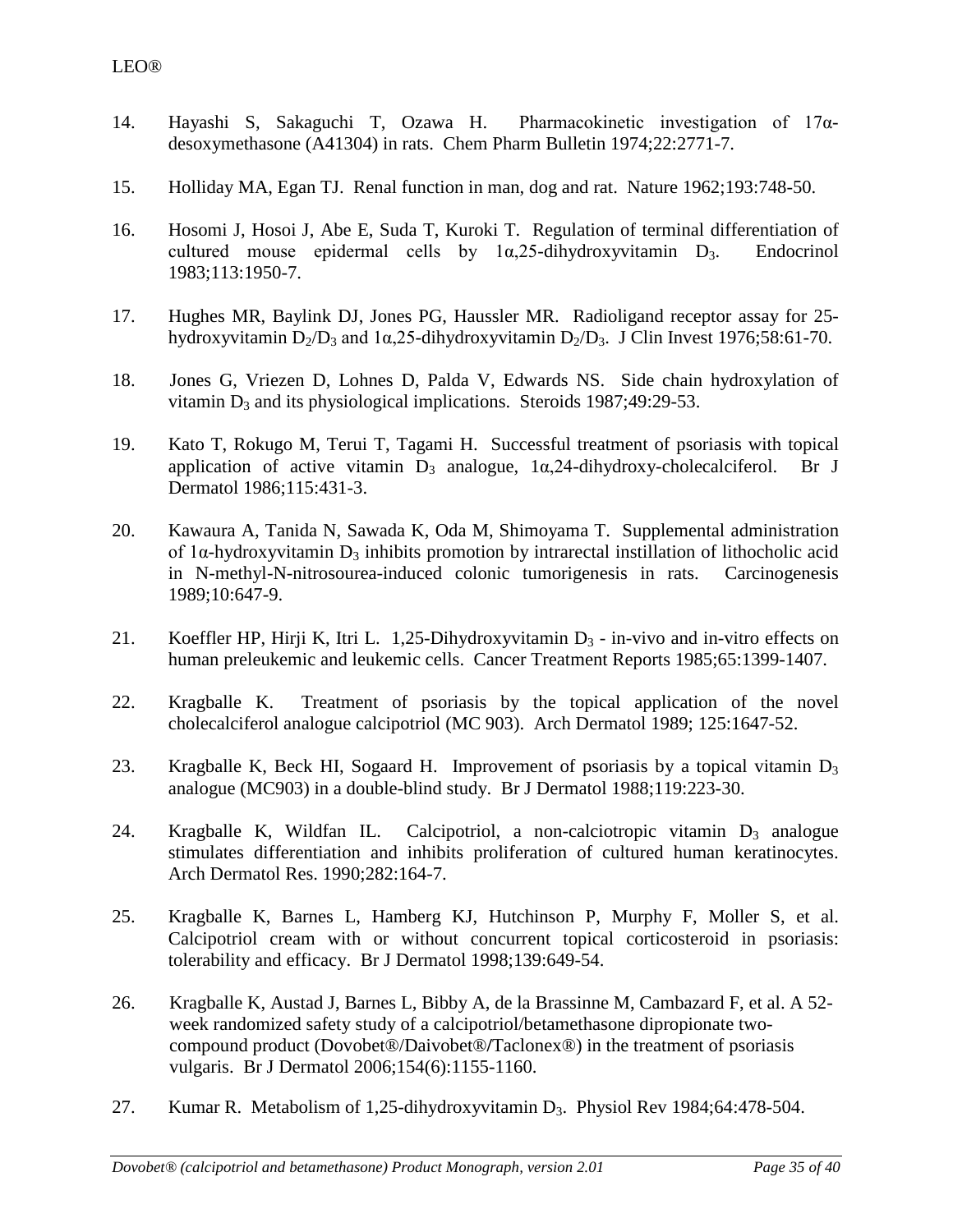- 28. Lynfield YL, Schechter S. Choosing and using a vehicle. J Am Acad Dermatol 1984; 10:56-9.
- 29. [Makita T,](http://www.ncbi.nlm.nih.gov/entrez/query.fcgi?db=PubMed&cmd=Search&itool=PubMed_Abstract&term=%22Makita+T%22%5BAuthor%5D) [Uotani Y,](http://www.ncbi.nlm.nih.gov/entrez/query.fcgi?db=PubMed&cmd=Search&itool=PubMed_Abstract&term=%22Uotani+Y%22%5BAuthor%5D) [Izawa Y,](http://www.ncbi.nlm.nih.gov/entrez/query.fcgi?db=PubMed&cmd=Search&itool=PubMed_Abstract&term=%22Izawa+Y%22%5BAuthor%5D) [Kawashima H,](http://www.ncbi.nlm.nih.gov/entrez/query.fcgi?db=PubMed&cmd=Search&itool=PubMed_Abstract&term=%22Kawashima+H%22%5BAuthor%5D) [Hashimoto Y.](http://www.ncbi.nlm.nih.gov/entrez/query.fcgi?db=PubMed&cmd=Search&itool=PubMed_Abstract&term=%22Hashimoto+Y%22%5BAuthor%5D) Toxicologic studies of the hormonal form of vitamin  $D_3$ : acute and subacute toxicity of  $1\alpha$ -hydroxycholecalciferol. Toxicology and Applied Pharmacology 1976;36:323-9.
- 30. Morrissey R. Urinary system. In: Bennington JL, Beckwith JB, editors. Monograph on pathology of laboratory animals. Berlin, Germany: Springer Verlag;1986. p. 361-4.
- 31. [Morimoto S,](http://www.ncbi.nlm.nih.gov/entrez/query.fcgi?db=PubMed&cmd=Search&itool=PubMed_Abstract&term=%22Morimoto+S%22%5BAuthor%5D) [Yoshikawa K,](http://www.ncbi.nlm.nih.gov/entrez/query.fcgi?db=PubMed&cmd=Search&itool=PubMed_Abstract&term=%22Yoshikawa+K%22%5BAuthor%5D) [Kozuka T,](http://www.ncbi.nlm.nih.gov/entrez/query.fcgi?db=PubMed&cmd=Search&itool=PubMed_Abstract&term=%22Kozuka+T%22%5BAuthor%5D) [Kitano Y,](http://www.ncbi.nlm.nih.gov/entrez/query.fcgi?db=PubMed&cmd=Search&itool=PubMed_Abstract&term=%22Kitano+Y%22%5BAuthor%5D) [Imanaka S,](http://www.ncbi.nlm.nih.gov/entrez/query.fcgi?db=PubMed&cmd=Search&itool=PubMed_Abstract&term=%22Imanaka+S%22%5BAuthor%5D) [Fukuo K,](http://www.ncbi.nlm.nih.gov/entrez/query.fcgi?db=PubMed&cmd=Search&itool=PubMed_Abstract&term=%22Fukuo+K%22%5BAuthor%5D) et al. An open study of vitamin  $D_3$  treatment in psoriasis vulgaris. Br J Dermatol 1986;115:421-9.
- 32. [Nguyen HT, Woodard JC.](http://www.ncbi.nlm.nih.gov/entrez/query.fcgi?cmd=Retrieve&db=pubmed&dopt=Abstract&list_uids=7395968&query_hl=18&itool=pubmed_docsum) Intranephronic calculosis in rats. Am J Pathol 1980;100:39- 56.
- 33. [Oranje AP,](http://www.ncbi.nlm.nih.gov/entrez/query.fcgi?db=PubMed&cmd=Search&itool=PubMed_Abstract&term=%22Oranje+AP%22%5BAuthor%5D) [Marcoux D,](http://www.ncbi.nlm.nih.gov/entrez/query.fcgi?db=PubMed&cmd=Search&itool=PubMed_Abstract&term=%22Marcoux+D%22%5BAuthor%5D) [Svensson A,](http://www.ncbi.nlm.nih.gov/entrez/query.fcgi?db=PubMed&cmd=Search&itool=PubMed_Abstract&term=%22Svensson+A%22%5BAuthor%5D) [Prendiville J,](http://www.ncbi.nlm.nih.gov/entrez/query.fcgi?db=PubMed&cmd=Search&itool=PubMed_Abstract&term=%22Prendiville+J%22%5BAuthor%5D) [Krafchik B,](http://www.ncbi.nlm.nih.gov/entrez/query.fcgi?db=PubMed&cmd=Search&itool=PubMed_Abstract&term=%22Krafchik+B%22%5BAuthor%5D) [Toole J,](http://www.ncbi.nlm.nih.gov/entrez/query.fcgi?db=PubMed&cmd=Search&itool=PubMed_Abstract&term=%22Toole+J%22%5BAuthor%5D) et al. Topical calcipotriol in childhood psoriasis. J Am Acad Dermatol 1997;36:203-308.
- 34. Ristow HJ. A major factor contributing to epidermal proliferation in inflammatory skin diseases appears to be interleukin 1 or a related protein. Proc Natl Acad Sci USA 1987; 84:1940-4.
- 35. Shelley WB, Shelley ED. Psoriasis. In: Shelley WB, Shelley ED, editors. Advanced dermatologic therapy. Philadelphia: WB Saunders; 1987. p. 94-5.
- 36. [Smith EL,](http://www.ncbi.nlm.nih.gov/entrez/query.fcgi?db=PubMed&cmd=Search&itool=PubMed_Abstract&term=%22Smith+EL%22%5BAuthor%5D) [Walworth NC,](http://www.ncbi.nlm.nih.gov/entrez/query.fcgi?db=PubMed&cmd=Search&itool=PubMed_Abstract&term=%22Walworth+NC%22%5BAuthor%5D) [Holick MF.](http://www.ncbi.nlm.nih.gov/entrez/query.fcgi?db=PubMed&cmd=Search&itool=PubMed_Abstract&term=%22Holick+MF%22%5BAuthor%5D) Effect of  $1\alpha$ , 25-dihydroxyvitamin D<sub>3</sub> on the morphologic and biochemical differentiation of cultured human epidermal keratinocytes grown in serum-free conditions. J Invest Dermatol 1986;86:709-14.
- 37. [Smith EL,](http://www.ncbi.nlm.nih.gov/entrez/query.fcgi?db=PubMed&cmd=Search&itool=PubMed_Abstract&term=%22Smith+EL%22%5BAuthor%5D) [Pincus SH,](http://www.ncbi.nlm.nih.gov/entrez/query.fcgi?db=PubMed&cmd=Search&itool=PubMed_Abstract&term=%22Pincus+SH%22%5BAuthor%5D) [Donovan L,](http://www.ncbi.nlm.nih.gov/entrez/query.fcgi?db=PubMed&cmd=Search&itool=PubMed_Abstract&term=%22Donovan+L%22%5BAuthor%5D) [Holick MF.](http://www.ncbi.nlm.nih.gov/entrez/query.fcgi?db=PubMed&cmd=Search&itool=PubMed_Abstract&term=%22Holick+MF%22%5BAuthor%5D) A novel approach for the evaluation and treatment of psoriasis -oral or topical use of 1,25-dihydroxyvitamin  $D_3$  can be safe and effective therapy of psoriasis. J Am Acad Dermatol 1988;19:516-28.
- 38. [Sorensen H,](http://www.ncbi.nlm.nih.gov/entrez/query.fcgi?db=PubMed&cmd=Search&itool=PubMed_Abstract&term=%22Sorensen+H%22%5BAuthor%5D) [Binderup L,](http://www.ncbi.nlm.nih.gov/entrez/query.fcgi?db=PubMed&cmd=Search&itool=PubMed_Abstract&term=%22Binderup+L%22%5BAuthor%5D) [Calverley MJ,](http://www.ncbi.nlm.nih.gov/entrez/query.fcgi?db=PubMed&cmd=Search&itool=PubMed_Abstract&term=%22Calverley+MJ%22%5BAuthor%5D) [Hoffmeyer L,](http://www.ncbi.nlm.nih.gov/entrez/query.fcgi?db=PubMed&cmd=Search&itool=PubMed_Abstract&term=%22Hoffmeyer+L%22%5BAuthor%5D) [Andersen NR.](http://www.ncbi.nlm.nih.gov/entrez/query.fcgi?db=PubMed&cmd=Search&itool=PubMed_Abstract&term=%22Andersen+NR%22%5BAuthor%5D) In-vitro metabolism of calcipotriol (MC903), a vitamin D analogue. Biochem Pharmacol 1990;39:391-3.
- 39. Stagbert B, Roed-Petersen J, Menne T. Efficacy of topical treatment in psoriasis with MC903, a new vitamin D analogue. Acta Derm Venereol 1989;69:147-50.
- 40. Trees S, Marks R. An explanation for the placebo effect of bland ointment bases. Br J Dermatol 1975;92:195-8.
- 41. [Wester RC, Bucks DA, Maibach HI.](http://www.ncbi.nlm.nih.gov/entrez/query.fcgi?cmd=Retrieve&db=pubmed&dopt=Abstract&list_uids=6863620&query_hl=28&itool=pubmed_docsum) In-vivo percutaneous absorption of hydrocortisone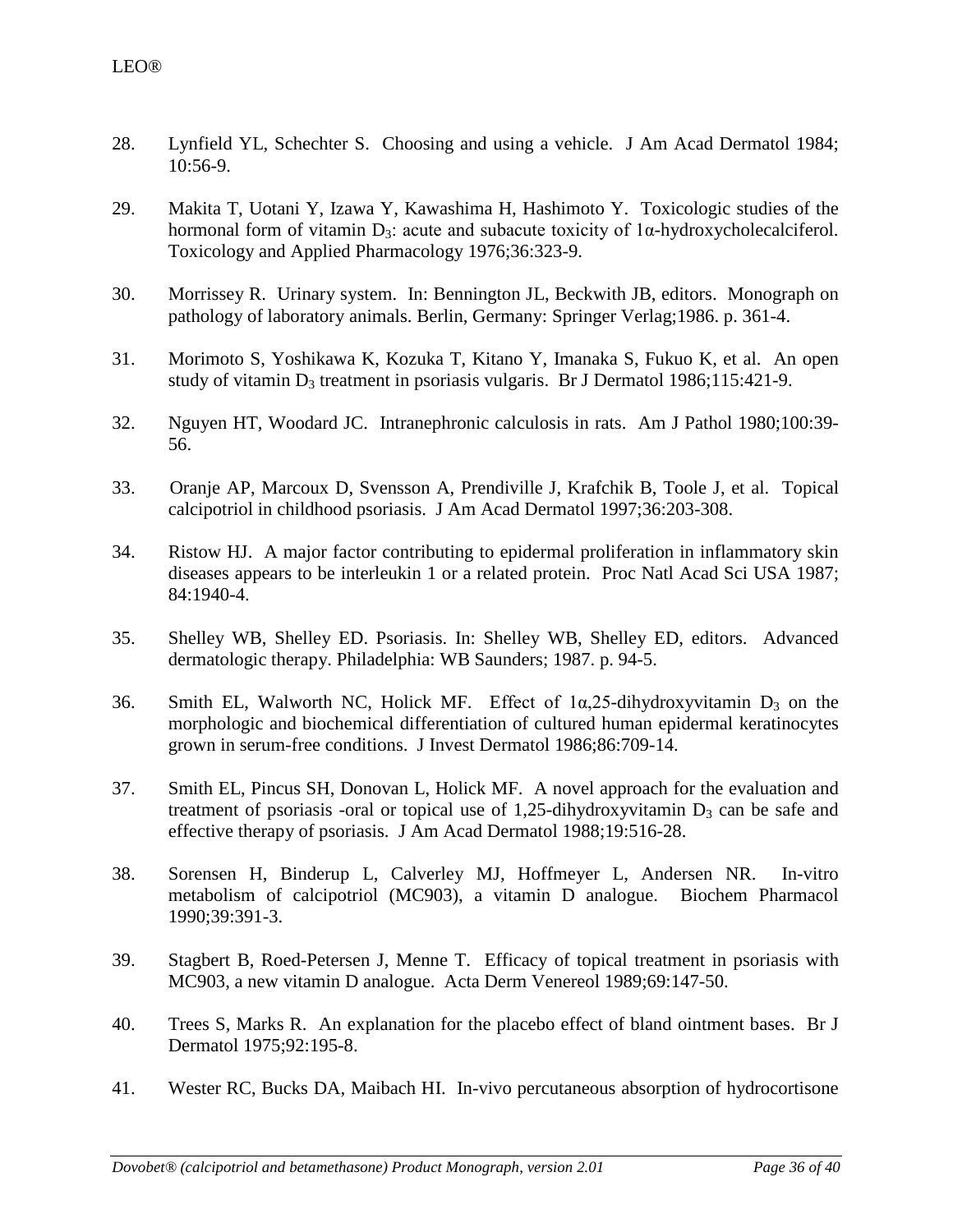in psoriatic patients and normal volunteers. J Am Acad Dermatol 1983;8:645-7.

- 42. [Wood AW,](http://www.ncbi.nlm.nih.gov/entrez/query.fcgi?db=PubMed&cmd=Search&itool=PubMed_Abstract&term=%22Wood+AW%22%5BAuthor%5D) [Chang RL,](http://www.ncbi.nlm.nih.gov/entrez/query.fcgi?db=PubMed&cmd=Search&itool=PubMed_Abstract&term=%22Chang+RL%22%5BAuthor%5D) [Huang MT,](http://www.ncbi.nlm.nih.gov/entrez/query.fcgi?db=PubMed&cmd=Search&itool=PubMed_Abstract&term=%22Huang+MT%22%5BAuthor%5D) [Uskokovic M,](http://www.ncbi.nlm.nih.gov/entrez/query.fcgi?db=PubMed&cmd=Search&itool=PubMed_Abstract&term=%22Uskokovic+M%22%5BAuthor%5D) [Conney AH.](http://www.ncbi.nlm.nih.gov/entrez/query.fcgi?db=PubMed&cmd=Search&itool=PubMed_Abstract&term=%22Conney+AH%22%5BAuthor%5D) 1α,25-Dihydroxyvitamin D<sub>3</sub> inhibits phorbol ester-dependent chemical carcinogenesis in mouse skin. Biochem Biophys Res Com 1983;116:605-11.
- 43. Clinical trial and adverse event data (including children) on file at LEO Pharma Inc., Thornhill, ON, L3T 7W8.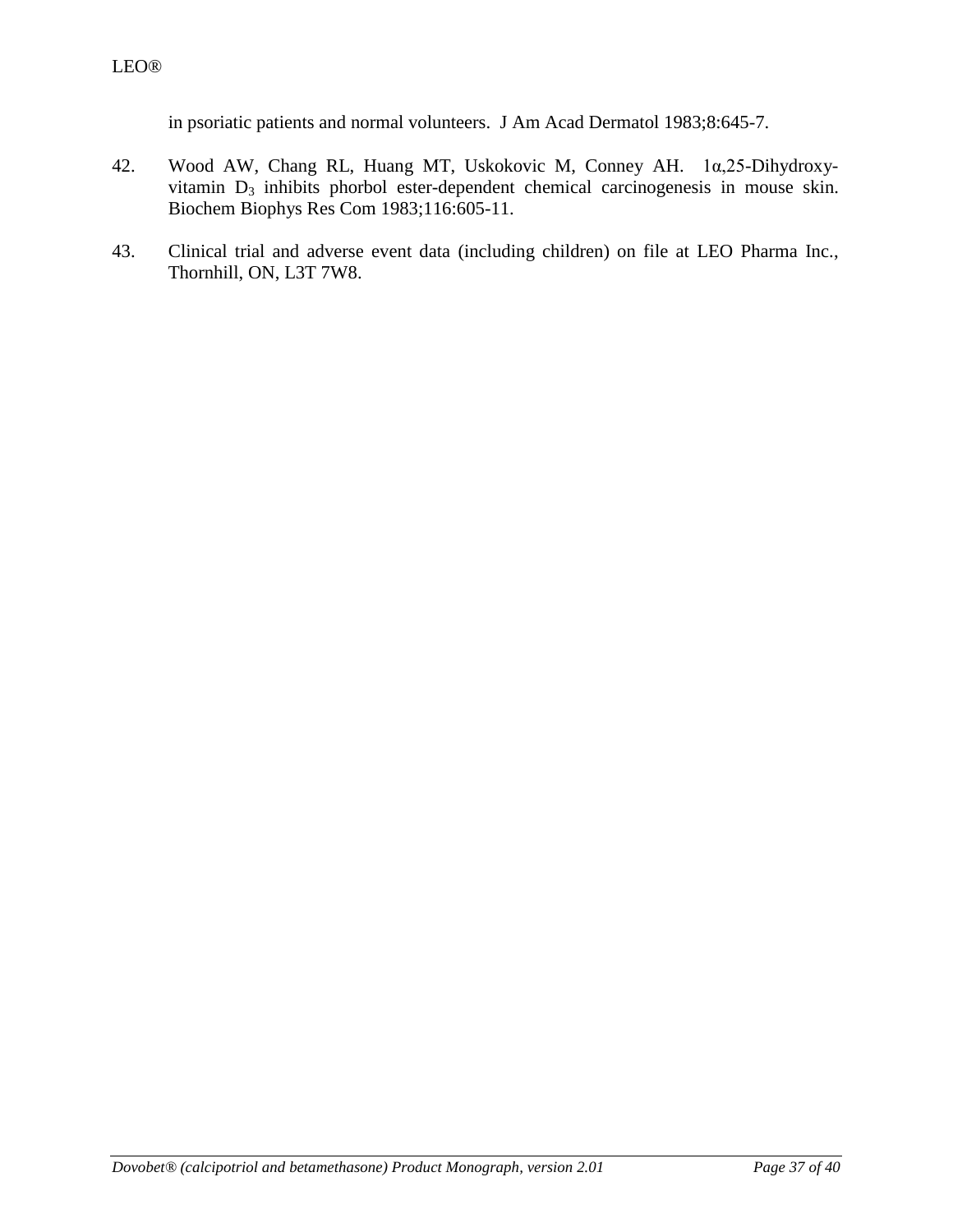#### **PART III: CONSUMER INFORMATION**

#### **PRDOVOBET® calcipotriol and betamethasone dipropionate**

#### This leaflet is part III of a three-part "Product Monograph" published when DOVOBET was approved for sale in Canada and is designed specifically for Consumers. This leaflet is a summary and will not tell you everything about DOVOBET. Contact your doctor or pharmacist if you have any questions about this drug. This leaflet is also available on-line at www.dovobet.ca.

#### **ABOUT THIS MEDICATION**

#### **What the medication is used for:**

DOVOBET should be used topically for up to 4 weeks to treat psoriasis plaques on your body.

DOVOBET should not be used on the face.

#### **What it does:**

DOVOBET contains two active ingredients; calcipotriol, a vitamin D-like agent and; betamethasone, a corticosteroid ("steroid").

Psoriasis results from skin cells growing and dividing too quickly, causing plaques (scaly, red patches) to form on the skin. Calcipotriol comes from naturally occurring vitamin D and acts to return the growth of skin cells to normal.

The topical steroid betamethasone acts to control the inflammation (redness, swelling) associated with psoriasis.

The combination of calcipotriol and betamethasone in DOVOBET ointment is more effective for the treatment of psoriasis and is faster acting than if these two ingredients were used alone.

#### **When it should not be used:**

- Do not use this product if you are allergic to any of the ingredients in DOVOBET ointment, or to components of the tube.
- DOVOBET is not for use in your eyes.
- Do not use to treat viral, fungal or bacterial skin infections, tuberculosis of the skin, syphilitic skin infections, chicken pox, eruptions following vaccinations, and in viral diseases such as herpes simplex, varicella and vaccinia because Dovobet contains a steriod.

#### **What the medicinal ingredients are:**

Calcipotriol (vitamin D analog) and betamethasone dipropionate (corticosteroid).

#### **What the important nonmedicinal ingredients are:**

White soft paraffin, liquid paraffin, polyoxypropylene-15-stearyl ether (contains butylhydroxytoluene), alpha-tocopherol.

#### **What dosage forms it comes in:**

DOVOBET is available as a topical ointment containing 50 mcg/g

<span id="page-37-0"></span>calcipotriol and 0.5 mg/g betamethasone (as dipropionate).

### **WARNINGS AND PRECAUTIONS**

Calcipotriol, a medicinal ingredient of DOVOBET, when used with ultraviolet radiation (UVR) may increase the risk of developing skin cancer caused by UVR. Calcipotriol alone does not cause cancer.

DOVOBET is not recommended for use during pregnancy or while nursing. Tell your doctor if you are pregnant, nursing, or become pregnant during your treatment.

If you are at high risk of developing high blood calcium levels, you should be monitored with blood tests. If blood calcium levels increase, treatment with DOVOBET should be discontinued until calcium levels return to normal.

DOVOBET is not recommended for children under 18 years of age. Children may be more prone to side effects from the steroid in DOVOBET.

DOVOBET should not be applied to large areas of damaged skin, in skin folds or under air tight bandages/dressings.

It is best if your treatment is broken up occasionally and if one area of your body is treated at a time. The steroid contained in DOVOBET may cause stretch marks or shrinking of the skin or tissues under the skin. If this occurs, treatment should be stopped. There may a return of psoriasis if prolonged use of a steroid is stopped abruptly.

BEFORE you use DOVOBET talk to your doctor or pharmacist if:

- you have viral, fungal or bacterial skin infections, tuberculosis of the skin, syphilitic skin infections, chicken pox, eruptions following vaccinations, viral diseases such as herpes simplex, varicella and vaccinia.
- you are currently using other topical corticosteroids.
- you are using sun tanning beds or sun lamps.
- you are currently using phototherapy for your psoriasis.
- you have allergies to any of the ingredients in DOVOBET ointment or to components of the tube.

### **INTERACTIONS WITH THIS MEDICATION**

There is no clinical trial experience on the interaction of DOVOBET with other drugs for psoriasis.

### **PROPER USE OF THIS MEDICATION**

#### **Usual dose:**

DOVOBET should be gently rubbed onto affected skin areas once a day for up to 4 weeks. You should begin to see an improvement within the first week. The maximum amount of DOVOBET ointment you should use in one week is 100g.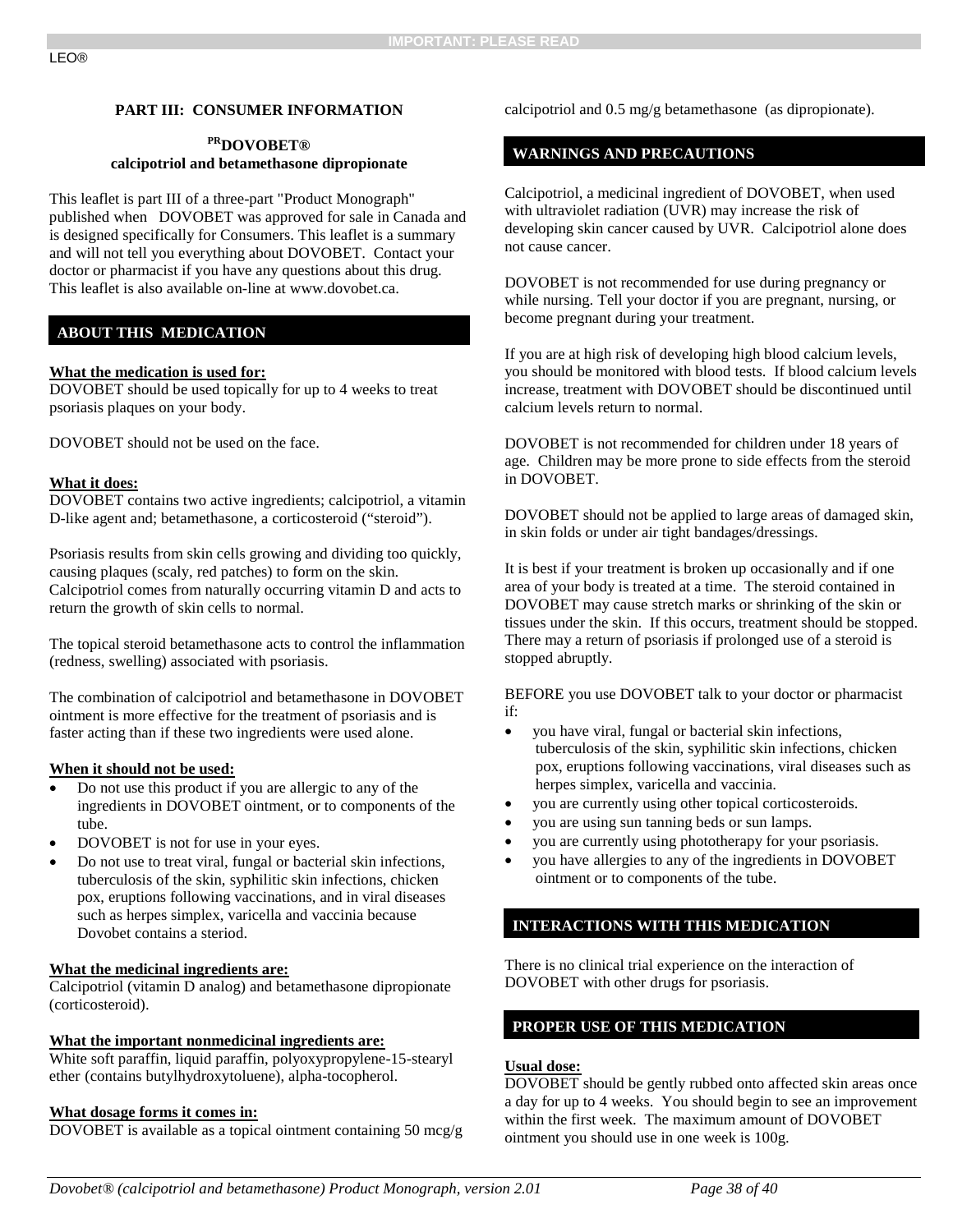#### adrenal glands may stop working properly.

### **SERIOUS SIDE EFFECTS, HOW OFTEN THEY HAPPEN AND WHAT TO DO ABOUT THEM**

| Symptom / effect                                                                                                                                                                                 | Talk with your<br>doctor or<br>pharmacist |                   | Stop taking<br>drug and<br>call your |
|--------------------------------------------------------------------------------------------------------------------------------------------------------------------------------------------------|-------------------------------------------|-------------------|--------------------------------------|
|                                                                                                                                                                                                  | Only if<br>severe                         | In $all$<br>cases | doctor or<br>pharmacist              |
| Rare: pustular psoriasis (headache, fever,<br>chills, arthralgia, malaise, anorexia,<br>nausea)                                                                                                  |                                           |                   |                                      |
| Rare: adrenal effects (weakness,<br>increased urination/thirst, fatigue, weight<br>loss)                                                                                                         |                                           |                   |                                      |
| Rare: skin thinning (visible veins, stretch<br>marks)                                                                                                                                            |                                           |                   |                                      |
| Very rare: allergic reaction (rash, itching,<br>swelling, trouble breathing, dizziness)                                                                                                          |                                           |                   |                                      |
| Very rare: high blood calcium levels<br>(fatigue, depression mental confusion,<br>anorexia, nausea, vomiting, constipation,<br>increased urination and in some patients,<br>cardiac arrhythmias) |                                           |                   |                                      |

*This is not a complete list of side effects. For any unexpected effects while taking DOVOBET, contact your doctor or pharmacist.*

### **HOW TO STORE IT**

Store at 5 to 25°C. Use within 12 months of first opening the tube.

- For easy spreading and to prevent pulling of delicate skin do not refrigerate the ointment.
- Keep DOVOBET in a safe place where children cannot reach it.
- Keep DOVOBET away from your pets. The medicine (calcipotriol) can be fatal to dogs if eaten. If your dog eats DOVOBET contact a veterinarian immediately.
- Do not use DOVOBET past the expiry date marked on the bottom of the tube.

### **Using the ointment:**

- Remove the cap. Check that the aluminium seal has not been broken before you use it for the first time. To break the seal, use the other end of the cap to pierce the seal.
- Gently rub the ointment on the areas of your skin affected by psoriasis. Wash your hands after using DOVOBET to prevent getting any on your face. You can wear your usual clothes and no special dressing or cover is needed.
- If you accidentally spread DOVOBET onto surrounding healthy skin, wash it off right away.
- DOVOBET is not recommended for use on your face. If you accidentally get some on your face, wash it off right away.
- Do not apply DOVOBET on large areas of damaged skin, in skin folds or under an air tight bandage/dressing. This could increase your risk of side effects.
- If DOVOBET ointment is used together with DOVONEX® cream, ointment or scalp solution, then the combined total for all products together should not be greater than 100 g per week.

*For example, if you use 60 g of DOVOBET ointment, you should not use more than 40 mL of DOVONEX scalp solution.*

#### **Overdose:**

#### *From calcipotriol:*

The calcipotriol in DOVOBET can lead to increased blood calcium levels if more than the maximum 100g weekly amount of DOVOBET is used. This effect is reversible when treatment is stopped.

#### *From betamethasone:*

Long term use of topical steroids can lead to symptoms of hypercorticoidism, including Cushing's disease. Recovery is fast and complete once the steroid is stopped.

### **Missed Dose:**

If you forget to use DOVOBET at the right time, use it as soon as you remember. Then go on as before.

### SIDE EFFECTS AND WHAT TO DO ABOUT THEM

The most common side effect from the use of DOVOBET is itching which is usually mild.

The calcipotriol in DOVOBET may cause local irritation which is usually mild and temporary. Rare cases of allergic reaction to calcipotriol have been reported. Calcipotriol can lead to high blood calcium levels but this is usually related to using more than 100g of DOVOBET per week. Worsening of your psoriasis can occur.

Side effects from the steroid in DOVOBET are generally local and include dryness, itching, burning, local irritation, thinning of the skin, the appearance of surface veins, stretch marks, various types of skin rashes and red, swollen hair follicles. If applied to the face, an acne-like rash and swelling can occur. In rare cases, your